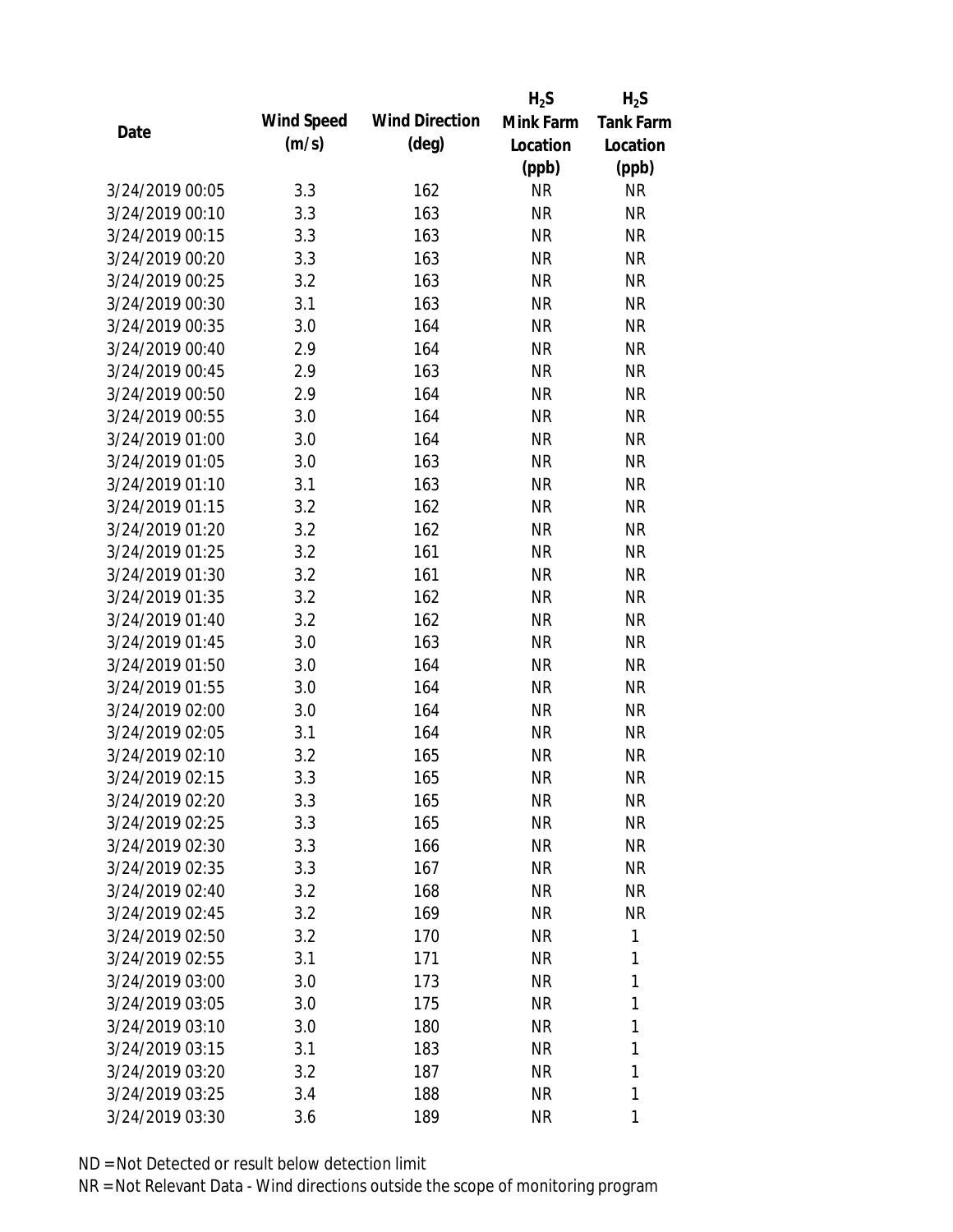|                 |            |                       | $H_2S$    | $H_2S$           |
|-----------------|------------|-----------------------|-----------|------------------|
| Date            | Wind Speed | <b>Wind Direction</b> | Mink Farm | <b>Tank Farm</b> |
|                 | (m/s)      | $(\text{deg})$        | Location  | Location         |
|                 |            |                       | (ppb)     | (ppb)            |
| 3/24/2019 03:35 | 3.8        | 189                   | <b>NR</b> | <b>ND</b>        |
| 3/24/2019 03:40 | 3.9        | 186                   | <b>NR</b> | <b>ND</b>        |
| 3/24/2019 03:45 | 3.8        | 185                   | <b>NR</b> | 1                |
| 3/24/2019 03:50 | 3.7        | 183                   | <b>NR</b> | 1                |
| 3/24/2019 03:55 | 3.5        | 179                   | <b>NR</b> | 1                |
| 3/24/2019 04:00 | 3.3        | 176                   | <b>NR</b> | 1                |
| 3/24/2019 04:05 | 3.2        | 174                   | <b>NR</b> | 1                |
| 3/24/2019 04:10 | 3.1        | 172                   | <b>NR</b> | 1                |
| 3/24/2019 04:15 | 3.1        | 172                   | <b>NR</b> | 1                |
| 3/24/2019 04:20 | 3.1        | 174                   | <b>NR</b> | 1                |
| 3/24/2019 04:25 | 3.2        | 177                   | <b>NR</b> | 1                |
| 3/24/2019 04:30 | 3.2        | 179                   | <b>NR</b> | 1                |
| 3/24/2019 04:35 | 3.3        | 181                   | <b>NR</b> | 1                |
| 3/24/2019 04:40 | 3.3        | 183                   | <b>NR</b> | 1                |
| 3/24/2019 04:45 | 3.2        | 182                   | <b>NR</b> | 1                |
| 3/24/2019 04:50 | 3.2        | 181                   | <b>NR</b> | 1                |
| 3/24/2019 04:55 | 3.1        | 180                   | <b>NR</b> | 1                |
| 3/24/2019 05:00 | 3.0        | 176                   | <b>NR</b> | 1                |
| 3/24/2019 05:05 | 2.9        | 173                   | <b>NR</b> | $\mathbf{1}$     |
| 3/24/2019 05:10 | 2.8        | 171                   | <b>NR</b> | 1                |
| 3/24/2019 05:15 | 2.5        | 171                   | <b>NR</b> | 1                |
| 3/24/2019 05:20 | 2.1        | 170                   | <b>NR</b> | 1                |
| 3/24/2019 05:25 | 1.7        | 169                   | <b>NR</b> | <b>NR</b>        |
| 3/24/2019 05:30 | 1.3        | 170                   | <b>NR</b> | 1                |
| 3/24/2019 05:35 | 0.9        | 171                   | <b>NR</b> | 1                |
| 3/24/2019 05:40 | 0.8        | 171                   | <b>NR</b> | 1                |
| 3/24/2019 05:45 | 0.8        | 169                   | <b>NR</b> | <b>NR</b>        |
| 3/24/2019 05:50 | 0.9        | 163                   | <b>NR</b> | <b>NR</b>        |
| 3/24/2019 05:55 | 1.2        | 165                   | <b>NR</b> | <b>NR</b>        |
| 3/24/2019 06:00 | 1.4        | 166                   | NR        | <b>NR</b>        |
| 3/24/2019 06:05 | 1.7        | 170                   | <b>NR</b> | 1                |
| 3/24/2019 06:10 | 2.0        | 175                   | NR        | $\overline{2}$   |
| 3/24/2019 06:15 | 2.2        | 179                   | NR        | $\overline{2}$   |
| 3/24/2019 06:20 | 2.4        | 185                   | <b>NR</b> | 1                |
| 3/24/2019 06:25 | 2.5        | 188                   | NR        | 1                |
| 3/24/2019 06:30 | 2.7        | 192                   | <b>NR</b> | 1                |
| 3/24/2019 06:35 | 2.8        | 192                   | <b>NR</b> | 1                |
| 3/24/2019 06:40 | 2.8        | 190                   | NR        | 1                |
| 3/24/2019 06:45 | 2.9        | 189                   | NR        | 1                |
| 3/24/2019 06:50 | 2.7        | 189                   | <b>NR</b> | 1                |
| 3/24/2019 06:55 | 2.7        | 190                   | <b>NR</b> | 1                |
| 3/24/2019 07:00 | 2.7        | 189                   | <b>NR</b> | 1                |
|                 |            |                       |           |                  |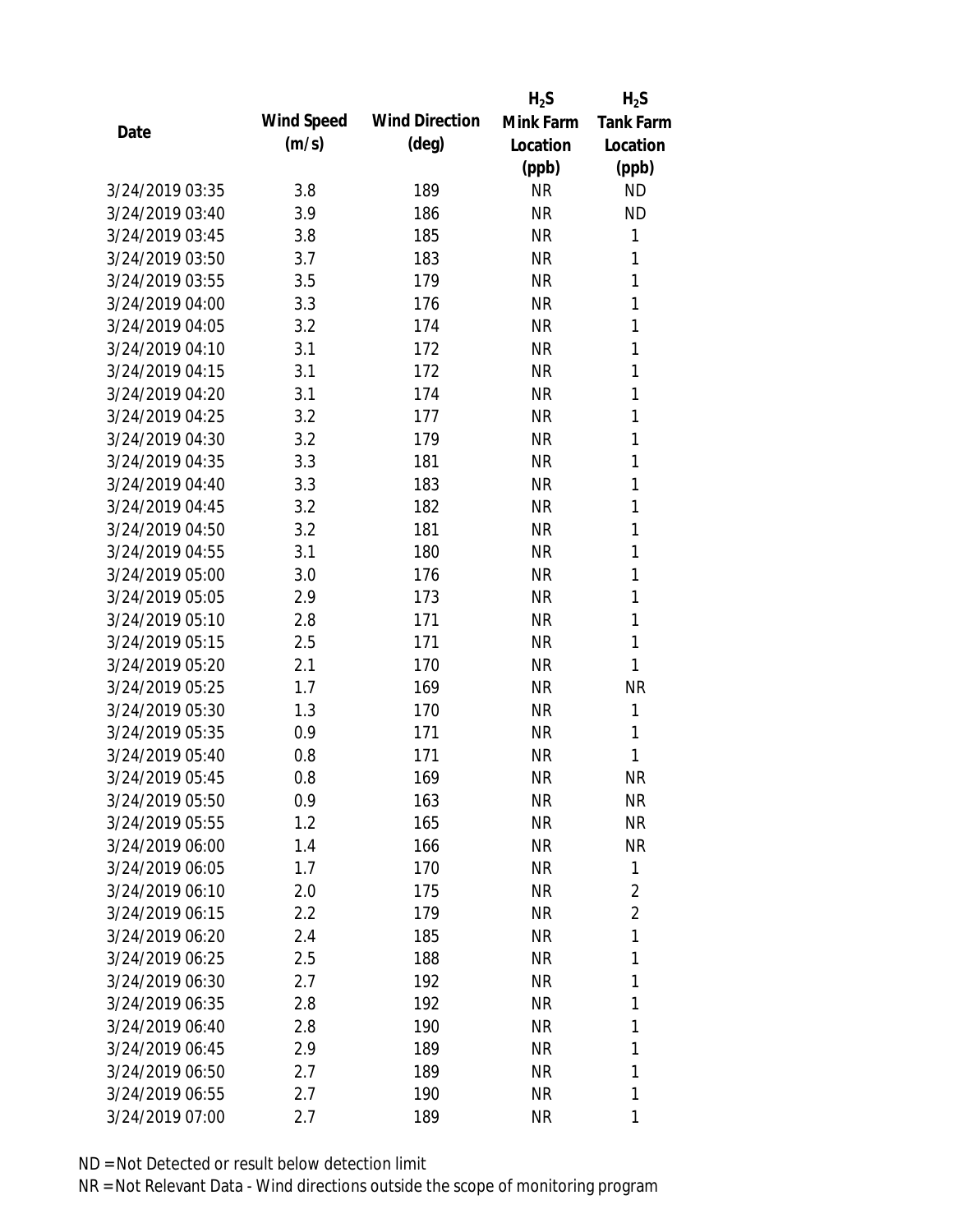|                 |            |                       | $H_2S$    | $H_2S$           |
|-----------------|------------|-----------------------|-----------|------------------|
|                 | Wind Speed | <b>Wind Direction</b> | Mink Farm | <b>Tank Farm</b> |
| Date            | (m/s)      | $(\text{deg})$        | Location  | Location         |
|                 |            |                       | (ppb)     | (ppb)            |
| 3/24/2019 07:05 | 2.5        | 189                   | <b>NR</b> | 1                |
| 3/24/2019 07:10 | 2.5        | 192                   | <b>NR</b> | 1                |
| 3/24/2019 07:15 | 2.5        | 194                   | <b>NR</b> | 1                |
| 3/24/2019 07:20 | 2.6        | 195                   | <b>NR</b> | 1                |
| 3/24/2019 07:25 | 2.8        | 195                   | <b>NR</b> | 1                |
| 3/24/2019 07:30 | 2.9        | 197                   | <b>NR</b> | 1                |
| 3/24/2019 07:35 | 3.0        | 198                   | <b>NR</b> | 1                |
| 3/24/2019 07:40 | 2.9        | 197                   | <b>NR</b> | 1                |
| 3/24/2019 07:45 | 2.9        | 197                   | <b>NR</b> | 1                |
| 3/24/2019 07:50 | 2.9        | 194                   | <b>NR</b> | 1                |
| 3/24/2019 07:55 | 2.9        | 191                   | <b>NR</b> | 1                |
| 3/24/2019 08:00 | 2.9        | 186                   | <b>NR</b> | 1                |
| 3/24/2019 08:05 | 2.9        | 182                   | <b>NR</b> | 1                |
| 3/24/2019 08:10 | 2.9        | 178                   | <b>NR</b> | $\mathbf{1}$     |
| 3/24/2019 08:15 | 2.9        | 174                   | <b>NR</b> | $\overline{2}$   |
| 3/24/2019 08:20 | 2.8        | 172                   | <b>NR</b> | $\mathbf{1}$     |
| 3/24/2019 08:25 | 2.6        | 172                   | <b>NR</b> | $\mathbf{1}$     |
| 3/24/2019 08:30 | 2.4        | 172                   | <b>NR</b> | 1                |
| 3/24/2019 08:35 | 2.2        | 169                   | <b>NR</b> | <b>NR</b>        |
| 3/24/2019 08:40 | 2.1        | 168                   | <b>NR</b> | <b>NR</b>        |
| 3/24/2019 08:45 | 1.9        | 167                   | <b>NR</b> | <b>NR</b>        |
| 3/24/2019 08:50 | 1.5        | 165                   | <b>NR</b> | <b>NR</b>        |
| 3/24/2019 08:55 | 1.4        | 165                   | <b>NR</b> | <b>NR</b>        |
| 3/24/2019 09:00 | 1.3        | 162                   | <b>NR</b> | <b>NR</b>        |
| 3/24/2019 09:05 | 1.0        | 163                   | <b>NR</b> | <b>NR</b>        |
| 3/24/2019 09:10 | 0.8        | 162                   | <b>NR</b> | <b>NR</b>        |
| 3/24/2019 09:15 | 0.9        | 171                   | <b>NR</b> | 1                |
| 3/24/2019 09:20 | 1.2        | 171                   | <b>NR</b> | 1                |
| 3/24/2019 09:25 | 1.2        | 168                   | <b>NR</b> | <b>NR</b>        |
| 3/24/2019 09:30 | 1.3        | 168                   | <b>NR</b> | <b>NR</b>        |
| 3/24/2019 09:35 | 1.4        | 163                   | <b>NR</b> | <b>NR</b>        |
| 3/24/2019 09:40 | 1.5        | 162                   | <b>NR</b> | <b>NR</b>        |
| 3/24/2019 09:45 | 1.2        | 155                   | <b>NR</b> | <b>NR</b>        |
| 3/24/2019 09:50 | 1.0        | 148                   | <b>NR</b> | <b>NR</b>        |
| 3/24/2019 09:55 | 0.9        | 141                   | <b>NR</b> | <b>NR</b>        |
| 3/24/2019 10:00 | 0.9        | 140                   | <b>NR</b> | <b>NR</b>        |
| 3/24/2019 10:05 | 1.0        | 141                   | <b>NR</b> | <b>NR</b>        |
| 3/24/2019 10:10 | 1.4        | 140                   | <b>NR</b> | <b>NR</b>        |
| 3/24/2019 10:15 | 1.8        | 143                   | <b>NR</b> | NR               |
| 3/24/2019 10:20 | 2.0        | 146                   | <b>NR</b> | NR               |
| 3/24/2019 10:25 | 2.3        | 147                   | <b>NR</b> | <b>NR</b>        |
| 3/24/2019 10:30 | 2.4        | 149                   | <b>NR</b> | <b>NR</b>        |
|                 |            |                       |           |                  |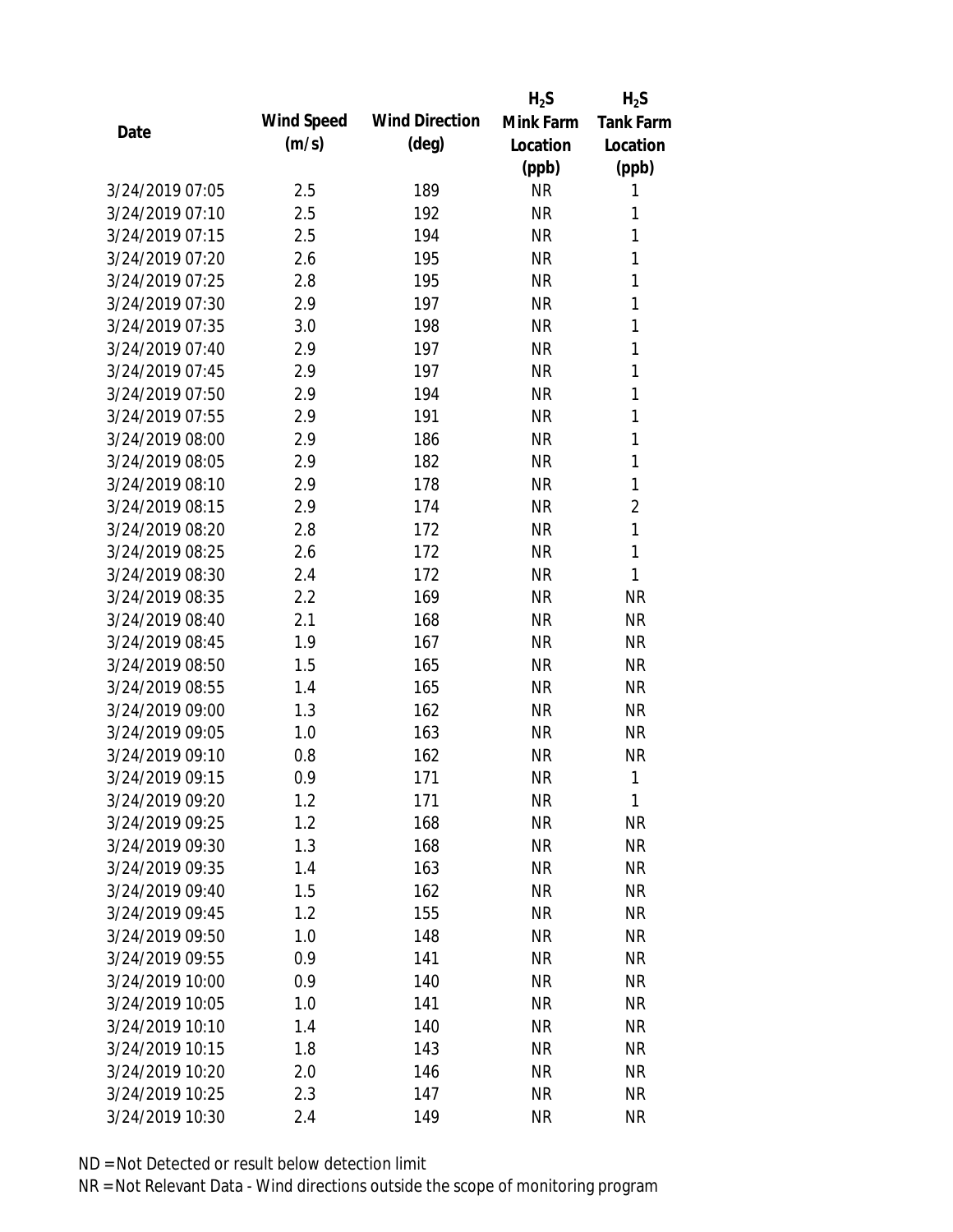|                 |            |                       | $H_2S$    | $H_2S$           |
|-----------------|------------|-----------------------|-----------|------------------|
| Date            | Wind Speed | <b>Wind Direction</b> | Mink Farm | <b>Tank Farm</b> |
|                 | (m/s)      | $(\text{deg})$        | Location  | Location         |
|                 |            |                       | (ppb)     | (ppb)            |
| 3/24/2019 10:35 | 2.4        | 149                   | <b>NR</b> | <b>NR</b>        |
| 3/24/2019 10:40 | 2.3        | 149                   | <b>NR</b> | <b>NR</b>        |
| 3/24/2019 10:45 | 2.2        | 145                   | <b>NR</b> | <b>NR</b>        |
| 3/24/2019 10:50 | 2.2        | 143                   | <b>NR</b> | <b>NR</b>        |
| 3/24/2019 10:55 | 2.2        | 144                   | <b>NR</b> | <b>NR</b>        |
| 3/24/2019 11:00 | 2.3        | 142                   | $\sf NR$  | <b>NR</b>        |
| 3/24/2019 11:05 | 2.4        | 140                   | <b>NR</b> | <b>NR</b>        |
| 3/24/2019 11:10 | 2.5        | 138                   | <b>NR</b> | <b>NR</b>        |
| 3/24/2019 11:15 | 2.5        | 139                   | <b>NR</b> | <b>NR</b>        |
| 3/24/2019 11:20 | 2.5        | 138                   | <b>NR</b> | <b>NR</b>        |
| 3/24/2019 11:25 | 2.4        | 135                   | <b>NR</b> | <b>NR</b>        |
| 3/24/2019 11:30 | 2.3        | 131                   | <b>NR</b> | <b>NR</b>        |
| 3/24/2019 11:35 | 2.3        | 126                   | <b>NR</b> | <b>NR</b>        |
| 3/24/2019 11:40 | 2.3        | 123                   | <b>NR</b> | <b>NR</b>        |
| 3/24/2019 11:45 | 2.3        | 118                   | <b>NR</b> | <b>NR</b>        |
| 3/24/2019 11:50 | 2.2        | 113                   | <b>NR</b> | <b>NR</b>        |
| 3/24/2019 11:55 | 2.2        | 109                   | <b>NR</b> | <b>NR</b>        |
| 3/24/2019 12:00 | 2.2        | 105                   | <b>NR</b> | <b>NR</b>        |
| 3/24/2019 12:05 | 2.3        | 106                   | <b>NR</b> | <b>NR</b>        |
| 3/24/2019 12:10 | 2.2        | 102                   | <b>NR</b> | <b>NR</b>        |
| 3/24/2019 12:15 | 2.1        | 99                    | <b>NR</b> | <b>NR</b>        |
| 3/24/2019 12:20 | 2.1        | 96                    | <b>NR</b> | <b>NR</b>        |
| 3/24/2019 12:25 | 2.1        | 91                    | <b>NR</b> | <b>NR</b>        |
| 3/24/2019 12:30 | 2.1        | 85                    | <b>NR</b> | <b>NR</b>        |
| 3/24/2019 12:35 | 2.0        | 77                    | <b>NR</b> | <b>NR</b>        |
| 3/24/2019 12:40 | 2.0        | 75                    | <b>NR</b> | <b>NR</b>        |
| 3/24/2019 12:45 | 2.1        | 76                    | <b>NR</b> | <b>NR</b>        |
| 3/24/2019 12:50 | $2.2\,$    | 78                    | <b>NR</b> | <b>NR</b>        |
| 3/24/2019 12:55 | 2.2        | 82                    | <b>NR</b> | <b>NR</b>        |
| 3/24/2019 13:00 | 2.4        | 92                    | <b>NR</b> | <b>NR</b>        |
| 3/24/2019 13:05 | 2.5        | 101                   | <b>NR</b> | <b>NR</b>        |
| 3/24/2019 13:10 | 2.6        | 107                   | <b>NR</b> | <b>NR</b>        |
| 3/24/2019 13:15 | 2.7        | 110                   | <b>NR</b> | <b>NR</b>        |
| 3/24/2019 13:20 | 2.7        | 115                   | <b>NR</b> | <b>NR</b>        |
| 3/24/2019 13:25 | 2.8        | 121                   | <b>NR</b> | NR               |
| 3/24/2019 13:30 | 2.8        | 122                   | <b>NR</b> | <b>NR</b>        |
| 3/24/2019 13:35 | 2.6        | 122                   | <b>NR</b> | <b>NR</b>        |
| 3/24/2019 13:40 | 2.6        | 126                   | NR        | <b>NR</b>        |
| 3/24/2019 13:45 | 2.4        | 130                   | <b>NR</b> | <b>NR</b>        |
| 3/24/2019 13:50 | 2.5        | 129                   | <b>NR</b> | NR               |
| 3/24/2019 13:55 | 2.4        | 129                   | <b>NR</b> | <b>NR</b>        |
| 3/24/2019 14:00 | 2.4        | 128                   | <b>NR</b> | <b>NR</b>        |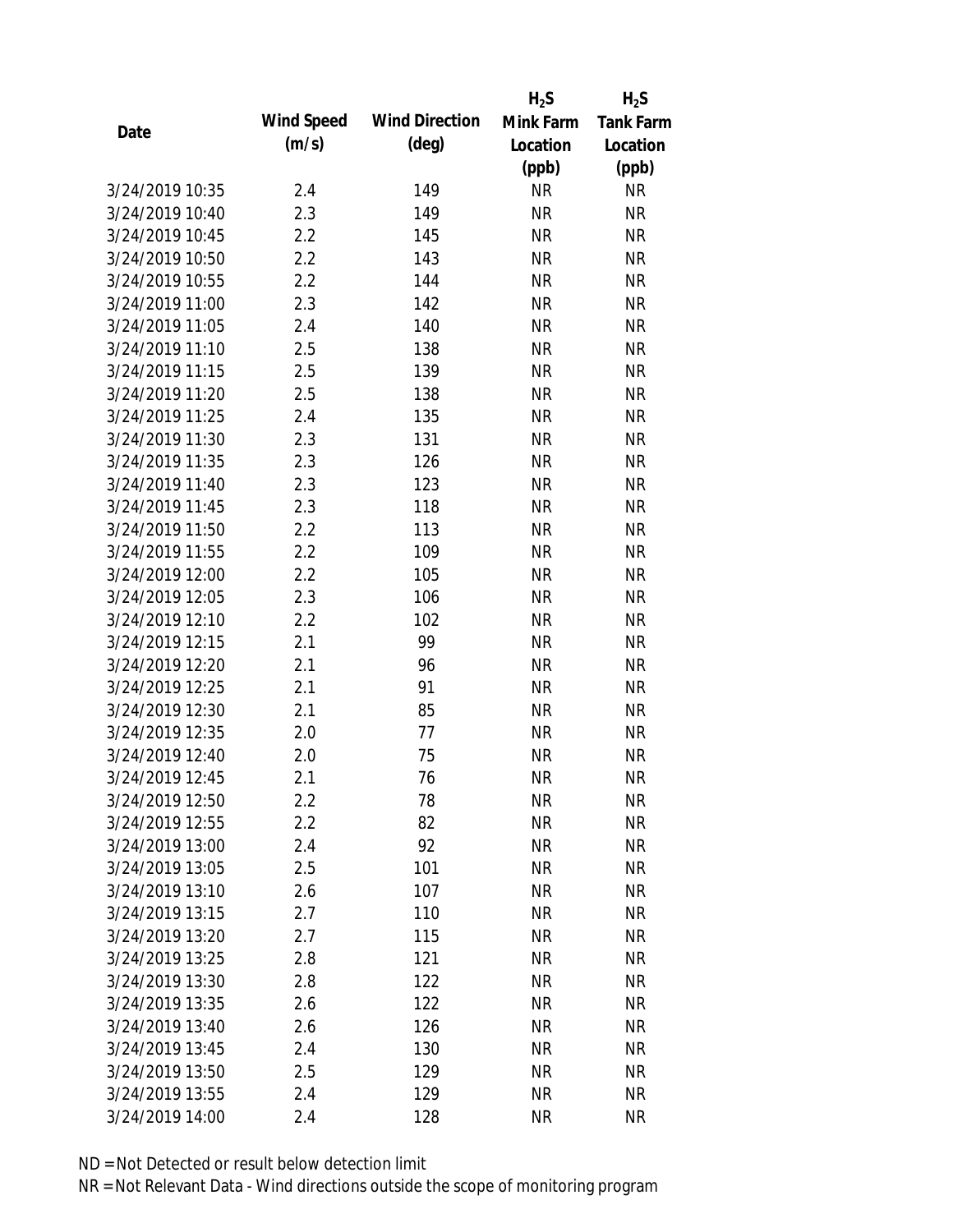|                 |            |                       | $H_2S$    | $H_2S$           |
|-----------------|------------|-----------------------|-----------|------------------|
| Date            | Wind Speed | <b>Wind Direction</b> | Mink Farm | <b>Tank Farm</b> |
|                 | (m/s)      | $(\text{deg})$        | Location  | Location         |
|                 |            |                       | (ppb)     | (ppb)            |
| 3/24/2019 14:05 | 2.5        | 130                   | <b>NR</b> | <b>NR</b>        |
| 3/24/2019 14:10 | 2.4        | 128                   | <b>NR</b> | <b>NR</b>        |
| 3/24/2019 14:15 | 2.2        | 126                   | <b>NR</b> | <b>NR</b>        |
| 3/24/2019 14:20 | 2.1        | 124                   | <b>NR</b> | <b>NR</b>        |
| 3/24/2019 14:25 | 2.0        | 121                   | <b>NR</b> | <b>NR</b>        |
| 3/24/2019 14:30 | 1.8        | 122                   | <b>NR</b> | <b>NR</b>        |
| 3/24/2019 14:35 | 1.7        | 121                   | <b>NR</b> | <b>NR</b>        |
| 3/24/2019 14:40 | 1.6        | 121                   | <b>NR</b> | <b>NR</b>        |
| 3/24/2019 14:45 | 1.4        | 120                   | <b>NR</b> | <b>NR</b>        |
| 3/24/2019 14:50 | 1.2        | 116                   | <b>NR</b> | <b>NR</b>        |
| 3/24/2019 14:55 | 1.0        | 115                   | <b>NR</b> | <b>NR</b>        |
| 3/24/2019 15:00 | 0.8        | 104                   | <b>NR</b> | <b>NR</b>        |
| 3/24/2019 15:05 | 0.6        | 84                    | <b>NR</b> | <b>NR</b>        |
| 3/24/2019 15:10 | 0.6        | 68                    | <b>NR</b> | <b>NR</b>        |
| 3/24/2019 15:15 | 0.8        | 67                    | <b>NR</b> | <b>NR</b>        |
| 3/24/2019 15:20 | 0.9        | 66                    | <b>NR</b> | <b>NR</b>        |
| 3/24/2019 15:25 | 1.1        | 68                    | <b>NR</b> | <b>NR</b>        |
| 3/24/2019 15:30 | 1.3        | 67                    | <b>NR</b> | <b>NR</b>        |
| 3/24/2019 15:35 | 1.5        | 65                    | <b>NR</b> | <b>NR</b>        |
| 3/24/2019 15:40 | 1.7        | 61                    | <b>NR</b> | <b>NR</b>        |
| 3/24/2019 15:45 | 1.8        | 58                    | <b>NR</b> | <b>NR</b>        |
| 3/24/2019 15:50 | 1.9        | 59                    | <b>NR</b> | <b>NR</b>        |
| 3/24/2019 15:55 | 1.9        | 60                    | <b>NR</b> | <b>NR</b>        |
| 3/24/2019 16:00 | 2.0        | 62                    | <b>NR</b> | <b>NR</b>        |
| 3/24/2019 16:05 | 2.0        | 64                    | <b>NR</b> | <b>NR</b>        |
| 3/24/2019 16:10 | 2.0        | 65                    | <b>NR</b> | <b>NR</b>        |
| 3/24/2019 16:15 | 2.1        | 63                    | <b>NR</b> | <b>NR</b>        |
| 3/24/2019 16:20 | 2.2        | 56                    | <b>NR</b> | <b>NR</b>        |
| 3/24/2019 16:25 | 2.4        | 50                    | <b>NR</b> | <b>NR</b>        |
| 3/24/2019 16:30 | 2.5        | 44                    | <b>NR</b> | <b>NR</b>        |
| 3/24/2019 16:35 | 2.6        | 40                    | 1         | <b>NR</b>        |
| 3/24/2019 16:40 | 2.8        | 38                    | 1         | <b>NR</b>        |
| 3/24/2019 16:45 | 2.8        | 38                    | 1         | <b>NR</b>        |
| 3/24/2019 16:50 | 2.8        | 39                    | 1         | <b>NR</b>        |
| 3/24/2019 16:55 | 2.8        | 41                    | <b>NR</b> | <b>NR</b>        |
| 3/24/2019 17:00 | 2.8        | 41                    | <b>NR</b> | <b>NR</b>        |
| 3/24/2019 17:05 | 2.9        | 41                    | <b>NR</b> | <b>NR</b>        |
| 3/24/2019 17:10 | 2.9        | 43                    | NR        | <b>NR</b>        |
| 3/24/2019 17:15 | 2.8        | 45                    | <b>NR</b> | <b>NR</b>        |
| 3/24/2019 17:20 | 2.8        | 45                    | <b>NR</b> | <b>NR</b>        |
| 3/24/2019 17:25 | 2.9        | 45                    | <b>NR</b> | <b>NR</b>        |
| 3/24/2019 17:30 | 2.8        | 47                    | <b>NR</b> | <b>NR</b>        |
|                 |            |                       |           |                  |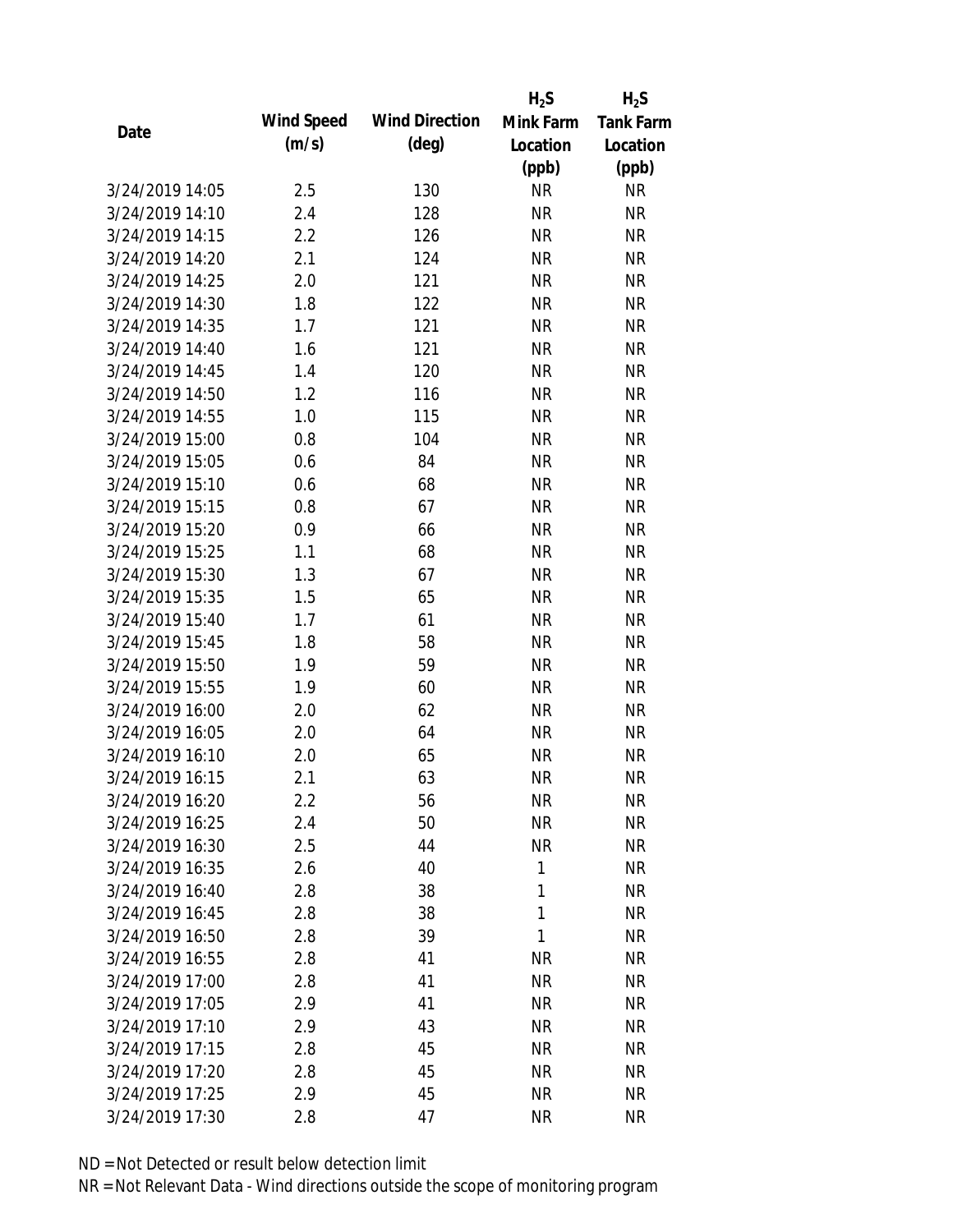|                 |            |                       | $H_2S$         | $H_2S$           |
|-----------------|------------|-----------------------|----------------|------------------|
| Date            | Wind Speed | <b>Wind Direction</b> | Mink Farm      | <b>Tank Farm</b> |
|                 | (m/s)      | $(\text{deg})$        | Location       | Location         |
|                 |            |                       | (ppb)          | (ppb)            |
| 3/24/2019 17:35 | 2.7        | 48                    | <b>NR</b>      | <b>NR</b>        |
| 3/24/2019 17:40 | 2.7        | 48                    | <b>NR</b>      | <b>NR</b>        |
| 3/24/2019 17:45 | 2.7        | 47                    | <b>NR</b>      | <b>NR</b>        |
| 3/24/2019 17:50 | 2.6        | 48                    | <b>NR</b>      | <b>NR</b>        |
| 3/24/2019 17:55 | 2.5        | 48                    | <b>NR</b>      | <b>NR</b>        |
| 3/24/2019 18:00 | 2.5        | 48                    | <b>NR</b>      | <b>NR</b>        |
| 3/24/2019 18:05 | 2.4        | 48                    | <b>NR</b>      | <b>NR</b>        |
| 3/24/2019 18:10 | 2.3        | 48                    | <b>NR</b>      | <b>NR</b>        |
| 3/24/2019 18:15 | 2.3        | 48                    | <b>NR</b>      | <b>NR</b>        |
| 3/24/2019 18:20 | 2.4        | 49                    | <b>NR</b>      | <b>NR</b>        |
| 3/24/2019 18:25 | 2.4        | 50                    | <b>NR</b>      | <b>NR</b>        |
| 3/24/2019 18:30 | 2.4        | 52                    | <b>NR</b>      | <b>NR</b>        |
| 3/24/2019 18:35 | 2.4        | 53                    | <b>NR</b>      | <b>NR</b>        |
| 3/24/2019 18:40 | 2.5        | 53                    | <b>NR</b>      | <b>NR</b>        |
| 3/24/2019 18:45 | 2.7        | 54                    | <b>NR</b>      | <b>NR</b>        |
| 3/24/2019 18:50 | 2.9        | 53                    | <b>NR</b>      | <b>NR</b>        |
| 3/24/2019 18:55 | 3.0        | 52                    | <b>NR</b>      | <b>NR</b>        |
| 3/24/2019 19:00 | 3.1        | 50                    | <b>NR</b>      | <b>NR</b>        |
| 3/24/2019 19:05 | 3.3        | 49                    | <b>NR</b>      | <b>NR</b>        |
| 3/24/2019 19:10 | 3.5        | 47                    | <b>NR</b>      | <b>NR</b>        |
| 3/24/2019 19:15 | 3.5        | 45                    | <b>NR</b>      | <b>NR</b>        |
| 3/24/2019 19:20 | 3.6        | 44                    | <b>NR</b>      | <b>NR</b>        |
| 3/24/2019 19:25 | 3.9        | 43                    | <b>NR</b>      | <b>NR</b>        |
| 3/24/2019 19:30 | 4.4        | 41                    | <b>NR</b>      | <b>NR</b>        |
| 3/24/2019 19:35 | 4.8        | 38                    | $\overline{2}$ | <b>NR</b>        |
| 3/24/2019 19:40 | 5.1        | 37                    | 1              | <b>NR</b>        |
| 3/24/2019 19:45 | 5.4        | 37                    | 1              | <b>NR</b>        |
| 3/24/2019 19:50 | 5.7        | 37                    | 1              | <b>NR</b>        |
| 3/24/2019 19:55 | 5.7        | 38                    | 1              | <b>NR</b>        |
| 3/24/2019 20:00 | 5.6        | 40                    | 1              | <b>NR</b>        |
| 3/24/2019 20:05 | 5.5        | 43                    | <b>NR</b>      | <b>NR</b>        |
| 3/24/2019 20:10 | 5.4        | 44                    | <b>NR</b>      | <b>NR</b>        |
| 3/24/2019 20:15 | 5.4        | 44                    | <b>NR</b>      | <b>NR</b>        |
| 3/24/2019 20:20 | 5.5        | 44                    | <b>NR</b>      | <b>NR</b>        |
| 3/24/2019 20:25 | 5.3        | 43                    | <b>NR</b>      | NR               |
| 3/24/2019 20:30 | 5.2        | 43                    | <b>NR</b>      | <b>NR</b>        |
| 3/24/2019 20:35 | 5.1        | 43                    | <b>NR</b>      | <b>NR</b>        |
| 3/24/2019 20:40 | 5.0        | 43                    | <b>NR</b>      | <b>NR</b>        |
| 3/24/2019 20:45 | 4.9        | 45                    | <b>NR</b>      | NR               |
| 3/24/2019 20:50 | 4.8        | 43                    | <b>NR</b>      | NR               |
| 3/24/2019 20:55 | 5.0        | 44                    | <b>NR</b>      | <b>NR</b>        |
| 3/24/2019 21:00 | 5.1        | 44                    | <b>NR</b>      | <b>NR</b>        |
|                 |            |                       |                |                  |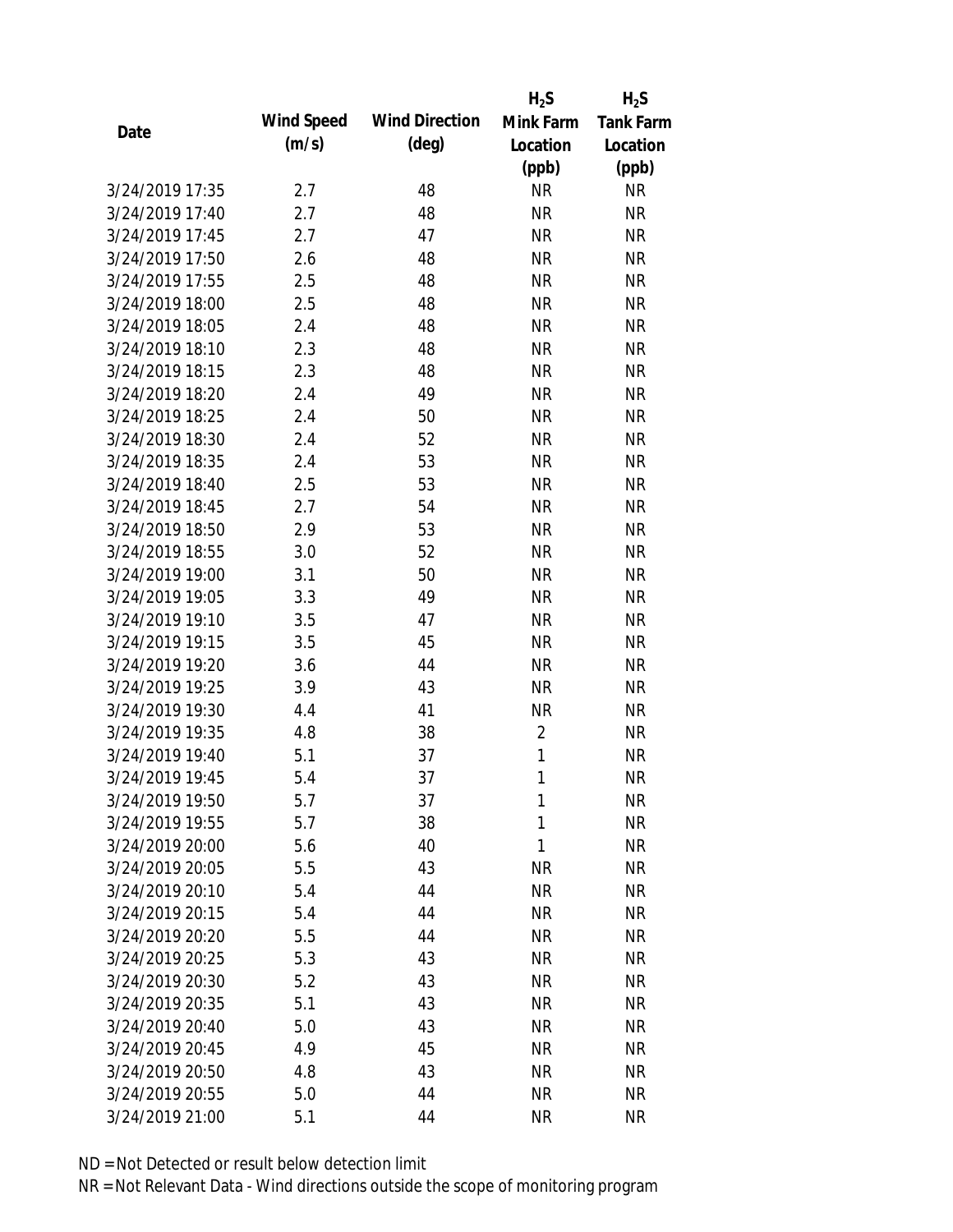|                 |            |                       | $H_2S$    | $H_2S$           |
|-----------------|------------|-----------------------|-----------|------------------|
| Date            | Wind Speed | <b>Wind Direction</b> | Mink Farm | <b>Tank Farm</b> |
|                 | (m/s)      | $(\text{deg})$        | Location  | Location         |
|                 |            |                       | (ppb)     | (ppb)            |
| 3/24/2019 21:05 | 5.2        | 44                    | <b>NR</b> | <b>NR</b>        |
| 3/24/2019 21:10 | 5.1        | 43                    | <b>NR</b> | <b>NR</b>        |
| 3/24/2019 21:15 | 5.3        | 41                    | <b>NR</b> | <b>NR</b>        |
| 3/24/2019 21:20 | 5.3        | 42                    | <b>NR</b> | <b>NR</b>        |
| 3/24/2019 21:25 | 5.1        | 41                    | <b>NR</b> | <b>NR</b>        |
| 3/24/2019 21:30 | 4.9        | 41                    | <b>NR</b> | <b>NR</b>        |
| 3/24/2019 21:35 | 4.9        | 40                    | 1         | <b>NR</b>        |
| 3/24/2019 21:40 | 5.2        | 41                    | <b>NR</b> | <b>NR</b>        |
| 3/24/2019 21:45 | 5.2        | 41                    | <b>NR</b> | <b>NR</b>        |
| 3/24/2019 21:50 | 5.2        | 42                    | <b>NR</b> | <b>NR</b>        |
| 3/24/2019 21:55 | 5.2        | 42                    | <b>NR</b> | <b>NR</b>        |
| 3/24/2019 22:00 | 5.1        | 43                    | <b>NR</b> | <b>NR</b>        |
| 3/24/2019 22:05 | 5.0        | 44                    | <b>NR</b> | <b>NR</b>        |
| 3/24/2019 22:10 | 4.7        | 43                    | <b>NR</b> | <b>NR</b>        |
| 3/24/2019 22:15 | 4.7        | 43                    | <b>NR</b> | <b>NR</b>        |
| 3/24/2019 22:20 | 4.6        | 42                    | <b>NR</b> | <b>NR</b>        |
| 3/24/2019 22:25 | 4.7        | 41                    | <b>NR</b> | <b>NR</b>        |
| 3/24/2019 22:30 | 5.1        | 41                    | <b>NR</b> | <b>NR</b>        |
| 3/24/2019 22:35 | 5.4        | 40                    | 1         | <b>NR</b>        |
| 3/24/2019 22:40 | 5.7        | 40                    | 1         | <b>NR</b>        |
| 3/24/2019 22:45 | 5.8        | 40                    | 1         | <b>NR</b>        |
| 3/24/2019 22:50 | 5.9        | 39                    | 1         | <b>NR</b>        |
| 3/24/2019 22:55 | 6.0        | 39                    | 1         | <b>NR</b>        |
| 3/24/2019 23:00 | 6.0        | 38                    | 1         | <b>NR</b>        |
| 3/24/2019 23:05 | 6.0        | 38                    | 1         | <b>NR</b>        |
| 3/24/2019 23:10 | 6.1        | 37                    | 1         | <b>NR</b>        |
| 3/24/2019 23:15 | 5.9        | 37                    | 1         | <b>NR</b>        |
| 3/24/2019 23:20 | 5.9        | 37                    | 1         | <b>NR</b>        |
| 3/24/2019 23:25 | 5.8        | 36                    | 1         | <b>NR</b>        |
| 3/24/2019 23:30 | 5.5        | 36                    | 1         | <b>NR</b>        |
| 3/24/2019 23:35 | 5.2        | 35                    | 1         | <b>NR</b>        |
| 3/24/2019 23:40 | 5.1        | 35                    | 1         | <b>NR</b>        |
| 3/24/2019 23:45 | 5.1        | 35                    | 1         | <b>NR</b>        |
| 3/24/2019 23:50 | 5.1        | 35                    | 1         | <b>NR</b>        |
| 3/24/2019 23:55 | 5.2        | 35                    | 1         | <b>NR</b>        |
| 3/24/2019 24:00 | 5.3        | 36                    | 1         | <b>NR</b>        |
| 3/25/2019 00:05 | 5.6        | 36                    | 1         | <b>NR</b>        |
| 3/25/2019 00:10 | 5.8        | 38                    | 1         | <b>NR</b>        |
| 3/25/2019 00:15 | 5.9        | 37                    | 1         | <b>NR</b>        |
| 3/25/2019 00:20 | 5.9        | 37                    | 1         | <b>NR</b>        |
| 3/25/2019 00:25 | 5.8        | 36                    | 1         | <b>NR</b>        |
| 3/25/2019 00:30 | 5.9        | 35                    | 1         | <b>NR</b>        |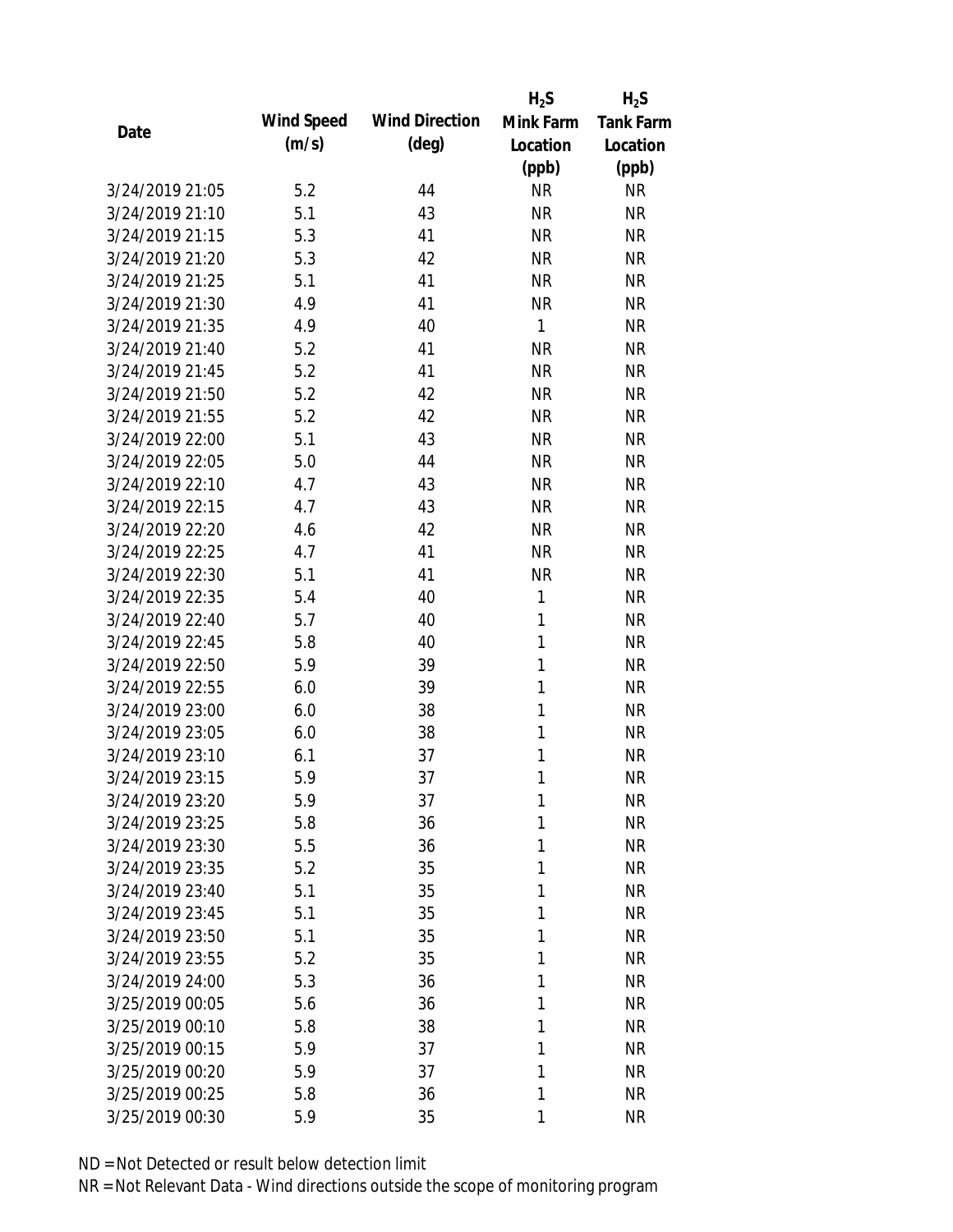|                 |            |                       | $H_2S$         | $H_2S$           |
|-----------------|------------|-----------------------|----------------|------------------|
| Date            | Wind Speed | <b>Wind Direction</b> | Mink Farm      | <b>Tank Farm</b> |
|                 | (m/s)      | $(\text{deg})$        | Location       | Location         |
|                 |            |                       | (ppb)          | (ppb)            |
| 3/25/2019 00:35 | 5.9        | 35                    | 1              | <b>NR</b>        |
| 3/25/2019 00:40 | 6.1        | 34                    | 1              | <b>NR</b>        |
| 3/25/2019 00:45 | 6.2        | 34                    | 1              | <b>NR</b>        |
| 3/25/2019 00:50 | 6.1        | 33                    | 1              | <b>NR</b>        |
| 3/25/2019 00:55 | 5.9        | 32                    | 1              | <b>NR</b>        |
| 3/25/2019 01:00 | 5.7        | 33                    | $\overline{2}$ | <b>NR</b>        |
| 3/25/2019 01:05 | 5.7        | 33                    | $\overline{2}$ | <b>NR</b>        |
| 3/25/2019 01:10 | 5.3        | 34                    | $\mathbf{1}$   | <b>NR</b>        |
| 3/25/2019 01:15 | 5.2        | 34                    | 1              | <b>NR</b>        |
| 3/25/2019 01:20 | 5.3        | 35                    | $\overline{2}$ | <b>NR</b>        |
| 3/25/2019 01:25 | 5.7        | 37                    | $\overline{2}$ | <b>NR</b>        |
| 3/25/2019 01:30 | 6.0        | 37                    | 1              | <b>NR</b>        |
| 3/25/2019 01:35 | 6.1        | 35                    | 1              | <b>NR</b>        |
| 3/25/2019 01:40 | 6.3        | 34                    | $\overline{2}$ | <b>NR</b>        |
| 3/25/2019 01:45 | 6.4        | 32                    | $\overline{2}$ | <b>NR</b>        |
| 3/25/2019 01:50 | 6.4        | 32                    | $\overline{2}$ | <b>NR</b>        |
| 3/25/2019 01:55 | 6.3        | 31                    | $\mathbf{1}$   | <b>NR</b>        |
| 3/25/2019 02:00 | 6.2        | 31                    | 1              | <b>NR</b>        |
| 3/25/2019 02:05 | 6.1        | 32                    | 1              | <b>NR</b>        |
| 3/25/2019 02:10 | 6.2        | 33                    | 1              | <b>NR</b>        |
| 3/25/2019 02:15 | 6.0        | 33                    | 1              | <b>NR</b>        |
| 3/25/2019 02:20 | 6.1        | 32                    | 1              | <b>NR</b>        |
| 3/25/2019 02:25 | 6.1        | 33                    | 1              | <b>NR</b>        |
| 3/25/2019 02:30 | 6.1        | 31                    | 1              | <b>NR</b>        |
| 3/25/2019 02:35 | 6.2        | 31                    | 1              | <b>NR</b>        |
| 3/25/2019 02:40 | 6.2        | 31                    | 1              | <b>NR</b>        |
| 3/25/2019 02:45 | 6.5        | 30                    | 1              | <b>NR</b>        |
| 3/25/2019 02:50 | 6.4        | 30                    | 1              | <b>NR</b>        |
| 3/25/2019 02:55 | 6.4        | 30                    | 1              | <b>NR</b>        |
| 3/25/2019 03:00 | 6.5        | 30                    | 1              | <b>NR</b>        |
| 3/25/2019 03:05 | 6.5        | 30                    | 1              | <b>NR</b>        |
| 3/25/2019 03:10 | 6.6        | 29                    | 1              | <b>NR</b>        |
| 3/25/2019 03:15 | 6.6        | 29                    | 1              | <b>NR</b>        |
| 3/25/2019 03:20 | 6.9        | 29                    | 1              | <b>NR</b>        |
| 3/25/2019 03:25 | 6.9        | 28                    | 1              | <b>NR</b>        |
| 3/25/2019 03:30 | 6.9        | 28                    | 1              | <b>NR</b>        |
| 3/25/2019 03:35 | 6.9        | 28                    | 1              | <b>NR</b>        |
| 3/25/2019 03:40 | 6.8        | 28                    | $\overline{2}$ | <b>NR</b>        |
| 3/25/2019 03:45 | 6.7        | 28                    | 1              | <b>NR</b>        |
| 3/25/2019 03:50 | 6.6        | 28                    | 1              | <b>NR</b>        |
| 3/25/2019 03:55 | 6.6        | 29                    | 1              | <b>NR</b>        |
| 3/25/2019 04:00 | 6.7        | 29                    | 1              | <b>NR</b>        |
|                 |            |                       |                |                  |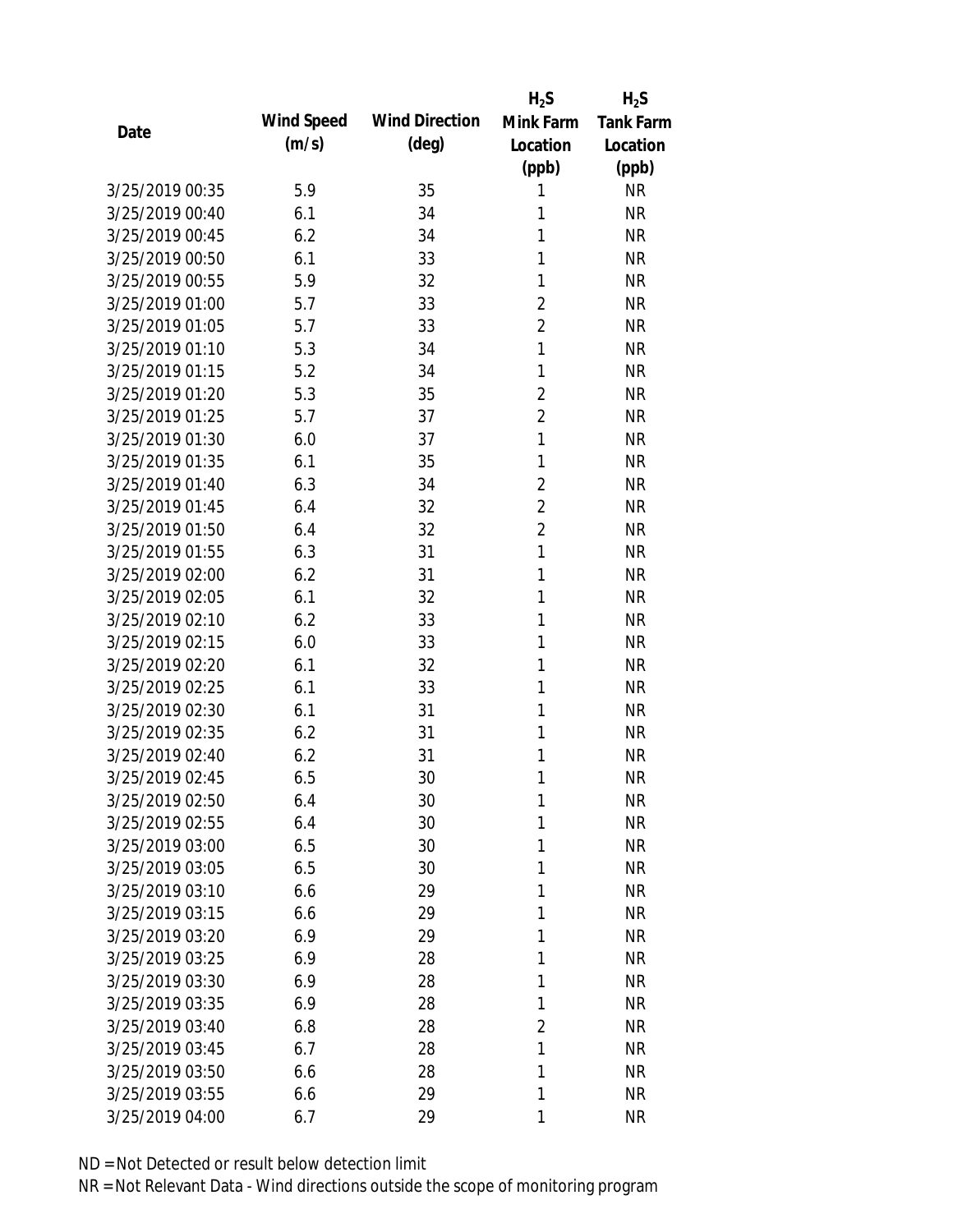|                 |            |                       | $H_2S$         | $H_2S$           |
|-----------------|------------|-----------------------|----------------|------------------|
| Date            | Wind Speed | <b>Wind Direction</b> | Mink Farm      | <b>Tank Farm</b> |
|                 | (m/s)      | $(\text{deg})$        | Location       | Location         |
|                 |            |                       | (ppb)          | (ppb)            |
| 3/25/2019 04:05 | 6.9        | 28                    | 1              | <b>NR</b>        |
| 3/25/2019 04:10 | 7.0        | 29                    | 1              | <b>NR</b>        |
| 3/25/2019 04:15 | 7.1        | 29                    | 1              | <b>NR</b>        |
| 3/25/2019 04:20 | 7.2        | 29                    | 1              | <b>NR</b>        |
| 3/25/2019 04:25 | 7.3        | 28                    | 1              | <b>NR</b>        |
| 3/25/2019 04:30 | 7.5        | 29                    | 1              | <b>NR</b>        |
| 3/25/2019 04:35 | 7.5        | 29                    | 1              | <b>NR</b>        |
| 3/25/2019 04:40 | 7.5        | 29                    | $\overline{2}$ | <b>NR</b>        |
| 3/25/2019 04:45 | 7.6        | 30                    | $\overline{2}$ | <b>NR</b>        |
| 3/25/2019 04:50 | 7.5        | 30                    | $\mathbf{1}$   | <b>NR</b>        |
| 3/25/2019 04:55 | 7.5        | 30                    | 1              | <b>NR</b>        |
| 3/25/2019 05:00 | 7.4        | 30                    | 1              | <b>NR</b>        |
| 3/25/2019 05:05 | 7.3        | 30                    | 1              | <b>NR</b>        |
| 3/25/2019 05:10 | 7.3        | 31                    | 1              | <b>NR</b>        |
| 3/25/2019 05:15 | 7.0        | 31                    | 1              | <b>NR</b>        |
| 3/25/2019 05:20 | 6.8        | 33                    | 1              | <b>NR</b>        |
| 3/25/2019 05:25 | 6.6        | 33                    | 1              | <b>NR</b>        |
| 3/25/2019 05:30 | 6.4        | 34                    | 1              | <b>NR</b>        |
| 3/25/2019 05:35 | 6.4        | 34                    | 1              | <b>NR</b>        |
| 3/25/2019 05:40 | 6.2        | 35                    | 1              | <b>NR</b>        |
| 3/25/2019 05:45 | 6.4        | 35                    | 1              | <b>NR</b>        |
| 3/25/2019 05:50 | 6.3        | 35                    | 1              | <b>NR</b>        |
| 3/25/2019 05:55 | 6.4        | 36                    | 1              | <b>NR</b>        |
| 3/25/2019 06:00 | 6.5        | 37                    | 1              | <b>NR</b>        |
| 3/25/2019 06:05 | 6.4        | 37                    | 1              | <b>NR</b>        |
| 3/25/2019 06:10 | 6.5        | 37                    | 1              | <b>NR</b>        |
| 3/25/2019 06:15 | 6.4        | 37                    | 1              | <b>NR</b>        |
| 3/25/2019 06:20 | 6.6        | 37                    | 1              | <b>NR</b>        |
| 3/25/2019 06:25 | 6.6        | 37                    | 1              | <b>NR</b>        |
| 3/25/2019 06:30 | 6.6        | 38                    | 1              | <b>NR</b>        |
| 3/25/2019 06:35 | 6.8        | 38                    | 1              | <b>NR</b>        |
| 3/25/2019 06:40 | 6.9        | 39                    | 1              | <b>NR</b>        |
| 3/25/2019 06:45 | 7.0        | 39                    | 1              | <b>NR</b>        |
| 3/25/2019 06:50 | 6.9        | 40                    | <b>ND</b>      | <b>NR</b>        |
| 3/25/2019 06:55 | 6.7        | 40                    | <b>ND</b>      | <b>NR</b>        |
| 3/25/2019 07:00 | 6.7        | 39                    | <b>ND</b>      | <b>NR</b>        |
| 3/25/2019 07:05 | 6.7        | 39                    | 1              | <b>NR</b>        |
| 3/25/2019 07:10 | 6.7        | 39                    | 1              | <b>NR</b>        |
| 3/25/2019 07:15 | 6.7        | 39                    | 1              | <b>NR</b>        |
| 3/25/2019 07:20 | 6.8        | 40                    | 1              | <b>NR</b>        |
| 3/25/2019 07:25 | 6.8        | 40                    | 1              | <b>NR</b>        |
| 3/25/2019 07:30 | 6.6        | 40                    | 1              | <b>NR</b>        |
|                 |            |                       |                |                  |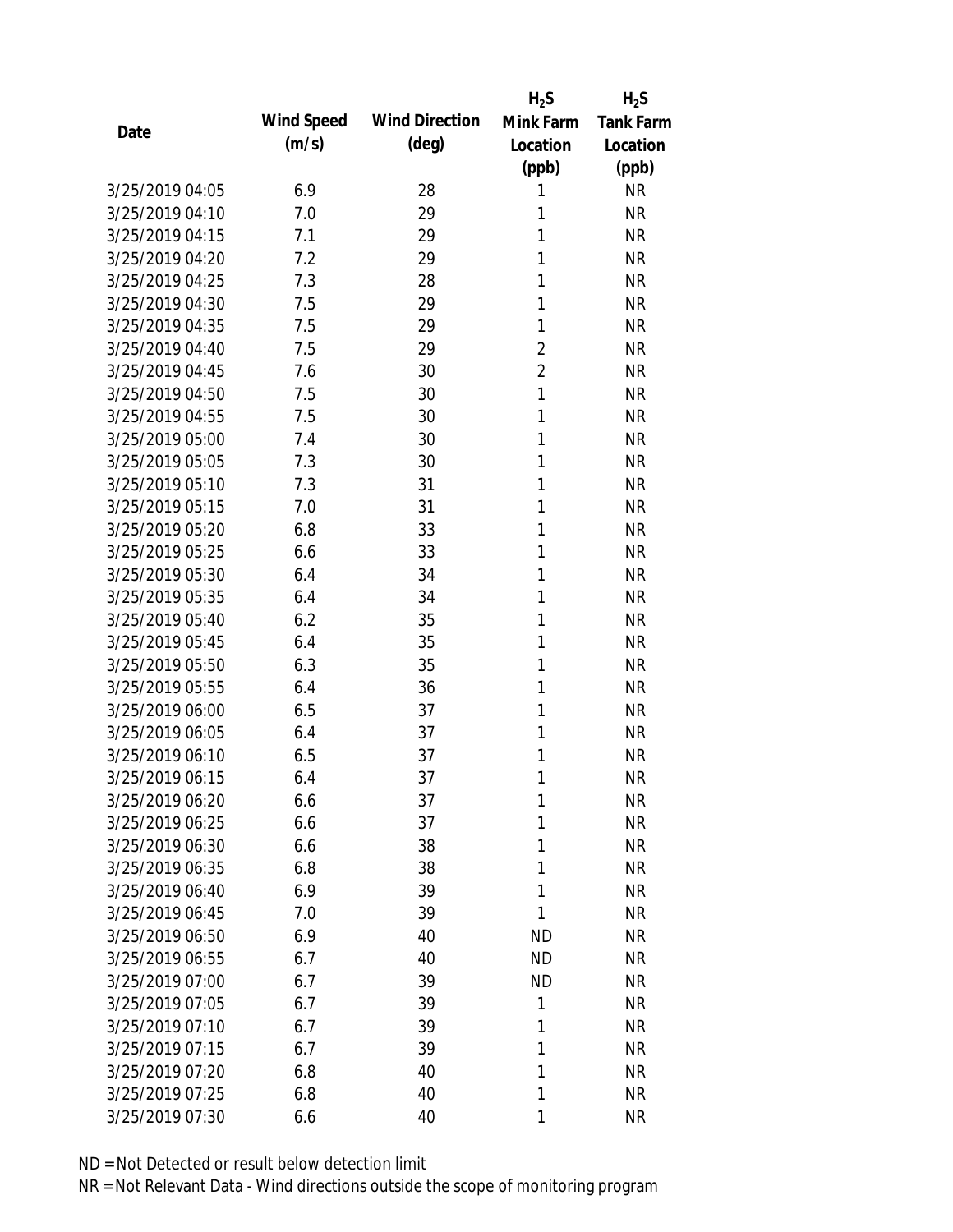|                 |            |                       | $H_2S$    | $H_2S$           |
|-----------------|------------|-----------------------|-----------|------------------|
| Date            | Wind Speed | <b>Wind Direction</b> | Mink Farm | <b>Tank Farm</b> |
|                 | (m/s)      | (deg)                 | Location  | Location         |
|                 |            |                       | (ppb)     | (ppb)            |
| 3/25/2019 07:35 | 6.3        | 39                    | 1         | <b>NR</b>        |
| 3/25/2019 07:40 | 6.3        | 39                    | 1         | <b>NR</b>        |
| 3/25/2019 07:45 | 6.2        | 39                    | 1         | <b>NR</b>        |
| 3/25/2019 07:50 | 6.3        | 38                    | 1         | <b>NR</b>        |
| 3/25/2019 07:55 | 6.8        | 38                    | 1         | <b>NR</b>        |
| 3/25/2019 08:00 | 6.9        | 38                    | 1         | <b>NR</b>        |
| 3/25/2019 08:05 | 7.0        | 39                    | 1         | <b>NR</b>        |
| 3/25/2019 08:10 | 6.9        | 39                    | 1         | <b>NR</b>        |
| 3/25/2019 08:15 | 7.1        | 38                    | 1         | <b>NR</b>        |
| 3/25/2019 08:20 | 7.0        | 37                    | 1         | <b>NR</b>        |
| 3/25/2019 08:25 | 6.7        | 37                    | 1         | <b>NR</b>        |
| 3/25/2019 08:30 | 6.6        | 37                    | 1         | <b>NR</b>        |
| 3/25/2019 08:35 | 6.9        | 37                    | 1         | <b>NR</b>        |
| 3/25/2019 08:40 | 7.1        | 38                    | 1         | <b>NR</b>        |
| 3/25/2019 08:45 | 6.7        | 39                    | 1         | <b>NR</b>        |
| 3/25/2019 08:50 | 6.6        | 38                    | 1         | <b>NR</b>        |
| 3/25/2019 08:55 | 6.9        | 37                    | 1         | <b>NR</b>        |
| 3/25/2019 09:00 | 6.9        | 37                    | 1         | <b>NR</b>        |
| 3/25/2019 09:05 | 6.7        | 37                    | 1         | <b>NR</b>        |
| 3/25/2019 09:10 | 6.4        | 35                    | 1         | <b>NR</b>        |
| 3/25/2019 09:15 | 6.4        | 36                    | 1         | <b>NR</b>        |
| 3/25/2019 09:20 | 6.5        | 37                    | 1         | <b>NR</b>        |
| 3/25/2019 09:25 | 6.5        | 37                    | 1         | <b>NR</b>        |
| 3/25/2019 09:30 | 6.5        | 35                    | 1         | <b>NR</b>        |
| 3/25/2019 09:35 | 6.6        | 34                    | 1         | <b>NR</b>        |
| 3/25/2019 09:40 | 6.9        | 34                    | 1         | <b>NR</b>        |
| 3/25/2019 09:45 | 7.0        | 34                    | 1         | <b>NR</b>        |
| 3/25/2019 09:50 | 6.6        | 37                    | 1         | <b>NR</b>        |
| 3/25/2019 09:55 | 6.2        | 39                    | 1         | <b>NR</b>        |
| 3/25/2019 10:00 | 6.1        | 42                    | <b>NR</b> | <b>NR</b>        |
| 3/25/2019 10:05 | 5.9        | 43                    | <b>NR</b> | <b>NR</b>        |
| 3/25/2019 10:10 | 5.8        | 44                    | <b>NR</b> | <b>NR</b>        |
| 3/25/2019 10:15 | 5.5        | 46                    | <b>NR</b> | <b>NR</b>        |
| 3/25/2019 10:20 | 5.5        | 44                    | <b>NR</b> | <b>NR</b>        |
| 3/25/2019 10:25 | 5.5        | 45                    | <b>NR</b> | <b>NR</b>        |
| 3/25/2019 10:30 | 5.5        | 44                    | <b>NR</b> | <b>NR</b>        |
| 3/25/2019 10:35 | 5.6        | 44                    | <b>NR</b> | <b>NR</b>        |
| 3/25/2019 10:40 | 5.6        | 45                    | <b>NR</b> | <b>NR</b>        |
| 3/25/2019 10:45 | 5.8        | 44                    | <b>NR</b> | <b>NR</b>        |
| 3/25/2019 10:50 | 6.0        | 43                    | <b>NR</b> | NR               |
| 3/25/2019 10:55 | 6.2        | 41                    | <b>NR</b> | <b>NR</b>        |
| 3/25/2019 11:00 | 6.3        | 41                    | <b>NR</b> | <b>NR</b>        |
|                 |            |                       |           |                  |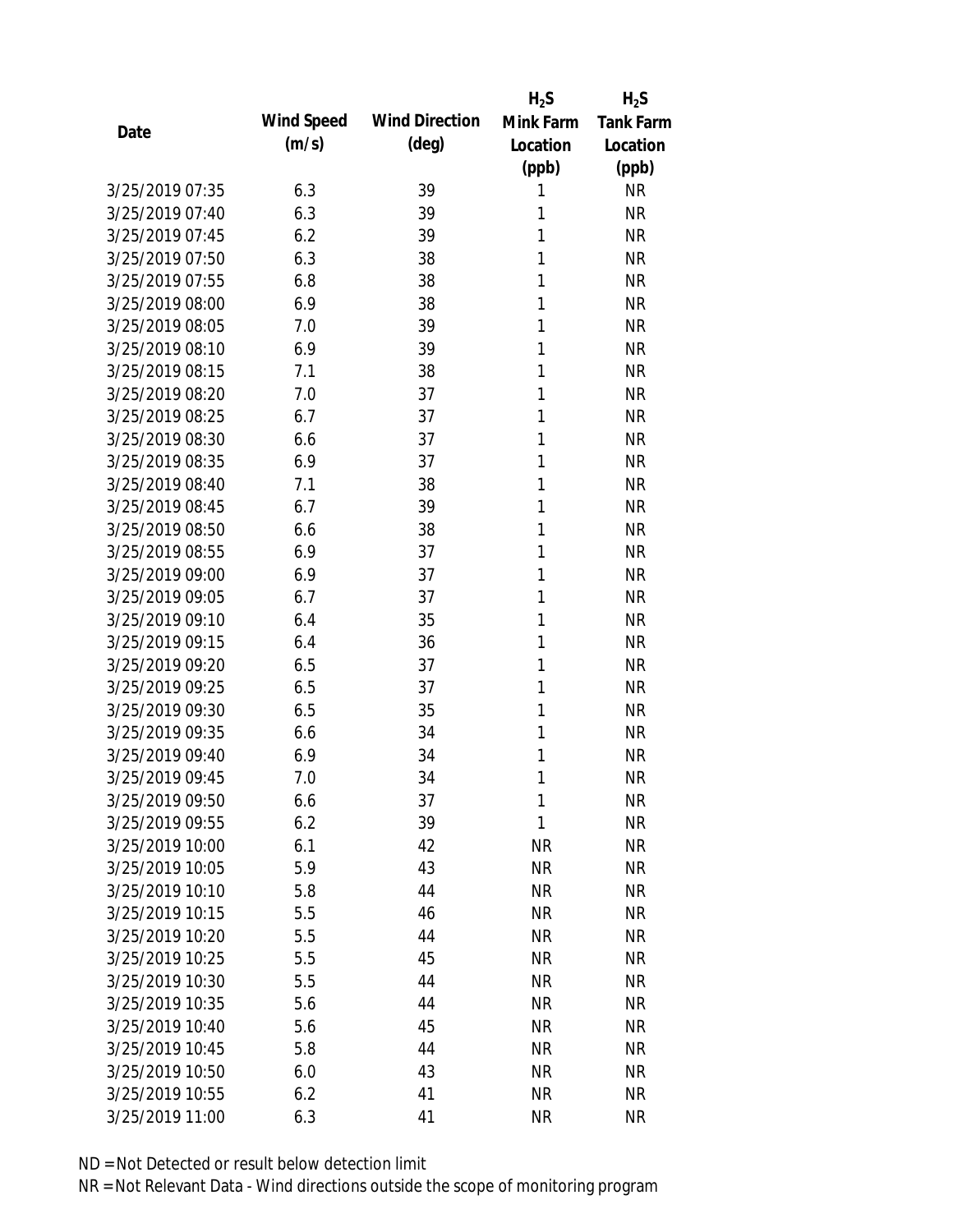|                 |            |                       | $H_2S$       | $H_2S$           |
|-----------------|------------|-----------------------|--------------|------------------|
| Date            | Wind Speed | <b>Wind Direction</b> | Mink Farm    | <b>Tank Farm</b> |
|                 | (m/s)      | $(\text{deg})$        | Location     | Location         |
|                 |            |                       | (ppb)        | (ppb)            |
| 3/25/2019 11:05 | 6.0        | 42                    | <b>NR</b>    | <b>NR</b>        |
| 3/25/2019 11:10 | 5.9        | 42                    | <b>NR</b>    | <b>NR</b>        |
| 3/25/2019 11:15 | 5.9        | 41                    | <b>NR</b>    | <b>NR</b>        |
| 3/25/2019 11:20 | 5.9        | 42                    | <b>NR</b>    | <b>NR</b>        |
| 3/25/2019 11:25 | 5.6        | 44                    | <b>NR</b>    | <b>NR</b>        |
| 3/25/2019 11:30 | 5.5        | 42                    | <b>NR</b>    | <b>NR</b>        |
| 3/25/2019 11:35 | 5.7        | 39                    | <b>ND</b>    | <b>NR</b>        |
| 3/25/2019 11:40 | 5.7        | 35                    | 1            | <b>NR</b>        |
| 3/25/2019 11:45 | 5.7        | 35                    | 1            | <b>NR</b>        |
| 3/25/2019 11:50 | 5.5        | 35                    | 1            | <b>NR</b>        |
| 3/25/2019 11:55 | 5.6        | 31                    | 1            | <b>NR</b>        |
| 3/25/2019 12:00 | 5.7        | 31                    | 1            | <b>NR</b>        |
| 3/25/2019 12:05 | 5.9        | 32                    | 1            | <b>NR</b>        |
| 3/25/2019 12:10 | 5.8        | 35                    | 1            | <b>NR</b>        |
| 3/25/2019 12:15 | 5.5        | 37                    | 1            | <b>NR</b>        |
| 3/25/2019 12:20 | 5.5        | 33                    | 1            | <b>NR</b>        |
| 3/25/2019 12:25 | 5.5        | 32                    | 1            | <b>NR</b>        |
| 3/25/2019 12:30 | 5.4        | 36                    | 1            | <b>NR</b>        |
| 3/25/2019 12:35 | 5.0        | 36                    | 1            | <b>NR</b>        |
| 3/25/2019 12:40 | 4.9        | 35                    | 1            | <b>NR</b>        |
| 3/25/2019 12:45 | 4.9        | 34                    | 1            | <b>NR</b>        |
| 3/25/2019 12:50 | 4.9        | 35                    | 1            | <b>NR</b>        |
| 3/25/2019 12:55 | 5.0        | 39                    | 1            | <b>NR</b>        |
| 3/25/2019 13:00 | 4.9        | 40                    | 1            | <b>NR</b>        |
| 3/25/2019 13:05 | 5.0        | 41                    | <b>NR</b>    | <b>NR</b>        |
| 3/25/2019 13:10 | 5.2        | 44                    | <b>NR</b>    | <b>NR</b>        |
| 3/25/2019 13:15 | 5.3        | 42                    | <b>NR</b>    | <b>NR</b>        |
| 3/25/2019 13:20 | 5.5        | 40                    | $\mathbf{1}$ | <b>NR</b>        |
| 3/25/2019 13:25 | 5.4        | 38                    | 1            | <b>NR</b>        |
| 3/25/2019 13:30 | 5.5        | 34                    | 1            | <b>NR</b>        |
| 3/25/2019 13:35 | 5.7        | 32                    | 1            | <b>NR</b>        |
| 3/25/2019 13:40 | 5.5        | 29                    | 1            | <b>NR</b>        |
| 3/25/2019 13:45 | 5.5        | 32                    | 1            | <b>NR</b>        |
| 3/25/2019 13:50 | 5.3        | 34                    | 1            | <b>NR</b>        |
| 3/25/2019 13:55 | 5.2        | 35                    | 1            | <b>NR</b>        |
| 3/25/2019 14:00 | 5.3        | 37                    | 1            | <b>NR</b>        |
| 3/25/2019 14:05 | 5.0        | 40                    | 1            | <b>NR</b>        |
| 3/25/2019 14:10 | 5.3        | 41                    | <b>NR</b>    | <b>NR</b>        |
| 3/25/2019 14:15 | 5.4        | 36                    | 1            | <b>NR</b>        |
| 3/25/2019 14:20 | 5.4        | 38                    | 1            | <b>NR</b>        |
| 3/25/2019 14:25 | 5.6        | 37                    | 1            | <b>NR</b>        |
| 3/25/2019 14:30 | 5.6        | 37                    | 1            | <b>NR</b>        |
|                 |            |                       |              |                  |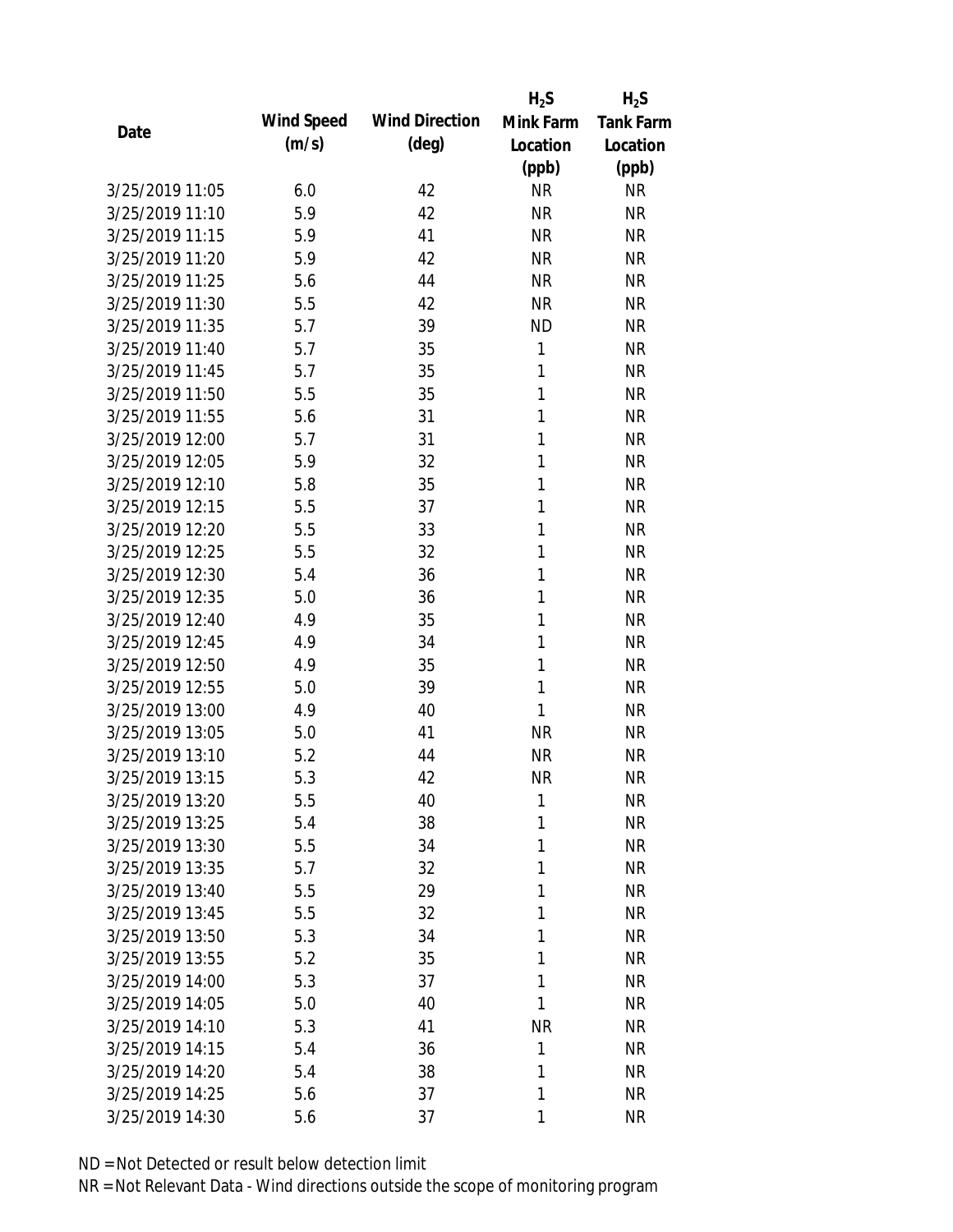|                 |            |                       | $H_2S$       | $H_2S$           |
|-----------------|------------|-----------------------|--------------|------------------|
| Date            | Wind Speed | <b>Wind Direction</b> | Mink Farm    | <b>Tank Farm</b> |
|                 | (m/s)      | $(\text{deg})$        | Location     | Location         |
|                 |            |                       | (ppb)        | (ppb)            |
| 3/25/2019 14:35 | 5.7        | 36                    | 1            | <b>NR</b>        |
| 3/25/2019 14:40 | 5.7        | 37                    | 1            | <b>NR</b>        |
| 3/25/2019 14:45 | 5.6        | 41                    | <b>NR</b>    | <b>NR</b>        |
| 3/25/2019 14:50 | 5.5        | 41                    | <b>NR</b>    | <b>NR</b>        |
| 3/25/2019 14:55 | 5.6        | 40                    | $\mathbf{1}$ | <b>NR</b>        |
| 3/25/2019 15:00 | 5.6        | 38                    | 1            | <b>NR</b>        |
| 3/25/2019 15:05 | 5.5        | 39                    | 1            | <b>NR</b>        |
| 3/25/2019 15:10 | 5.2        | 39                    | 1            | <b>NR</b>        |
| 3/25/2019 15:15 | 5.3        | 37                    | 1            | <b>NR</b>        |
| 3/25/2019 15:20 | 5.4        | 37                    | 1            | <b>NR</b>        |
| 3/25/2019 15:25 | 5.3        | 36                    | 1            | <b>NR</b>        |
| 3/25/2019 15:30 | 5.6        | 35                    | 1            | <b>NR</b>        |
| 3/25/2019 15:35 | 5.6        | 33                    | 1            | <b>NR</b>        |
| 3/25/2019 15:40 | 5.7        | 30                    | 1            | <b>NR</b>        |
| 3/25/2019 15:45 | 5.9        | 29                    | 1            | <b>NR</b>        |
| 3/25/2019 15:50 | 5.6        | 28                    | 1            | <b>NR</b>        |
| 3/25/2019 15:55 | 5.7        | 27                    | 1            | <b>NR</b>        |
| 3/25/2019 16:00 | 5.6        | 26                    | 1            | <b>NR</b>        |
| 3/25/2019 16:05 | 5.8        | 27                    | 1            | <b>NR</b>        |
| 3/25/2019 16:10 | 6.0        | 29                    | 1            | <b>NR</b>        |
| 3/25/2019 16:15 | 5.9        | 31                    | 1            | <b>NR</b>        |
| 3/25/2019 16:20 | 6.1        | 32                    | 1            | <b>NR</b>        |
| 3/25/2019 16:25 | 6.2        | 35                    | 1            | <b>NR</b>        |
| 3/25/2019 16:30 | 6.2        | 38                    | 1            | <b>NR</b>        |
| 3/25/2019 16:35 | 6.1        | 40                    | 1            | <b>NR</b>        |
| 3/25/2019 16:40 | 6.1        | 39                    | 1            | <b>NR</b>        |
| 3/25/2019 16:45 | 6.4        | 38                    | 1            | <b>NR</b>        |
| 3/25/2019 16:50 | 6.5        | 38                    | 1            | <b>NR</b>        |
| 3/25/2019 16:55 | 6.4        | 36                    | 1            | <b>NR</b>        |
| 3/25/2019 17:00 | 6.4        | 34                    | 1            | <b>NR</b>        |
| 3/25/2019 17:05 | 6.5        | 30                    | 1            | <b>NR</b>        |
| 3/25/2019 17:10 | 6.7        | 27                    | 1            | <b>NR</b>        |
| 3/25/2019 17:15 | 6.6        | 28                    | 1            | <b>NR</b>        |
| 3/25/2019 17:20 | 6.6        | 29                    | 1            | <b>NR</b>        |
| 3/25/2019 17:25 | 6.6        | 30                    | 1            | <b>NR</b>        |
| 3/25/2019 17:30 | 6.5        | 31                    | 1            | <b>NR</b>        |
| 3/25/2019 17:35 | 6.3        | 34                    | 1            | <b>NR</b>        |
| 3/25/2019 17:40 | 5.9        | 36                    | 1            | <b>NR</b>        |
| 3/25/2019 17:45 | 5.9        | 37                    | 1            | <b>NR</b>        |
| 3/25/2019 17:50 | 6.1        | 35                    | 1            | <b>NR</b>        |
| 3/25/2019 17:55 | 6.0        | 35                    | 1            | <b>NR</b>        |
| 3/25/2019 18:00 | 6.0        | 34                    | 1            | <b>NR</b>        |
|                 |            |                       |              |                  |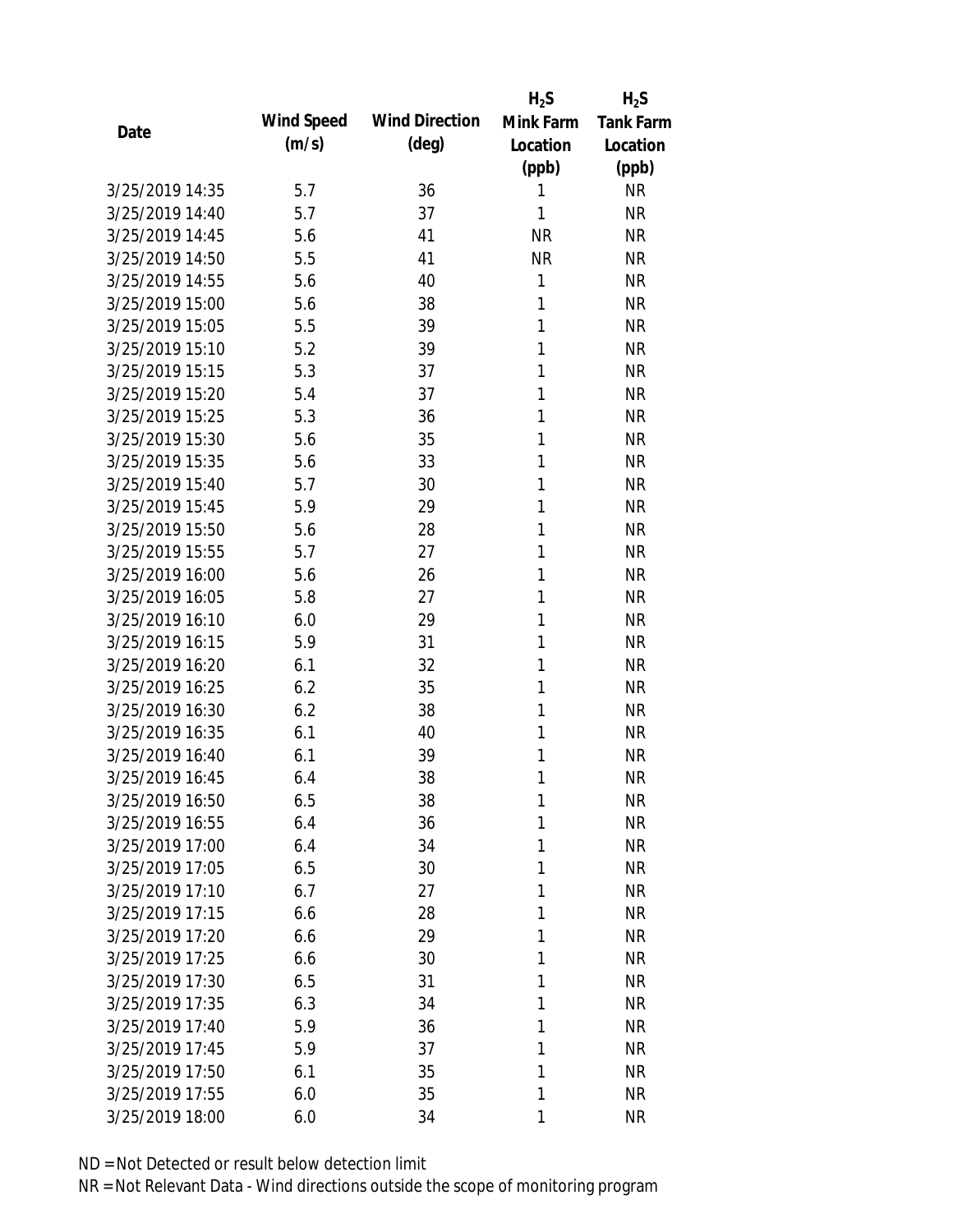|                 |            |                       | $H_2S$         | $H_2S$           |
|-----------------|------------|-----------------------|----------------|------------------|
|                 | Wind Speed | <b>Wind Direction</b> | Mink Farm      | <b>Tank Farm</b> |
| Date            | (m/s)      | $(\text{deg})$        | Location       | Location         |
|                 |            |                       | (ppb)          | (ppb)            |
| 3/25/2019 18:05 | 6.0        | 31                    | 1              | <b>NR</b>        |
| 3/25/2019 18:10 | 6.2        | 29                    | 1              | <b>NR</b>        |
| 3/25/2019 18:15 | 6.1        | 27                    | 1              | <b>NR</b>        |
| 3/25/2019 18:20 | 5.7        | 28                    | 1              | <b>NR</b>        |
| 3/25/2019 18:25 | 5.6        | 29                    | 1              | <b>NR</b>        |
| 3/25/2019 18:30 | 5.5        | 29                    | 1              | <b>NR</b>        |
| 3/25/2019 18:35 | 5.6        | 29                    | 1              | <b>NR</b>        |
| 3/25/2019 18:40 | 5.5        | 29                    | 1              | <b>NR</b>        |
| 3/25/2019 18:45 | 5.4        | 28                    | 1              | <b>NR</b>        |
| 3/25/2019 18:50 | 5.2        | 27                    | 1              | <b>NR</b>        |
| 3/25/2019 18:55 | 5.0        | 25                    | 1              | <b>NR</b>        |
| 3/25/2019 19:00 | 4.9        | 23                    | 1              | <b>NR</b>        |
| 3/25/2019 19:05 | 4.6        | 22                    | 1              | <b>NR</b>        |
| 3/25/2019 19:10 | 4.6        | 22                    | 1              | <b>NR</b>        |
| 3/25/2019 19:15 | 4.7        | 22                    | 1              | <b>NR</b>        |
| 3/25/2019 19:20 | 4.8        | 22                    | 1              | <b>NR</b>        |
| 3/25/2019 19:25 | 4.9        | 24                    | 1              | <b>NR</b>        |
| 3/25/2019 19:30 | 5.0        | 25                    | $\overline{2}$ | <b>NR</b>        |
| 3/25/2019 19:35 | 4.9        | 27                    | $\overline{2}$ | <b>NR</b>        |
| 3/25/2019 19:40 | 4.7        | 29                    | $\overline{2}$ | <b>NR</b>        |
| 3/25/2019 19:45 | 4.6        | 30                    | $\overline{2}$ | <b>NR</b>        |
| 3/25/2019 19:50 | 4.5        | 30                    | $\mathbf{1}$   | <b>NR</b>        |
| 3/25/2019 19:55 | 4.4        | 31                    | 1              | <b>NR</b>        |
| 3/25/2019 20:00 | 4.5        | 32                    | 1              | <b>NR</b>        |
| 3/25/2019 20:05 | 4.6        | 32                    | 1              | <b>NR</b>        |
| 3/25/2019 20:10 | 4.6        | 32                    | 1              | <b>NR</b>        |
| 3/25/2019 20:15 | 4.6        | 33                    | 1              | <b>NR</b>        |
| 3/25/2019 20:20 | 4.7        | 33                    | $\mathbf{1}$   | <b>NR</b>        |
| 3/25/2019 20:25 | 4.7        | 33                    | 1              | <b>NR</b>        |
| 3/25/2019 20:30 | 4.5        | 33                    | 1              | <b>NR</b>        |
| 3/25/2019 20:35 | 4.4        | 33                    | 1              | <b>NR</b>        |
| 3/25/2019 20:40 | 4.4        | 33                    | 1              | <b>NR</b>        |
| 3/25/2019 20:45 | 4.3        | 34                    | 1              | <b>NR</b>        |
| 3/25/2019 20:50 | 4.1        | 34                    | 1              | <b>NR</b>        |
| 3/25/2019 20:55 | 3.9        | 34                    | 1              | <b>NR</b>        |
| 3/25/2019 21:00 | 3.7        | 34                    | 1              | <b>NR</b>        |
| 3/25/2019 21:05 | 3.6        | 33                    | 1              | <b>NR</b>        |
| 3/25/2019 21:10 | 3.6        | 33                    | 1              | <b>NR</b>        |
| 3/25/2019 21:15 | 3.5        | 33                    | 1              | <b>NR</b>        |
| 3/25/2019 21:20 | 3.6        | 33                    | 1              | <b>NR</b>        |
| 3/25/2019 21:25 | 3.7        | 34                    | 1              | <b>NR</b>        |
| 3/25/2019 21:30 | 3.8        | 33                    | 2              | <b>NR</b>        |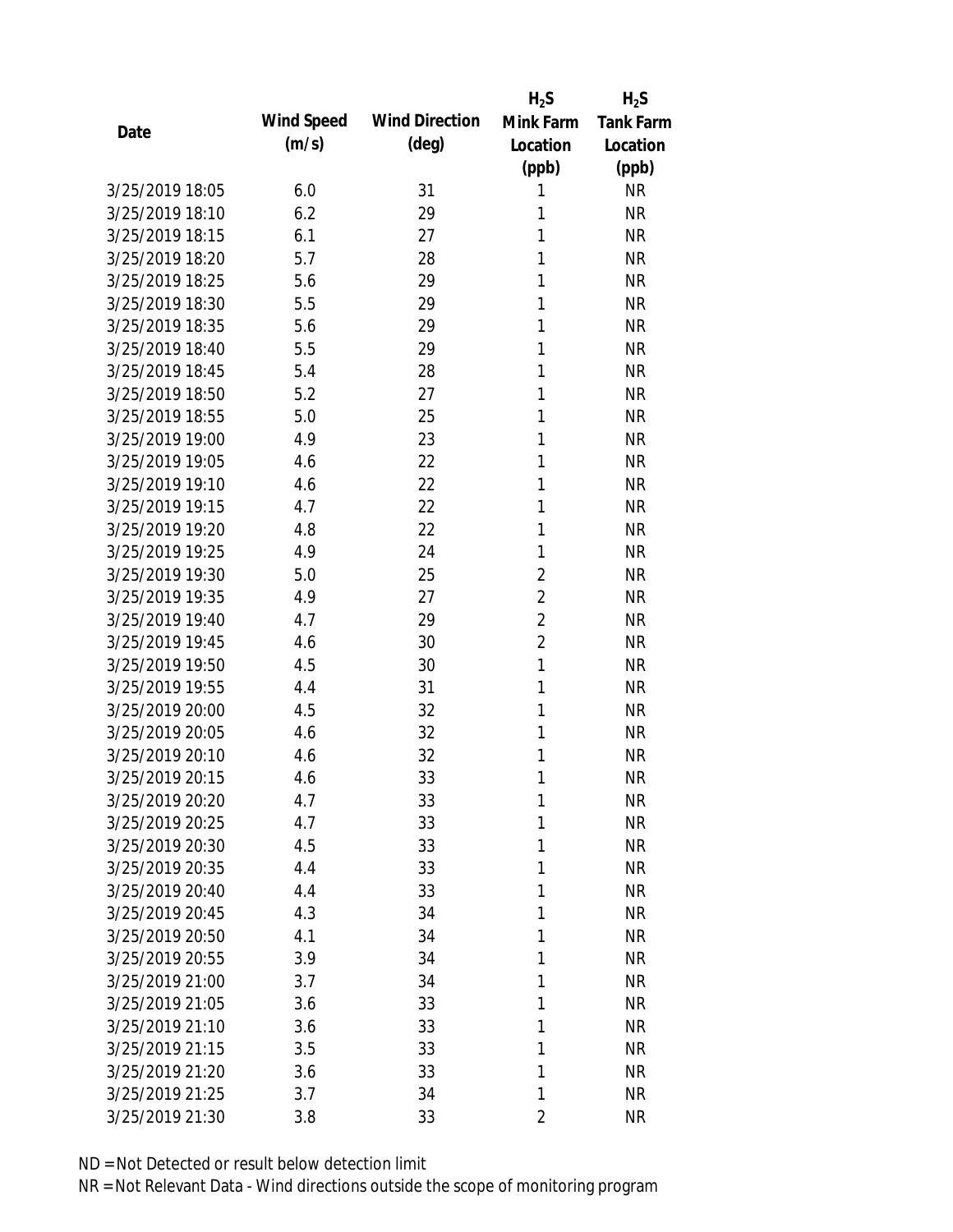|                 |            |                       | $H_2S$         | $H_2S$           |
|-----------------|------------|-----------------------|----------------|------------------|
|                 | Wind Speed | <b>Wind Direction</b> | Mink Farm      | <b>Tank Farm</b> |
| Date            | (m/s)      | $(\text{deg})$        | Location       | Location         |
|                 |            |                       | (ppb)          | (ppb)            |
| 3/25/2019 21:35 | 3.8        | 34                    | $\overline{2}$ | <b>NR</b>        |
| 3/25/2019 21:40 | 3.9        | 34                    | $\overline{2}$ | <b>NR</b>        |
| 3/25/2019 21:45 | 3.9        | 34                    | $\overline{2}$ | <b>NR</b>        |
| 3/25/2019 21:50 | 3.8        | 33                    | $\overline{2}$ | <b>NR</b>        |
| 3/25/2019 21:55 | 3.8        | 33                    | $\overline{2}$ | <b>NR</b>        |
| 3/25/2019 22:00 | 3.7        | 33                    | $\overline{2}$ | <b>NR</b>        |
| 3/25/2019 22:05 | 3.6        | 32                    | 2              | <b>NR</b>        |
| 3/25/2019 22:10 | 3.5        | 31                    | $\overline{2}$ | <b>NR</b>        |
| 3/25/2019 22:15 | 3.5        | 31                    | $\overline{2}$ | <b>NR</b>        |
| 3/25/2019 22:20 | 3.5        | 29                    | $\mathbf{1}$   | <b>NR</b>        |
| 3/25/2019 22:25 | 3.4        | 28                    | 1              | <b>NR</b>        |
| 3/25/2019 22:30 | 3.4        | 28                    | 1              | <b>NR</b>        |
| 3/25/2019 22:35 | 3.3        | 26                    | 1              | <b>NR</b>        |
| 3/25/2019 22:40 | 3.3        | 26                    | 1              | <b>NR</b>        |
| 3/25/2019 22:45 | 3.3        | 25                    | 1              | <b>NR</b>        |
| 3/25/2019 22:50 | 3.3        | 24                    | 1              | <b>NR</b>        |
| 3/25/2019 22:55 | 3.3        | 22                    | 1              | <b>NR</b>        |
| 3/25/2019 23:00 | 3.4        | 21                    | 1              | <b>NR</b>        |
| 3/25/2019 23:05 | 3.5        | 21                    | 1              | <b>NR</b>        |
| 3/25/2019 23:10 | 3.6        | 21                    | 1              | <b>NR</b>        |
| 3/25/2019 23:15 | 3.6        | 21                    | 1              | <b>NR</b>        |
| 3/25/2019 23:20 | 3.6        | 22                    | 1              | <b>NR</b>        |
| 3/25/2019 23:25 | 3.6        | 23                    | 1              | <b>NR</b>        |
| 3/25/2019 23:30 | 3.5        | 23                    | 1              | <b>NR</b>        |
| 3/25/2019 23:35 | 3.4        | 23                    | 1              | <b>NR</b>        |
| 3/25/2019 23:40 | 3.3        | 22                    | 1              | <b>NR</b>        |
| 3/25/2019 23:45 | 3.2        | 22                    | 1              | <b>NR</b>        |
| 3/25/2019 23:50 | 3.1        | 22                    | 1              | <b>NR</b>        |
| 3/25/2019 23:55 | 3.1        | 23                    | 1              | <b>NR</b>        |
| 3/25/2019 24:00 | 3.0        | 24                    | 1              | <b>NR</b>        |
| 3/26/2019 00:05 | 3.0        | 26                    | $\overline{2}$ | <b>NR</b>        |
| 3/26/2019 00:10 | 2.9        | 27                    | $\overline{2}$ | <b>NR</b>        |
| 3/26/2019 00:15 | 2.9        | 28                    | $\overline{2}$ | <b>NR</b>        |
| 3/26/2019 00:20 | 3.0        | 29                    | $\overline{2}$ | <b>NR</b>        |
| 3/26/2019 00:25 | 3.1        | 29                    | 3              | <b>NR</b>        |
| 3/26/2019 00:30 | 3.2        | 29                    | $\overline{2}$ | <b>NR</b>        |
| 3/26/2019 00:35 | 3.2        | 29                    | $\overline{2}$ | <b>NR</b>        |
| 3/26/2019 00:40 | 3.3        | 30                    | 3              | <b>NR</b>        |
| 3/26/2019 00:45 | 3.3        | 30                    | 3              | <b>NR</b>        |
| 3/26/2019 00:50 | 3.3        | 29                    | 3              | <b>NR</b>        |
| 3/26/2019 00:55 |            | 29                    | 3              | <b>NR</b>        |
|                 | 3.3        |                       |                |                  |
| 3/26/2019 01:00 | 3.2        | 30                    | 3              | <b>NR</b>        |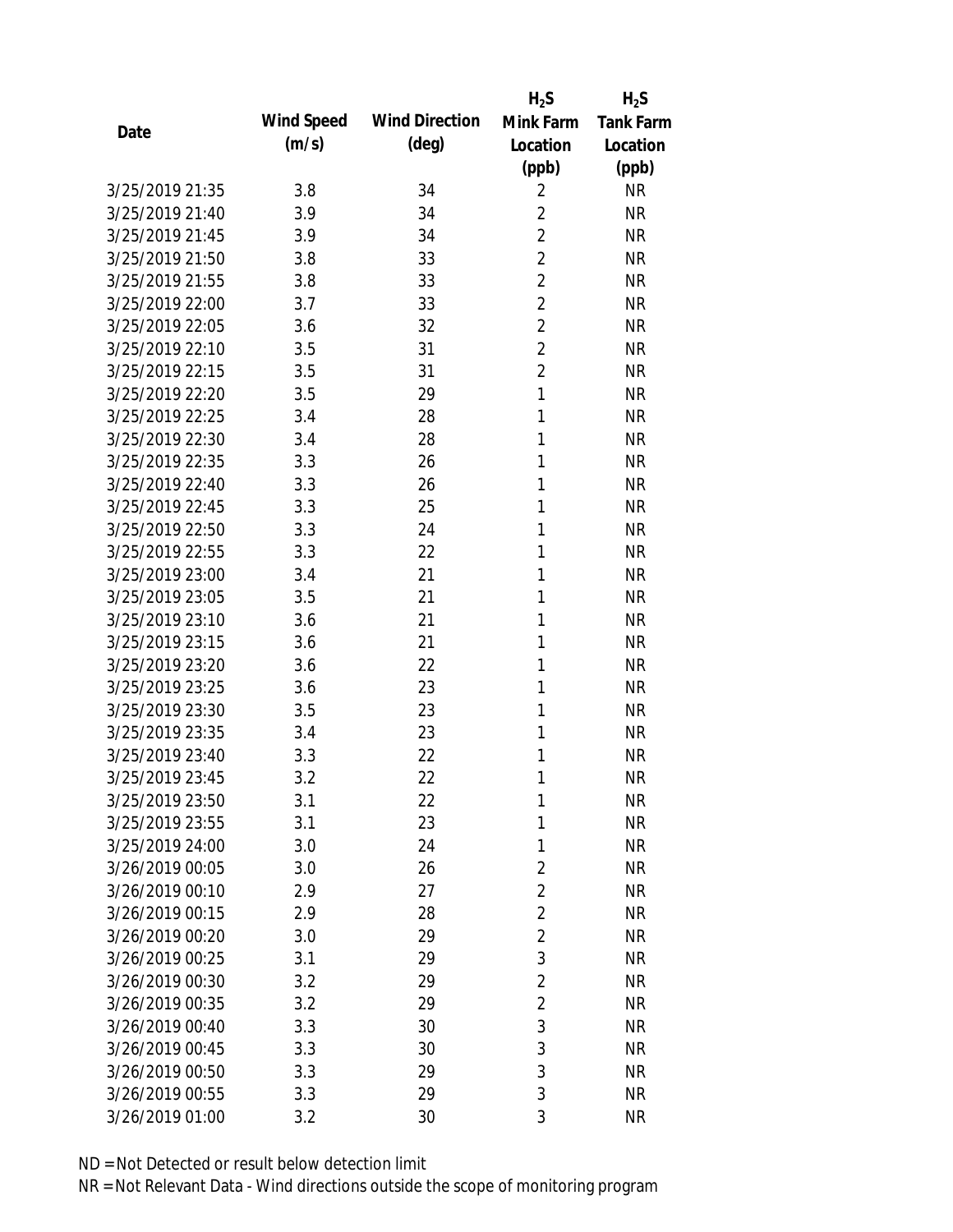|                 |            |                       | $H_2S$         | $H_2S$           |
|-----------------|------------|-----------------------|----------------|------------------|
|                 | Wind Speed | <b>Wind Direction</b> | Mink Farm      | <b>Tank Farm</b> |
| Date            | (m/s)      | $(\text{deg})$        | Location       | Location         |
|                 |            |                       | (ppb)          | (ppb)            |
| 3/26/2019 01:05 | 3.2        | 30                    | 3              | <b>NR</b>        |
| 3/26/2019 01:10 | 3.2        | 30                    | $\overline{2}$ | <b>NR</b>        |
| 3/26/2019 01:15 | 3.2        | 31                    | $\overline{2}$ | <b>NR</b>        |
| 3/26/2019 01:20 | 3.2        | 33                    | $\overline{2}$ | <b>NR</b>        |
| 3/26/2019 01:25 | 3.2        | 35                    | $\overline{2}$ | <b>NR</b>        |
| 3/26/2019 01:30 | 3.1        | 38                    | $\overline{2}$ | <b>NR</b>        |
| 3/26/2019 01:35 | 3.1        | 40                    | $\overline{2}$ | <b>NR</b>        |
| 3/26/2019 01:40 | 3.2        | 42                    | <b>NR</b>      | <b>NR</b>        |
| 3/26/2019 01:45 | 3.2        | 43                    | <b>NR</b>      | <b>NR</b>        |
| 3/26/2019 01:50 | 3.2        | 42                    | <b>NR</b>      | <b>NR</b>        |
| 3/26/2019 01:55 | 3.1        | 41                    | <b>NR</b>      | <b>NR</b>        |
| 3/26/2019 02:00 | 3.1        | 41                    | <b>NR</b>      | <b>NR</b>        |
| 3/26/2019 02:05 | 3.0        | 40                    | 1              | <b>NR</b>        |
| 3/26/2019 02:10 | 2.9        | 40                    | 1              | <b>NR</b>        |
| 3/26/2019 02:15 | 2.7        | 41                    | <b>NR</b>      | <b>NR</b>        |
| 3/26/2019 02:20 | 2.6        | 43                    | <b>NR</b>      | <b>NR</b>        |
| 3/26/2019 02:25 | 2.4        | 46                    | <b>NR</b>      | <b>NR</b>        |
| 3/26/2019 02:30 | 2.2        | 48                    | <b>NR</b>      | <b>NR</b>        |
| 3/26/2019 02:35 | 2.1        | 49                    | <b>NR</b>      | <b>NR</b>        |
| 3/26/2019 02:40 | 2.1        | 50                    | <b>NR</b>      | <b>NR</b>        |
| 3/26/2019 02:45 | 2.1        | 49                    | <b>NR</b>      | <b>NR</b>        |
| 3/26/2019 02:50 | 2.2        | 48                    | <b>NR</b>      | <b>NR</b>        |
| 3/26/2019 02:55 | 2.4        | 45                    | <b>NR</b>      | <b>NR</b>        |
| 3/26/2019 03:00 | 2.5        | 43                    | <b>NR</b>      | <b>NR</b>        |
| 3/26/2019 03:05 | 2.6        | 42                    | <b>NR</b>      | <b>NR</b>        |
| 3/26/2019 03:10 | 2.7        | 41                    | <b>NR</b>      | <b>NR</b>        |
| 3/26/2019 03:15 | 2.8        | 42                    | <b>NR</b>      | <b>NR</b>        |
| 3/26/2019 03:20 | 2.8        | 41                    | <b>NR</b>      | <b>NR</b>        |
| 3/26/2019 03:25 | 2.9        | 41                    | <b>NR</b>      | <b>NR</b>        |
| 3/26/2019 03:30 | 2.9        | 41                    | <b>NR</b>      | <b>NR</b>        |
| 3/26/2019 03:35 | 3.0        | 41                    | <b>NR</b>      | <b>NR</b>        |
| 3/26/2019 03:40 | 3.0        | 40                    | 1              | NR               |
| 3/26/2019 03:45 | 3.1        | 40                    | 1              | <b>NR</b>        |
| 3/26/2019 03:50 | 3.1        | 40                    | 1              | <b>NR</b>        |
| 3/26/2019 03:55 | 3.1        | 41                    | <b>NR</b>      | <b>NR</b>        |
| 3/26/2019 04:00 | 3.0        | 41                    | <b>NR</b>      | <b>NR</b>        |
| 3/26/2019 04:05 | 3.0        | 41                    | <b>NR</b>      | <b>NR</b>        |
| 3/26/2019 04:10 | 3.0        | 41                    | <b>NR</b>      | <b>NR</b>        |
| 3/26/2019 04:15 | 3.0        | 41                    | <b>NR</b>      | NR               |
| 3/26/2019 04:20 | 3.0        | 41                    | <b>NR</b>      | NR               |
| 3/26/2019 04:25 | 3.0        | 41                    | <b>NR</b>      | <b>NR</b>        |
| 3/26/2019 04:30 | 3.0        | 40                    | 1              | <b>NR</b>        |
|                 |            |                       |                |                  |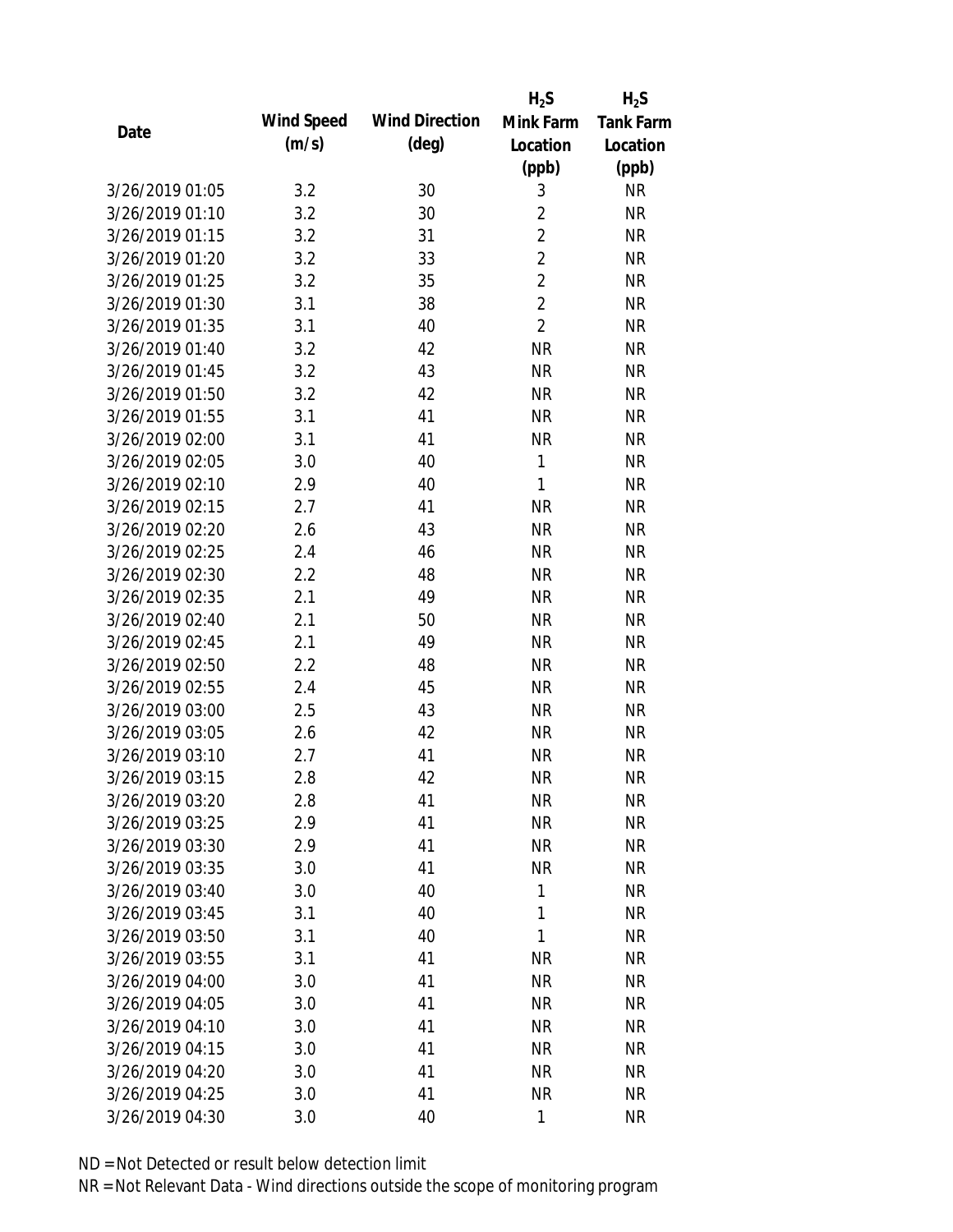|                 |            |                       | $H_2S$    | $H_2S$           |
|-----------------|------------|-----------------------|-----------|------------------|
| Date            | Wind Speed | <b>Wind Direction</b> | Mink Farm | <b>Tank Farm</b> |
|                 | (m/s)      | $(\text{deg})$        | Location  | Location         |
|                 |            |                       | (ppb)     | (ppb)            |
| 3/26/2019 04:35 | 2.9        | 40                    | 1         | <b>NR</b>        |
| 3/26/2019 04:40 | 2.8        | 40                    | 1         | <b>NR</b>        |
| 3/26/2019 04:45 | 2.8        | 40                    | 1         | <b>NR</b>        |
| 3/26/2019 04:50 | 2.7        | 41                    | <b>NR</b> | <b>NR</b>        |
| 3/26/2019 04:55 | 2.6        | 42                    | <b>NR</b> | <b>NR</b>        |
| 3/26/2019 05:00 | 2.5        | 44                    | <b>NR</b> | <b>NR</b>        |
| 3/26/2019 05:05 | 2.5        | 45                    | <b>NR</b> | <b>NR</b>        |
| 3/26/2019 05:10 | 2.4        | 47                    | <b>NR</b> | <b>NR</b>        |
| 3/26/2019 05:15 | 2.4        | 48                    | <b>NR</b> | <b>NR</b>        |
| 3/26/2019 05:20 | 2.4        | 50                    | <b>NR</b> | <b>NR</b>        |
| 3/26/2019 05:25 | 2.3        | 51                    | <b>NR</b> | <b>NR</b>        |
| 3/26/2019 05:30 | 2.3        | 53                    | <b>NR</b> | <b>NR</b>        |
| 3/26/2019 05:35 | 2.3        | 53                    | <b>NR</b> | <b>NR</b>        |
| 3/26/2019 05:40 | 2.3        | 54                    | <b>NR</b> | <b>NR</b>        |
| 3/26/2019 05:45 | 2.3        | 55                    | <b>NR</b> | <b>NR</b>        |
| 3/26/2019 05:50 | 2.2        | 56                    | <b>NR</b> | <b>NR</b>        |
| 3/26/2019 05:55 | 2.2        | 57                    | <b>NR</b> | <b>NR</b>        |
| 3/26/2019 06:00 | 2.2        | 57                    | <b>NR</b> | <b>NR</b>        |
| 3/26/2019 06:05 | 2.2        | 58                    | <b>NR</b> | <b>NR</b>        |
| 3/26/2019 06:10 | 2.2        | 60                    | <b>NR</b> | <b>NR</b>        |
| 3/26/2019 06:15 | 2.2        | 61                    | <b>NR</b> | <b>NR</b>        |
| 3/26/2019 06:20 | 2.2        | 62                    | <b>NR</b> | <b>NR</b>        |
| 3/26/2019 06:25 | 2.2        | 63                    | <b>NR</b> | <b>NR</b>        |
| 3/26/2019 06:30 | 2.2        | 66                    | <b>NR</b> | <b>NR</b>        |
| 3/26/2019 06:35 | 2.2        | 66                    | <b>NR</b> | <b>NR</b>        |
| 3/26/2019 06:40 | 2.1        | 67                    | <b>NR</b> | <b>NR</b>        |
| 3/26/2019 06:45 | 2.1        | 68                    | <b>NR</b> | <b>NR</b>        |
| 3/26/2019 06:50 | 2.0        | 67                    | <b>NR</b> | <b>NR</b>        |
| 3/26/2019 06:55 | 2.0        | 67                    | <b>NR</b> | <b>NR</b>        |
| 3/26/2019 07:00 | 1.9        | 66                    | <b>NR</b> | <b>NR</b>        |
| 3/26/2019 07:05 | 1.8        | 65                    | <b>NR</b> | <b>NR</b>        |
| 3/26/2019 07:10 | 1.8        | 64                    | <b>NR</b> | <b>NR</b>        |
| 3/26/2019 07:15 | 1.8        | 62                    | <b>NR</b> | <b>NR</b>        |
| 3/26/2019 07:20 | 1.8        | 60                    | <b>NR</b> | <b>NR</b>        |
| 3/26/2019 07:25 | 1.9        | 59                    | <b>NR</b> | <b>NR</b>        |
| 3/26/2019 07:30 | 1.9        | 58                    | <b>NR</b> | <b>NR</b>        |
| 3/26/2019 07:35 | 1.9        | 58                    | <b>NR</b> | <b>NR</b>        |
|                 |            |                       |           |                  |
| 3/26/2019 07:40 | 1.9        | 58                    | <b>NR</b> | <b>NR</b>        |
| 3/26/2019 07:45 | 1.8        | 58                    | <b>NR</b> | <b>NR</b>        |
| 3/26/2019 07:50 | 1.8        | 58                    | <b>NR</b> | <b>NR</b>        |
| 3/26/2019 07:55 | 1.8        | 57                    | <b>NR</b> | <b>NR</b>        |
| 3/26/2019 08:00 | 1.8        | 57                    | <b>NR</b> | <b>NR</b>        |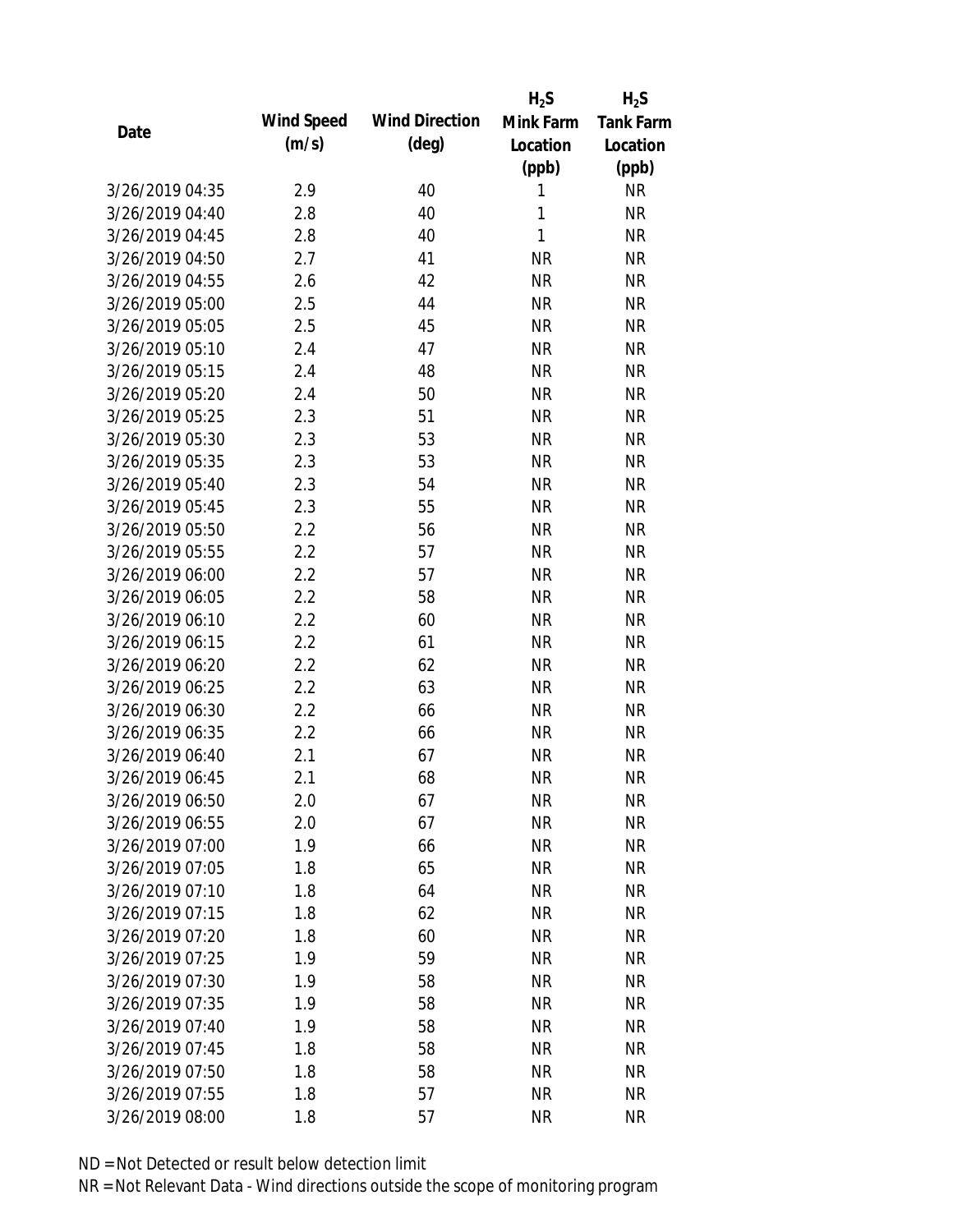|                 |            |                       | $H_2S$    | $H_2S$           |
|-----------------|------------|-----------------------|-----------|------------------|
|                 | Wind Speed | <b>Wind Direction</b> | Mink Farm | <b>Tank Farm</b> |
| Date            | (m/s)      | $(\text{deg})$        | Location  | Location         |
|                 |            |                       | (ppb)     | (ppb)            |
| 3/26/2019 08:05 | 1.8        | 58                    | <b>NR</b> | <b>NR</b>        |
| 3/26/2019 08:10 | 1.9        | 59                    | <b>NR</b> | <b>NR</b>        |
| 3/26/2019 08:15 | 1.9        | 61                    | <b>NR</b> | <b>NR</b>        |
| 3/26/2019 08:20 | 1.9        | 66                    | <b>NR</b> | <b>NR</b>        |
| 3/26/2019 08:25 | 1.9        | 71                    | <b>NR</b> | <b>NR</b>        |
| 3/26/2019 08:30 | 1.9        | 75                    | <b>NR</b> | <b>NR</b>        |
| 3/26/2019 08:35 | 1.9        | 81                    | <b>NR</b> | <b>NR</b>        |
| 3/26/2019 08:40 | 1.8        | 85                    | <b>NR</b> | <b>NR</b>        |
| 3/26/2019 08:45 | 1.9        | 87                    | <b>NR</b> | <b>NR</b>        |
| 3/26/2019 08:50 | 2.0        | 87                    | <b>NR</b> | <b>NR</b>        |
| 3/26/2019 08:55 | 2.0        | 90                    | <b>NR</b> | <b>NR</b>        |
| 3/26/2019 09:00 | 2.1        | 92                    | <b>NR</b> | <b>NR</b>        |
| 3/26/2019 09:05 | 2.1        | 93                    | <b>NR</b> | <b>NR</b>        |
| 3/26/2019 09:10 | 2.1        | 94                    | <b>NR</b> | <b>NR</b>        |
| 3/26/2019 09:15 | 2.2        | 99                    | <b>NR</b> | <b>NR</b>        |
| 3/26/2019 09:20 | 2.4        | 101                   | <b>NR</b> | <b>NR</b>        |
| 3/26/2019 09:25 | 2.5        | 99                    | <b>NR</b> | <b>NR</b>        |
| 3/26/2019 09:30 | 2.6        | 99                    | <b>NR</b> | <b>NR</b>        |
| 3/26/2019 09:35 | 2.8        | 97                    | <b>NR</b> | <b>NR</b>        |
| 3/26/2019 09:40 | 2.9        | 97                    | <b>NR</b> | <b>NR</b>        |
| 3/26/2019 09:45 | 2.9        | 97                    | <b>NR</b> | <b>NR</b>        |
| 3/26/2019 09:50 | 2.9        | 98                    | <b>NR</b> | <b>NR</b>        |
| 3/26/2019 09:55 | 2.8        | 102                   | <b>NR</b> | <b>NR</b>        |
| 3/26/2019 10:00 | 2.7        | 104                   | <b>NR</b> | <b>NR</b>        |
| 3/26/2019 10:05 | 2.6        | 102                   | <b>NR</b> | <b>NR</b>        |
| 3/26/2019 10:10 | 2.5        | 97                    | <b>NR</b> | <b>NR</b>        |
| 3/26/2019 10:15 | 2.4        | 92                    | <b>NR</b> | <b>NR</b>        |
| 3/26/2019 10:20 | 2.3        | 91                    | <b>NR</b> | <b>NR</b>        |
| 3/26/2019 10:25 | 2.3        | 93                    | <b>NR</b> | <b>NR</b>        |
| 3/26/2019 10:30 | 2.4        | 95                    | <b>NR</b> | <b>NR</b>        |
| 3/26/2019 10:35 | 2.3        | 101                   | <b>NR</b> | <b>NR</b>        |
| 3/26/2019 10:40 | 2.4        | 112                   | <b>NR</b> | <b>NR</b>        |
| 3/26/2019 10:45 | 2.6        | 121                   | <b>NR</b> | <b>NR</b>        |
| 3/26/2019 10:50 | 2.7        | 127                   | <b>NR</b> | <b>NR</b>        |
| 3/26/2019 10:55 | 2.6        | 127                   | <b>NR</b> | <b>NR</b>        |
| 3/26/2019 11:00 | 2.6        | 121                   | <b>NR</b> | <b>NR</b>        |
| 3/26/2019 11:05 | 2.7        | 117                   | <b>NR</b> | <b>NR</b>        |
| 3/26/2019 11:10 | 2.6        | 105                   | <b>NR</b> | <b>NR</b>        |
| 3/26/2019 11:15 | 2.4        | 101                   | <b>NR</b> | <b>NR</b>        |
| 3/26/2019 11:20 | 2.2        | 93                    | <b>NR</b> | NR               |
| 3/26/2019 11:25 | 2.2        | 85                    | <b>NR</b> | <b>NR</b>        |
| 3/26/2019 11:30 | 2.2        | 84                    | <b>NR</b> | <b>NR</b>        |
|                 |            |                       |           |                  |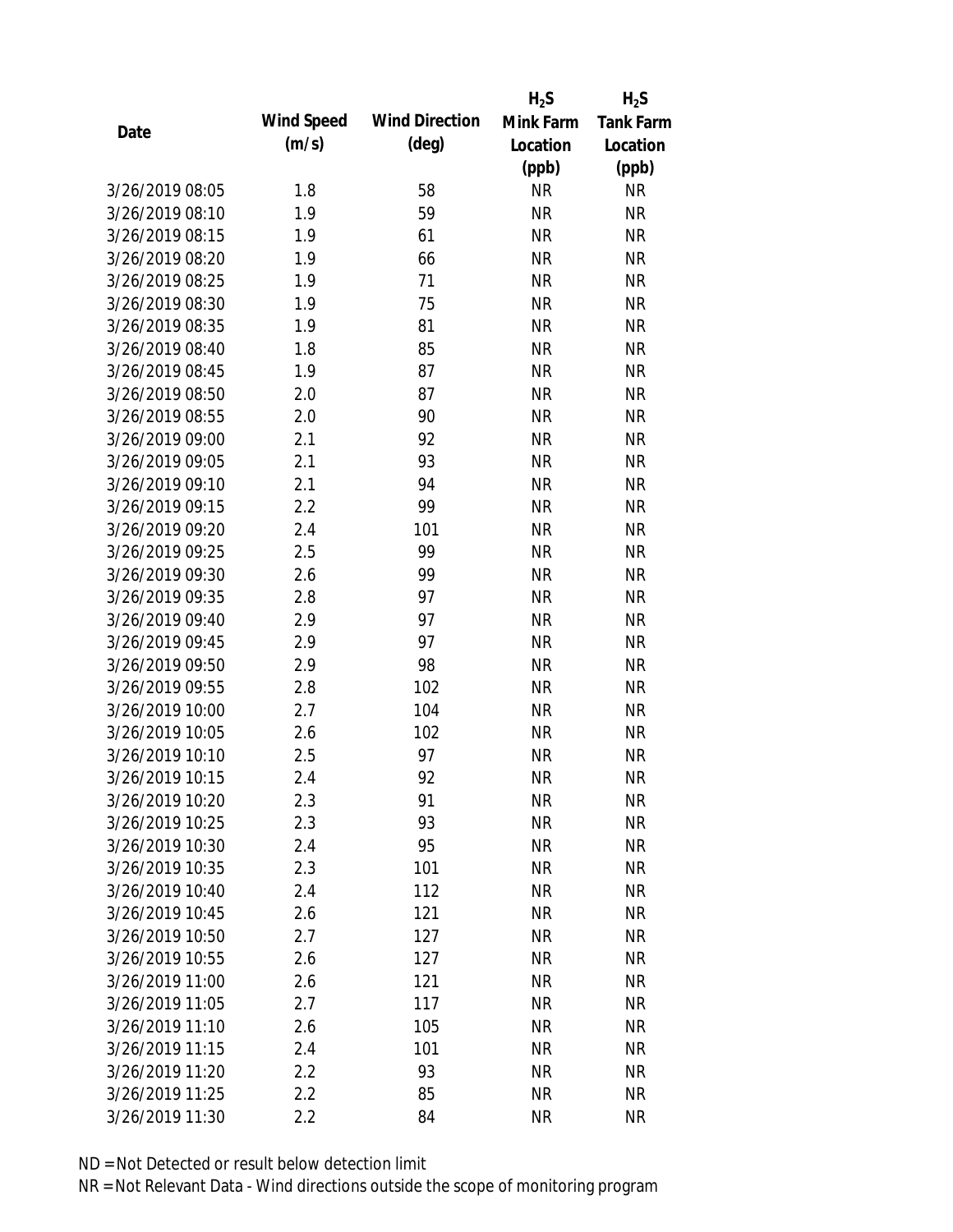|                 |            |                       | $H_2S$    | $H_2S$           |
|-----------------|------------|-----------------------|-----------|------------------|
| Date            | Wind Speed | <b>Wind Direction</b> | Mink Farm | <b>Tank Farm</b> |
|                 | (m/s)      | $(\text{deg})$        | Location  | Location         |
|                 |            |                       | (ppb)     | (ppb)            |
| 3/26/2019 11:35 | 2.0        | 74                    | <b>NR</b> | <b>NR</b>        |
| 3/26/2019 11:40 | 2.1        | 80                    | <b>NR</b> | <b>NR</b>        |
| 3/26/2019 11:45 | 2.2        | 85                    | <b>NR</b> | <b>NR</b>        |
| 3/26/2019 11:50 | 2.1        | 88                    | <b>NR</b> | <b>NR</b>        |
| 3/26/2019 11:55 | 2.0        | 82                    | <b>NR</b> | <b>NR</b>        |
| 3/26/2019 12:00 | 2.0        | 101                   | <b>NR</b> | <b>NR</b>        |
| 3/26/2019 12:05 | 2.1        | 104                   | <b>NR</b> | <b>NR</b>        |
| 3/26/2019 12:10 | 2.1        | 108                   | <b>NR</b> | <b>NR</b>        |
| 3/26/2019 12:15 | 2.0        | 104                   | <b>NR</b> | <b>NR</b>        |
| 3/26/2019 12:20 | 2.2        | 85                    | <b>NR</b> | <b>NR</b>        |
| 3/26/2019 12:25 | 2.2        | 91                    | <b>NR</b> | <b>NR</b>        |
| 3/26/2019 12:30 | 2.2        | 88                    | <b>NR</b> | <b>NR</b>        |
| 3/26/2019 12:35 | 2.2        | 79                    | <b>NR</b> | <b>NR</b>        |
| 3/26/2019 12:40 | 2.1        | 59                    | <b>NR</b> | <b>NR</b>        |
| 3/26/2019 12:45 | 2.1        | 60                    | <b>NR</b> | <b>NR</b>        |
| 3/26/2019 12:50 | 2.1        | 56                    | <b>NR</b> | <b>NR</b>        |
| 3/26/2019 12:55 | 2.1        | 50                    | <b>NR</b> | <b>NR</b>        |
| 3/26/2019 13:00 | 2.0        | 38                    | <b>NR</b> | <b>NR</b>        |
| 3/26/2019 13:05 | 1.8        | 46                    | <b>NR</b> | <b>NR</b>        |
| 3/26/2019 13:10 | 1.8        | 64                    | <b>NR</b> | <b>NR</b>        |
| 3/26/2019 13:15 | 1.8        | 62                    | <b>NR</b> | <b>NR</b>        |
| 3/26/2019 13:20 | 1.8        | 68                    | <b>NR</b> | <b>NR</b>        |
| 3/26/2019 13:25 | 1.8        | 79                    | <b>NR</b> | <b>NR</b>        |
| 3/26/2019 13:30 | 2.1        | 94                    | <b>NR</b> | <b>NR</b>        |
| 3/26/2019 13:35 | 2.3        | 98                    | <b>NR</b> | <b>NR</b>        |
| 3/26/2019 13:40 | 2.2        | 99                    | <b>NR</b> | <b>NR</b>        |
| 3/26/2019 13:45 | 2.2        | 111                   | <b>NR</b> | <b>NR</b>        |
| 3/26/2019 13:50 | 2.3        | 125                   | <b>NR</b> | <b>NR</b>        |
| 3/26/2019 13:55 | 2.3        | 130                   | <b>NR</b> | <b>NR</b>        |
| 3/26/2019 14:00 | 2.1        | 126                   | <b>NR</b> | <b>NR</b>        |
| 3/26/2019 14:05 | 2.1        | 121                   | <b>NR</b> | <b>NR</b>        |
| 3/26/2019 14:10 | 2.3        | 120                   | <b>NR</b> | <b>NR</b>        |
| 3/26/2019 14:15 | 2.4        | 111                   | <b>NR</b> | <b>NR</b>        |
| 3/26/2019 14:20 | 2.5        | 114                   | <b>NR</b> | <b>NR</b>        |
| 3/26/2019 14:25 | 2.4        | 120                   | <b>NR</b> | NR               |
| 3/26/2019 14:30 | 2.4        | 122                   | <b>NR</b> | <b>NR</b>        |
| 3/26/2019 14:35 | 2.3        | 114                   | <b>NR</b> | <b>NR</b>        |
| 3/26/2019 14:40 | 2.3        | 104                   | NR        | <b>NR</b>        |
| 3/26/2019 14:45 | 2.2        | 109                   | <b>NR</b> | NR               |
| 3/26/2019 14:50 | 2.0        | 97                    | <b>NR</b> | NR               |
| 3/26/2019 14:55 | 2.2        | 77                    | <b>NR</b> | <b>NR</b>        |
| 3/26/2019 15:00 | 2.3        | 71                    | <b>NR</b> | <b>NR</b>        |
|                 |            |                       |           |                  |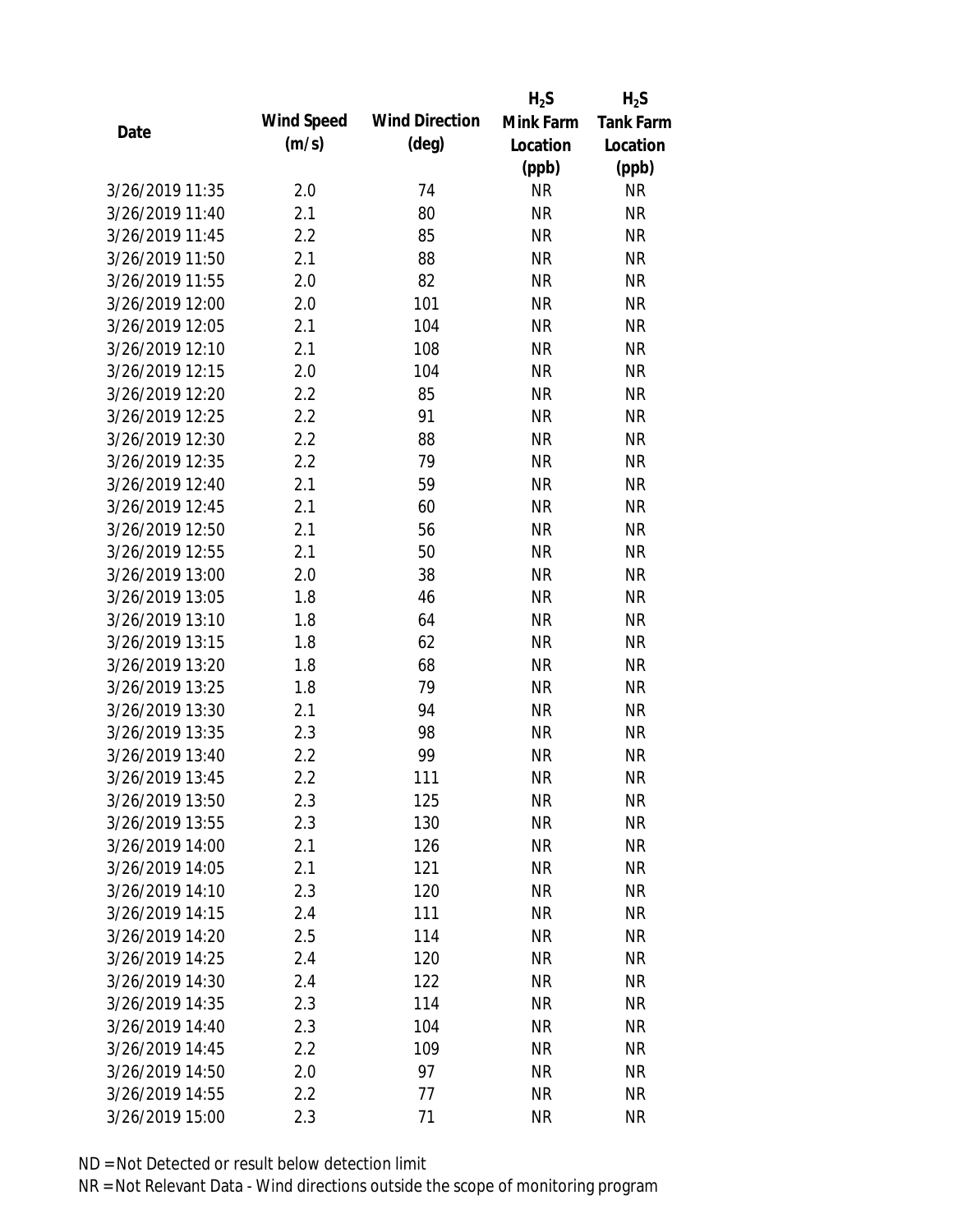|                 |            |                       | $H_2S$    | $H_2S$           |
|-----------------|------------|-----------------------|-----------|------------------|
| Date            | Wind Speed | <b>Wind Direction</b> | Mink Farm | <b>Tank Farm</b> |
|                 | (m/s)      | $(\text{deg})$        | Location  | Location         |
|                 |            |                       | (ppb)     | (ppb)            |
| 3/26/2019 15:05 | 2.3        | 61                    | <b>NR</b> | <b>NR</b>        |
| 3/26/2019 15:10 | 2.1        | 44                    | <b>NR</b> | <b>NR</b>        |
| 3/26/2019 15:15 | 2.1        | 37                    | <b>NR</b> | <b>NR</b>        |
| 3/26/2019 15:20 | 2.1        | 36                    | <b>NR</b> | <b>NR</b>        |
| 3/26/2019 15:25 | 1.9        | 42                    | <b>NR</b> | <b>NR</b>        |
| 3/26/2019 15:30 | 2.0        | 54                    | <b>NR</b> | <b>NR</b>        |
| 3/26/2019 15:35 | 2.1        | 77                    | <b>NR</b> | <b>NR</b>        |
| 3/26/2019 15:40 | 2.2        | 89                    | <b>NR</b> | <b>NR</b>        |
| 3/26/2019 15:45 | 2.3        | 95                    | <b>NR</b> | <b>NR</b>        |
| 3/26/2019 15:50 | 2.4        | 98                    | <b>NR</b> | <b>NR</b>        |
| 3/26/2019 15:55 | 2.6        | 98                    | <b>NR</b> | <b>NR</b>        |
| 3/26/2019 16:00 | 2.7        | 101                   | <b>NR</b> | <b>NR</b>        |
| 3/26/2019 16:05 | 2.9        | 104                   | <b>NR</b> | <b>NR</b>        |
| 3/26/2019 16:10 | 2.9        | 98                    | <b>NR</b> | <b>NR</b>        |
| 3/26/2019 16:15 | 2.9        | 86                    | <b>NR</b> | <b>NR</b>        |
| 3/26/2019 16:20 | 2.9        | 76                    | <b>NR</b> | <b>NR</b>        |
| 3/26/2019 16:25 | 2.8        | 76                    | <b>NR</b> | <b>NR</b>        |
| 3/26/2019 16:30 | 2.7        | 69                    | <b>NR</b> | <b>NR</b>        |
| 3/26/2019 16:35 | 2.7        | 66                    | <b>NR</b> | <b>NR</b>        |
| 3/26/2019 16:40 | 2.6        | 74                    | <b>NR</b> | <b>NR</b>        |
| 3/26/2019 16:45 | 2.8        | 96                    | <b>NR</b> | <b>NR</b>        |
| 3/26/2019 16:50 | 3.0        | 108                   | <b>NR</b> | <b>NR</b>        |
| 3/26/2019 16:55 | 3.3        | 119                   | <b>NR</b> | <b>NR</b>        |
| 3/26/2019 17:00 | 3.5        | 128                   | <b>NR</b> | <b>NR</b>        |
| 3/26/2019 17:05 | 3.4        | 133                   | <b>NR</b> | <b>NR</b>        |
| 3/26/2019 17:10 | 3.6        | 136                   | <b>NR</b> | <b>NR</b>        |
| 3/26/2019 17:15 | 3.5        | 130                   | <b>NR</b> | <b>NR</b>        |
| 3/26/2019 17:20 | 3.3        | 122                   | <b>NR</b> | <b>NR</b>        |
| 3/26/2019 17:25 | 3.2        | 115                   | <b>NR</b> | <b>NR</b>        |
| 3/26/2019 17:30 | 3.2        | 110                   | <b>NR</b> | <b>NR</b>        |
| 3/26/2019 17:35 | 3.1        | 108                   | <b>NR</b> | <b>NR</b>        |
| 3/26/2019 17:40 | 3.1        | 103                   | <b>NR</b> | <b>NR</b>        |
| 3/26/2019 17:45 | 3.1        | 102                   | <b>NR</b> | <b>NR</b>        |
| 3/26/2019 17:50 | 3.3        | 106                   | <b>NR</b> | <b>NR</b>        |
| 3/26/2019 17:55 | 3.3        | 107                   | <b>NR</b> | NR               |
| 3/26/2019 18:00 | 3.3        | 107                   | <b>NR</b> | <b>NR</b>        |
| 3/26/2019 18:05 | 3.4        | 105                   | <b>NR</b> | <b>NR</b>        |
| 3/26/2019 18:10 | 3.5        | 104                   | NR        | <b>NR</b>        |
| 3/26/2019 18:15 | 3.5        | 105                   | <b>NR</b> | <b>NR</b>        |
| 3/26/2019 18:20 | 3.5        | 105                   | <b>NR</b> | NR               |
| 3/26/2019 18:25 | 3.5        | 103                   | <b>NR</b> | <b>NR</b>        |
|                 |            |                       | <b>NR</b> | <b>NR</b>        |
| 3/26/2019 18:30 | 3.5        | 101                   |           |                  |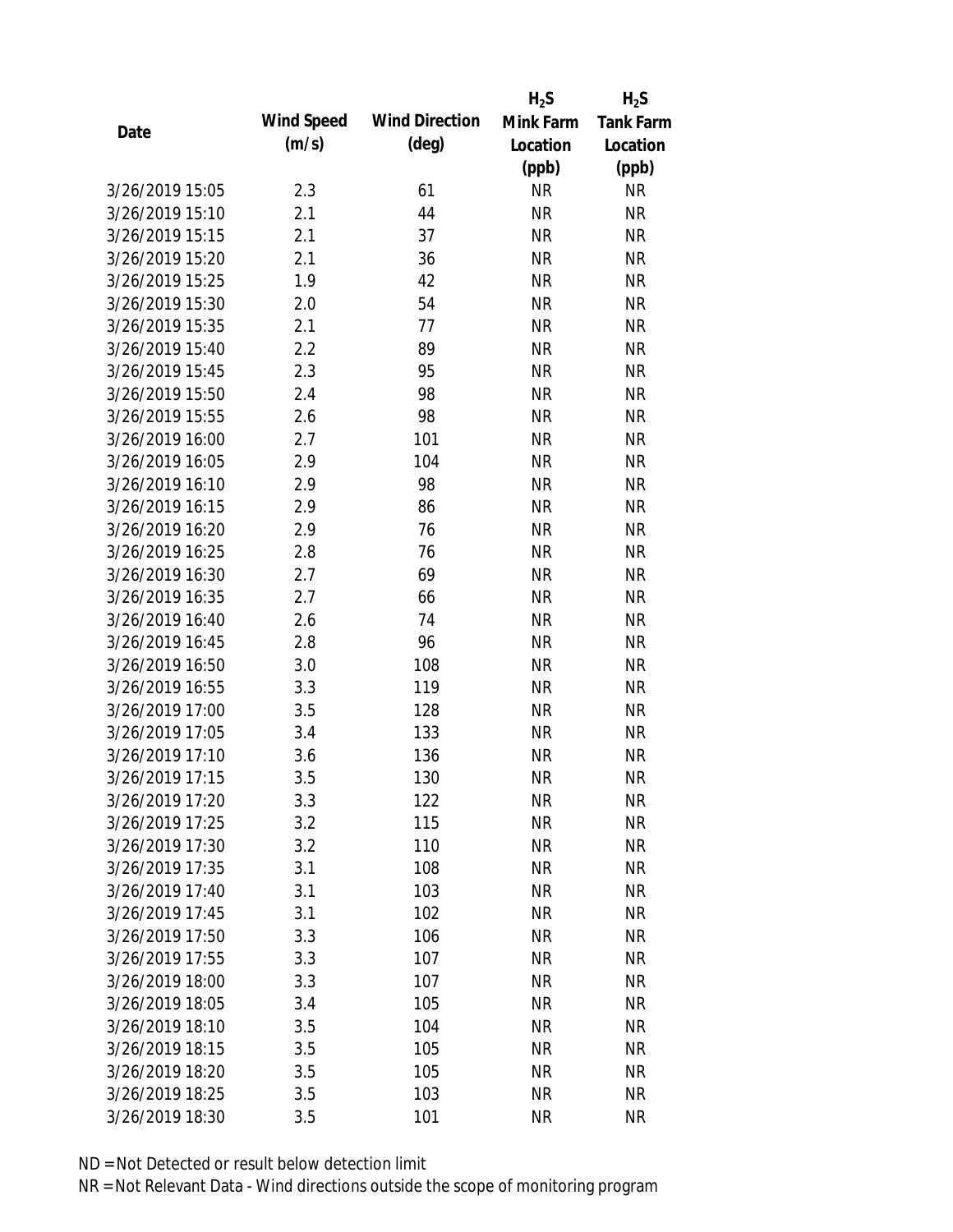|                 |            |                       | $H_2S$    | $H_2S$           |
|-----------------|------------|-----------------------|-----------|------------------|
| Date            | Wind Speed | <b>Wind Direction</b> | Mink Farm | <b>Tank Farm</b> |
|                 | (m/s)      | $(\text{deg})$        | Location  | Location         |
|                 |            |                       | (ppb)     | (ppb)            |
| 3/26/2019 18:35 | 3.4        | 101                   | <b>NR</b> | <b>NR</b>        |
| 3/26/2019 18:40 | 3.4        | 101                   | <b>NR</b> | <b>NR</b>        |
| 3/26/2019 18:45 | 3.4        | 102                   | <b>NR</b> | <b>NR</b>        |
| 3/26/2019 18:50 | 3.5        | 103                   | <b>NR</b> | <b>NR</b>        |
| 3/26/2019 18:55 | 3.5        | 104                   | <b>NR</b> | <b>NR</b>        |
| 3/26/2019 19:00 | 3.6        | 105                   | <b>NR</b> | <b>NR</b>        |
| 3/26/2019 19:05 | 3.6        | 105                   | <b>NR</b> | <b>NR</b>        |
| 3/26/2019 19:10 | 3.6        | 106                   | <b>NR</b> | <b>NR</b>        |
| 3/26/2019 19:15 | 3.5        | 105                   | <b>NR</b> | <b>NR</b>        |
| 3/26/2019 19:20 | 3.3        | 104                   | <b>NR</b> | <b>NR</b>        |
| 3/26/2019 19:25 | 3.2        | 104                   | <b>NR</b> | <b>NR</b>        |
| 3/26/2019 19:30 | 3.0        | 104                   | <b>NR</b> | <b>NR</b>        |
| 3/26/2019 19:35 | 3.1        | 104                   | <b>NR</b> | <b>NR</b>        |
| 3/26/2019 19:40 | 3.1        | 104                   | <b>NR</b> | <b>NR</b>        |
| 3/26/2019 19:45 | 3.0        | 105                   | <b>NR</b> | <b>NR</b>        |
| 3/26/2019 19:50 | 3.1        | 106                   | <b>NR</b> | <b>NR</b>        |
| 3/26/2019 19:55 | 3.1        | 107                   | <b>NR</b> | <b>NR</b>        |
| 3/26/2019 20:00 | 3.1        | 108                   | <b>NR</b> | <b>NR</b>        |
| 3/26/2019 20:05 | 3.2        | 108                   | <b>NR</b> | <b>NR</b>        |
| 3/26/2019 20:10 | 3.2        | 108                   | <b>NR</b> | <b>NR</b>        |
| 3/26/2019 20:15 | 3.3        | 109                   | <b>NR</b> | <b>NR</b>        |
| 3/26/2019 20:20 | 3.4        | 110                   | <b>NR</b> | <b>NR</b>        |
| 3/26/2019 20:25 | 3.5        | 110                   | <b>NR</b> | <b>NR</b>        |
| 3/26/2019 20:30 | 3.6        | 110                   | <b>NR</b> | <b>NR</b>        |
| 3/26/2019 20:35 | 3.7        | 111                   | <b>NR</b> | <b>NR</b>        |
| 3/26/2019 20:40 | 3.7        | 112                   | <b>NR</b> | <b>NR</b>        |
| 3/26/2019 20:45 | 3.8        | 112                   | <b>NR</b> | <b>NR</b>        |
| 3/26/2019 20:50 | 3.9        | 113                   | <b>NR</b> | <b>NR</b>        |
| 3/26/2019 20:55 | 3.9        | 115                   | <b>NR</b> | <b>NR</b>        |
| 3/26/2019 21:00 | 4.0        | 116                   | <b>NR</b> | <b>NR</b>        |
| 3/26/2019 21:05 | 4.1        | 117                   | <b>NR</b> | <b>NR</b>        |
| 3/26/2019 21:10 | 4.0        | 118                   | <b>NR</b> | <b>NR</b>        |
| 3/26/2019 21:15 | 4.0        | 118                   | <b>NR</b> | <b>NR</b>        |
| 3/26/2019 21:20 | 3.9        | 118                   | <b>NR</b> | <b>NR</b>        |
| 3/26/2019 21:25 | 3.9        | 118                   | <b>NR</b> | <b>NR</b>        |
| 3/26/2019 21:30 | 3.9        | 119                   | <b>NR</b> | <b>NR</b>        |
| 3/26/2019 21:35 | 3.8        | 119                   | <b>NR</b> | <b>NR</b>        |
| 3/26/2019 21:40 | 3.7        | 119                   | NR        | <b>NR</b>        |
| 3/26/2019 21:45 | 3.6        | 121                   | <b>NR</b> | <b>NR</b>        |
| 3/26/2019 21:50 | 3.5        | 122                   | <b>NR</b> | <b>NR</b>        |
| 3/26/2019 21:55 | 3.5        | 123                   | <b>NR</b> | <b>NR</b>        |
| 3/26/2019 22:00 | 3.4        | 124                   | <b>NR</b> | <b>NR</b>        |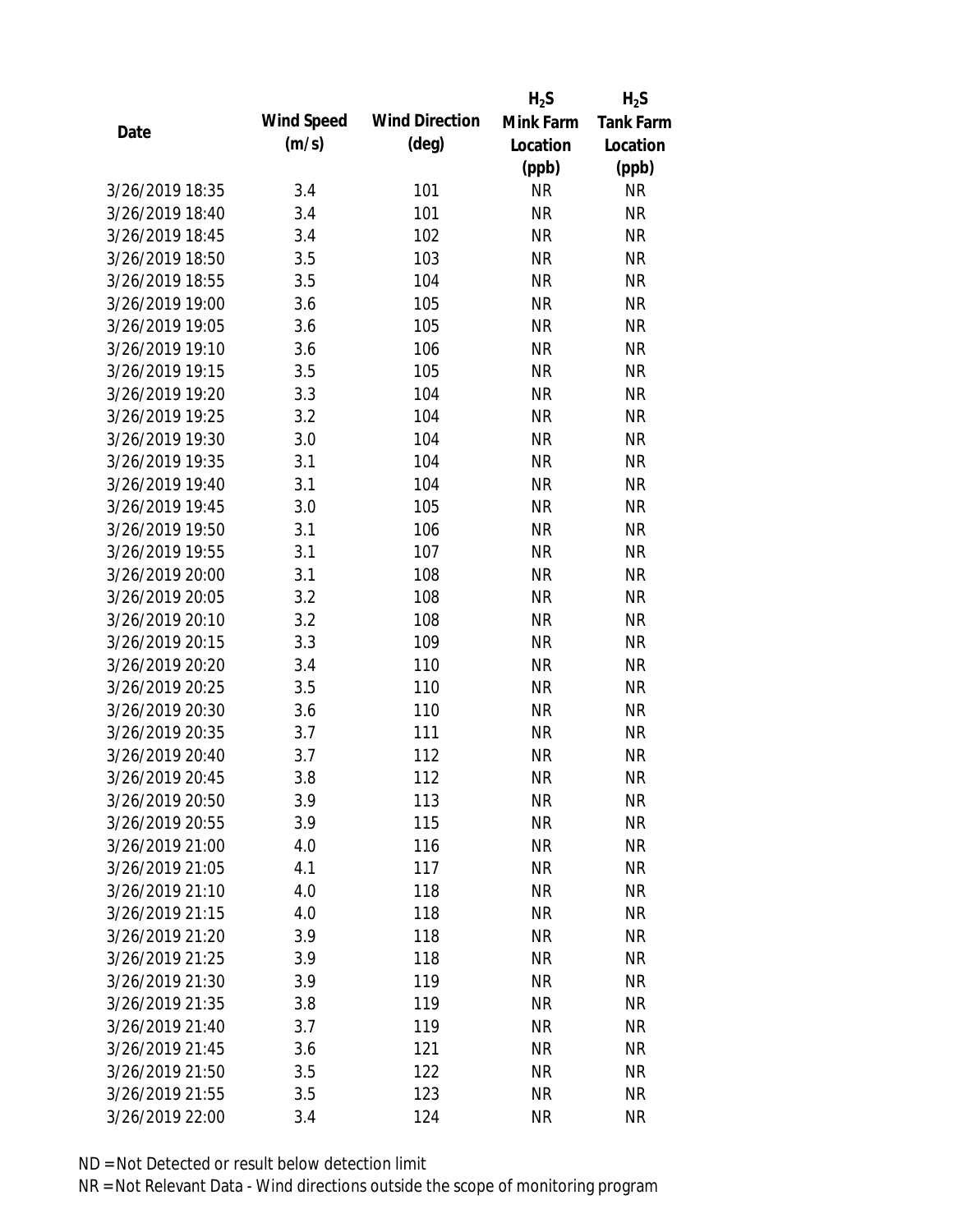|                                    |            |                       | $H_2S$    | $H_2S$           |
|------------------------------------|------------|-----------------------|-----------|------------------|
|                                    | Wind Speed | <b>Wind Direction</b> | Mink Farm | <b>Tank Farm</b> |
| Date                               | (m/s)      | $(\text{deg})$        | Location  | Location         |
|                                    |            |                       | (ppb)     | (ppb)            |
| 3/26/2019 22:05                    | 3.3        | 126                   | <b>NR</b> | <b>NR</b>        |
| 3/26/2019 22:10                    | 3.3        | 126                   | <b>NR</b> | <b>NR</b>        |
| 3/26/2019 22:15                    | 3.3        | 126                   | <b>NR</b> | <b>NR</b>        |
| 3/26/2019 22:20                    | 3.3        | 127                   | <b>NR</b> | <b>NR</b>        |
| 3/26/2019 22:25                    | 3.3        | 127                   | <b>NR</b> | <b>NR</b>        |
| 3/26/2019 22:30                    | 3.2        | 126                   | <b>NR</b> | <b>NR</b>        |
| 3/26/2019 22:35                    | 3.1        | 126                   | <b>NR</b> | <b>NR</b>        |
| 3/26/2019 22:40                    | 3.1        | 127                   | <b>NR</b> | <b>NR</b>        |
| 3/26/2019 22:45                    | 2.9        | 128                   | <b>NR</b> | <b>NR</b>        |
| 3/26/2019 22:50                    | 2.7        | 128                   | <b>NR</b> | <b>NR</b>        |
| 3/26/2019 22:55                    | 2.6        | 129                   | <b>NR</b> | <b>NR</b>        |
| 3/26/2019 23:00                    | 2.7        | 130                   | <b>NR</b> | <b>NR</b>        |
| 3/26/2019 23:05                    | 2.8        | 131                   | <b>NR</b> | <b>NR</b>        |
| 3/26/2019 23:10                    | 2.9        | 131                   | <b>NR</b> | <b>NR</b>        |
| 3/26/2019 23:15                    | 3.0        | 131                   | <b>NR</b> | <b>NR</b>        |
| 3/26/2019 23:20                    | 3.0        | 131                   | <b>NR</b> | <b>NR</b>        |
| 3/26/2019 23:25                    | 3.0        | 130                   | <b>NR</b> | <b>NR</b>        |
| 3/26/2019 23:30                    | 2.8        | 130                   | <b>NR</b> | <b>NR</b>        |
| 3/26/2019 23:35                    | 2.6        | 132                   | <b>NR</b> | <b>NR</b>        |
| 3/26/2019 23:40                    | 2.4        | 134                   | <b>NR</b> | <b>NR</b>        |
| 3/26/2019 23:45                    | 2.2        | 134                   | <b>NR</b> | <b>NR</b>        |
| 3/26/2019 23:50                    | 2.2        | 135                   | <b>NR</b> | <b>NR</b>        |
| 3/26/2019 23:55                    | 2.1        | 137                   | <b>NR</b> | <b>NR</b>        |
| 3/26/2019 24:00                    | 1.9        | 138                   | <b>NR</b> | <b>NR</b>        |
| 3/27/2019 00:05                    | 1.7        | 140                   | <b>NR</b> | <b>NR</b>        |
| 3/27/2019 00:10                    | 1.6        | 143                   | <b>NR</b> | <b>NR</b>        |
| 3/27/2019 00:15                    | 1.4        | 149                   | <b>NR</b> | <b>NR</b>        |
| 3/27/2019 00:20                    | 1.0        | 154                   | <b>NR</b> | <b>NR</b>        |
| 3/27/2019 00:25                    | 0.6        | 161                   | <b>NR</b> | <b>NR</b>        |
| 3/27/2019 00:30                    | 0.4        | 171                   | <b>NR</b> | $\overline{2}$   |
| 3/27/2019 00:35                    | 0.3        | 177                   | <b>NR</b> | $\overline{2}$   |
| 3/27/2019 00:40                    | 0.4        | 180                   | <b>NR</b> | $\overline{2}$   |
| 3/27/2019 00:45                    | 0.4        | 186                   | <b>NR</b> | $\overline{2}$   |
| 3/27/2019 00:50                    | 0.4        | 189                   | <b>NR</b> | $\overline{2}$   |
| 3/27/2019 00:55                    | 0.6        | 190                   | <b>NR</b> | $\overline{2}$   |
| 3/27/2019 01:00                    | 0.8        |                       | <b>NR</b> | $\overline{2}$   |
|                                    |            | 183                   |           | $\overline{2}$   |
| 3/27/2019 01:05<br>3/27/2019 01:10 | 1.0        | 175                   | <b>NR</b> |                  |
|                                    | 0.9        | 166                   | <b>NR</b> | <b>NR</b>        |
| 3/27/2019 01:15                    | 0.9        | 156                   | <b>NR</b> | <b>NR</b>        |
| 3/27/2019 01:20                    | 0.9        | 154                   | <b>NR</b> | NR               |
| 3/27/2019 01:25                    | 1.0        | 147                   | <b>NR</b> | <b>NR</b>        |
| 3/27/2019 01:30                    | 1.0        | 146                   | <b>NR</b> | <b>NR</b>        |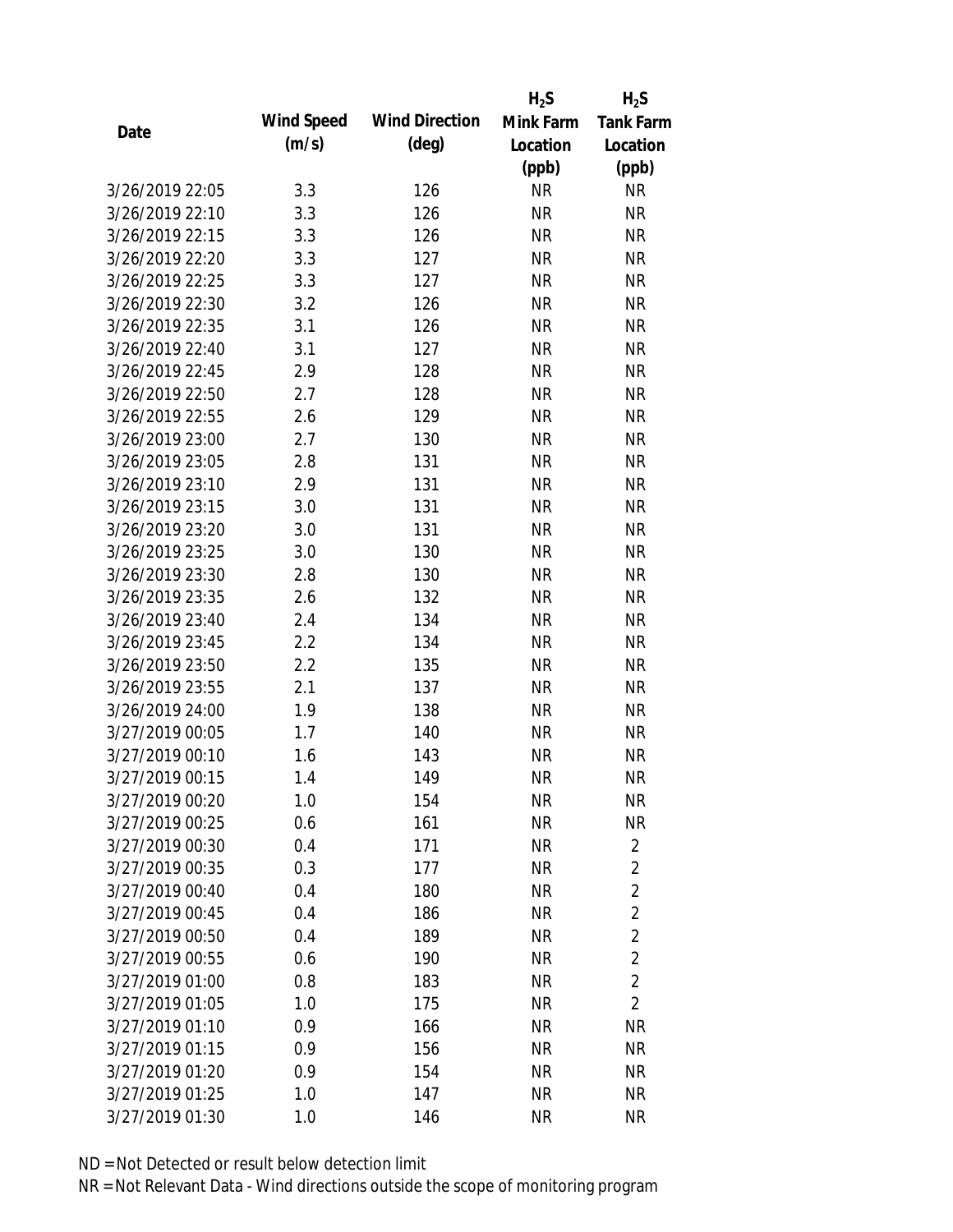|                 |            |                       | $H_2S$    | $H_2S$           |
|-----------------|------------|-----------------------|-----------|------------------|
| Date            | Wind Speed | <b>Wind Direction</b> | Mink Farm | <b>Tank Farm</b> |
|                 | (m/s)      | $(\text{deg})$        | Location  | Location         |
|                 |            |                       | (ppb)     | (ppb)            |
| 3/27/2019 01:35 | 1.0        | 144                   | <b>NR</b> | <b>NR</b>        |
| 3/27/2019 01:40 | 1.1        | 146                   | <b>NR</b> | <b>NR</b>        |
| 3/27/2019 01:45 | 1.3        | 148                   | <b>NR</b> | <b>NR</b>        |
| 3/27/2019 01:50 | 1.5        | 147                   | <b>NR</b> | <b>NR</b>        |
| 3/27/2019 01:55 | 1.6        | 147                   | <b>NR</b> | <b>NR</b>        |
| 3/27/2019 02:00 | 1.7        | 146                   | <b>NR</b> | <b>NR</b>        |
| 3/27/2019 02:05 | 1.7        | 147                   | <b>NR</b> | <b>NR</b>        |
| 3/27/2019 02:10 | 1.8        | 149                   | <b>NR</b> | <b>NR</b>        |
| 3/27/2019 02:15 | 1.8        | 150                   | <b>NR</b> | <b>NR</b>        |
| 3/27/2019 02:20 | 1.8        | 152                   | <b>NR</b> | <b>NR</b>        |
| 3/27/2019 02:25 | 1.8        | 157                   | <b>NR</b> | <b>NR</b>        |
| 3/27/2019 02:30 | 1.7        | 161                   | <b>NR</b> | <b>NR</b>        |
| 3/27/2019 02:35 | 1.6        | 166                   | <b>NR</b> | <b>NR</b>        |
| 3/27/2019 02:40 | 1.4        | 172                   | <b>NR</b> | $\overline{2}$   |
| 3/27/2019 02:45 | 1.3        | 182                   | <b>NR</b> | $\overline{2}$   |
| 3/27/2019 02:50 | 1.3        | 192                   | <b>NR</b> | $\overline{2}$   |
| 3/27/2019 02:55 | 1.2        | 196                   | <b>NR</b> | 1                |
| 3/27/2019 03:00 | 1.3        | 197                   | <b>NR</b> | $\overline{2}$   |
| 3/27/2019 03:05 | 1.4        | 197                   | <b>NR</b> | $\overline{2}$   |
| 3/27/2019 03:10 | 1.5        | 192                   | <b>NR</b> | $\overline{2}$   |
| 3/27/2019 03:15 | 1.7        | 185                   | <b>NR</b> | $\overline{2}$   |
| 3/27/2019 03:20 | 1.9        | 178                   | <b>NR</b> | $\overline{2}$   |
| 3/27/2019 03:25 | 2.1        | 174                   | <b>NR</b> | $\overline{2}$   |
| 3/27/2019 03:30 | 2.2        | 173                   | <b>NR</b> | $\overline{2}$   |
| 3/27/2019 03:35 | 2.3        | 173                   | <b>NR</b> | 1                |
| 3/27/2019 03:40 | 2.4        | 173                   | <b>NR</b> | 1                |
| 3/27/2019 03:45 | 2.5        | 172                   | <b>NR</b> | 1                |
| 3/27/2019 03:50 | 2.7        | 174                   | <b>NR</b> | 1                |
| 3/27/2019 03:55 | 2.9        | 174                   | <b>NR</b> | 1                |
| 3/27/2019 04:00 | 2.9        | 173                   | <b>NR</b> | 1                |
| 3/27/2019 04:05 | 3.0        | 172                   | <b>NR</b> | $\overline{2}$   |
| 3/27/2019 04:10 | 3.1        | 169                   | <b>NR</b> | <b>NR</b>        |
| 3/27/2019 04:15 | 3.1        | 168                   | <b>NR</b> | <b>NR</b>        |
| 3/27/2019 04:20 | 3.2        | 165                   | <b>NR</b> | <b>NR</b>        |
| 3/27/2019 04:25 | 3.2        | 162                   | <b>NR</b> | NR               |
| 3/27/2019 04:30 | 3.4        | 159                   | <b>NR</b> | <b>NR</b>        |
| 3/27/2019 04:35 | 3.5        | 157                   | <b>NR</b> | <b>NR</b>        |
| 3/27/2019 04:40 | 3.6        | 156                   | NR        | <b>NR</b>        |
| 3/27/2019 04:45 | 3.8        | 155                   | <b>NR</b> | <b>NR</b>        |
| 3/27/2019 04:50 | 3.9        | 155                   | <b>NR</b> | NR               |
| 3/27/2019 04:55 | 3.9        | 156                   | <b>NR</b> | <b>NR</b>        |
| 3/27/2019 05:00 | 3.7        | 158                   | <b>NR</b> | <b>NR</b>        |
|                 |            |                       |           |                  |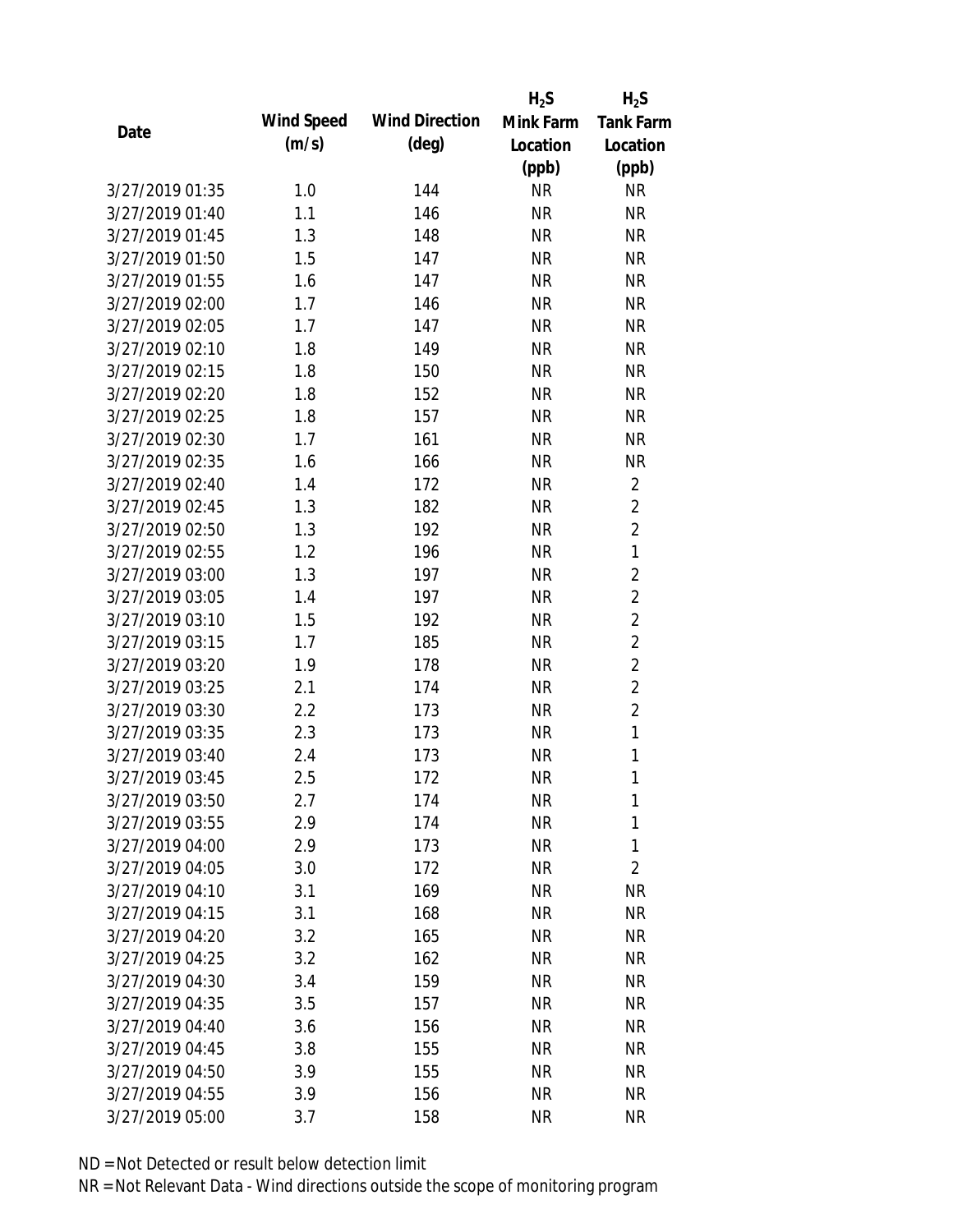|                 |            |                       | $H_2S$    | $H_2S$           |
|-----------------|------------|-----------------------|-----------|------------------|
| Date            | Wind Speed | <b>Wind Direction</b> | Mink Farm | <b>Tank Farm</b> |
|                 | (m/s)      | $(\text{deg})$        | Location  | Location         |
|                 |            |                       | (ppb)     | (ppb)            |
| 3/27/2019 05:05 | 3.6        | 159                   | <b>NR</b> | <b>NR</b>        |
| 3/27/2019 05:10 | 3.5        | 161                   | <b>NR</b> | <b>NR</b>        |
| 3/27/2019 05:15 | 3.5        | 162                   | <b>NR</b> | <b>NR</b>        |
| 3/27/2019 05:20 | 3.3        | 164                   | <b>NR</b> | <b>NR</b>        |
| 3/27/2019 05:25 | 3.4        | 166                   | <b>NR</b> | <b>NR</b>        |
| 3/27/2019 05:30 | 3.4        | 166                   | <b>NR</b> | <b>NR</b>        |
| 3/27/2019 05:35 | 3.5        | 166                   | <b>NR</b> | <b>NR</b>        |
| 3/27/2019 05:40 | 3.6        | 166                   | <b>NR</b> | <b>NR</b>        |
| 3/27/2019 05:45 | 3.5        | 166                   | <b>NR</b> | <b>NR</b>        |
| 3/27/2019 05:50 | 3.5        | 166                   | <b>NR</b> | <b>NR</b>        |
| 3/27/2019 05:55 | 3.4        | 165                   | <b>NR</b> | <b>NR</b>        |
| 3/27/2019 06:00 | 3.4        | 164                   | <b>NR</b> | <b>NR</b>        |
| 3/27/2019 06:05 | 3.5        | 164                   | <b>NR</b> | <b>NR</b>        |
| 3/27/2019 06:10 | 3.5        | 163                   | <b>NR</b> | <b>NR</b>        |
| 3/27/2019 06:15 | 3.6        | 163                   | <b>NR</b> | <b>NR</b>        |
| 3/27/2019 06:20 | 3.7        | 163                   | <b>NR</b> | <b>NR</b>        |
| 3/27/2019 06:25 | 3.9        | 163                   | <b>NR</b> | <b>NR</b>        |
| 3/27/2019 06:30 | 3.9        | 164                   | <b>NR</b> | <b>NR</b>        |
| 3/27/2019 06:35 | 3.9        | 164                   | <b>NR</b> | <b>NR</b>        |
| 3/27/2019 06:40 | 3.9        | 165                   | <b>NR</b> | <b>NR</b>        |
| 3/27/2019 06:45 | 3.9        | 166                   | <b>NR</b> | <b>NR</b>        |
| 3/27/2019 06:50 | 4.0        | 167                   | <b>NR</b> | <b>NR</b>        |
| 3/27/2019 06:55 | 4.1        | 167                   | <b>NR</b> | <b>NR</b>        |
| 3/27/2019 07:00 | 4.2        | 167                   | <b>NR</b> | <b>NR</b>        |
| 3/27/2019 07:05 | 4.3        | 168                   | <b>NR</b> | <b>NR</b>        |
| 3/27/2019 07:10 | 4.4        | 167                   | <b>NR</b> | <b>NR</b>        |
| 3/27/2019 07:15 | 4.3        | 167                   | <b>NR</b> | <b>NR</b>        |
| 3/27/2019 07:20 | 4.4        | 168                   | <b>NR</b> | <b>NR</b>        |
| 3/27/2019 07:25 | 4.4        | 168                   | <b>NR</b> | <b>NR</b>        |
| 3/27/2019 07:30 | 4.5        | 168                   | <b>NR</b> | <b>NR</b>        |
| 3/27/2019 07:35 | 4.6        | 169                   | <b>NR</b> | <b>NR</b>        |
| 3/27/2019 07:40 | 4.6        | 169                   | <b>NR</b> | <b>NR</b>        |
| 3/27/2019 07:45 | 4.6        | 169                   | <b>NR</b> | <b>NR</b>        |
| 3/27/2019 07:50 | 4.5        | 169                   | <b>NR</b> | <b>NR</b>        |
| 3/27/2019 07:55 | 4.5        | 169                   | NR        | <b>NR</b>        |
| 3/27/2019 08:00 | 4.4        | 169                   | <b>NR</b> | <b>NR</b>        |
| 3/27/2019 08:05 | 4.2        | 170                   | <b>NR</b> | 1                |
| 3/27/2019 08:10 | 4.1        | 172                   | <b>NR</b> | 1                |
| 3/27/2019 08:15 | 4.0        | 174                   | <b>NR</b> | 1                |
| 3/27/2019 08:20 | 3.9        | 176                   | <b>NR</b> | NoData           |
| 3/27/2019 08:25 | 3.7        | 178                   | <b>NR</b> | NoData           |
| 3/27/2019 08:30 | 3.5        | 180                   | <b>NR</b> | NoData           |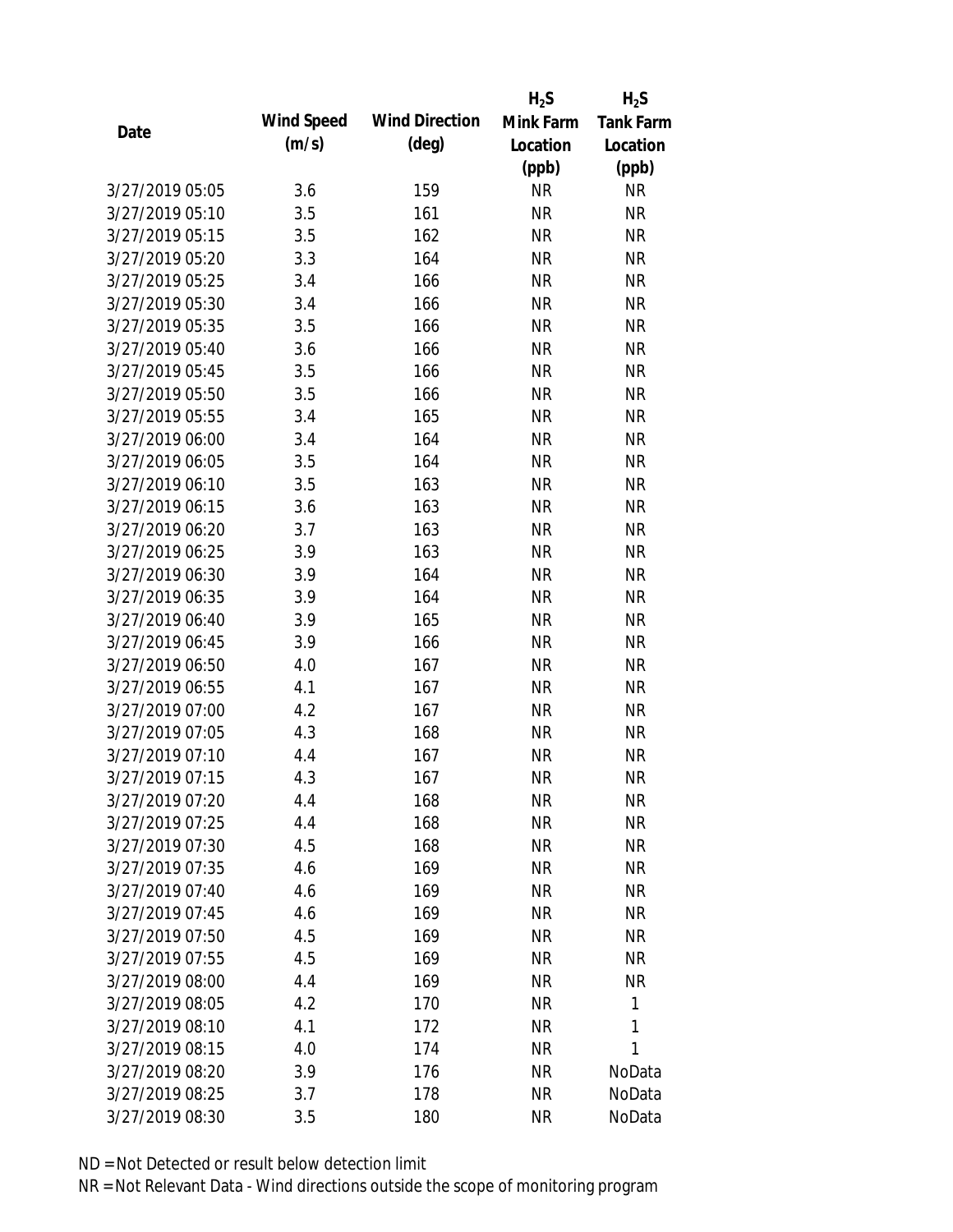|                 |            |                       | $H_2S$    | $H_2S$           |
|-----------------|------------|-----------------------|-----------|------------------|
|                 | Wind Speed | <b>Wind Direction</b> | Mink Farm | <b>Tank Farm</b> |
| Date            | (m/s)      | $(\text{deg})$        | Location  | Location         |
|                 |            |                       | (ppb)     | (ppb)            |
| 3/27/2019 08:35 | 3.5        | 180                   | <b>NR</b> | NoData           |
| 3/27/2019 08:40 | 3.6        | 179                   | <b>NR</b> | NoData           |
| 3/27/2019 08:45 | 3.6        | 178                   | <b>NR</b> | NoData           |
| 3/27/2019 08:50 | 3.6        | 178                   | <b>NR</b> | NoData           |
| 3/27/2019 08:55 | 3.8        | 178                   | <b>NR</b> | NoData           |
| 3/27/2019 09:00 | 4.1        | 178                   | <b>NR</b> | NoData           |
| 3/27/2019 09:05 | 4.2        | 179                   | <b>NR</b> | NoData           |
| 3/27/2019 09:10 | 4.2        | 182                   | <b>NR</b> | NoData           |
| 3/27/2019 09:15 | 4.3        | 185                   | <b>NR</b> | NoData           |
| 3/27/2019 09:20 | 4.4        | 186                   | <b>NR</b> | NoData           |
| 3/27/2019 09:25 | 4.2        | 190                   | <b>NR</b> | NoData           |
| 3/27/2019 09:30 | 4.1        | 192                   | <b>NR</b> | NoData           |
| 3/27/2019 09:35 | 4.1        | 194                   | <b>NR</b> | NoData           |
| 3/27/2019 09:40 | 4.1        | 193                   | <b>NR</b> | NoData           |
| 3/27/2019 09:45 | 4.1        | 192                   | <b>NR</b> | NoData           |
| 3/27/2019 09:50 | 4.3        | 192                   | <b>NR</b> | NoData           |
| 3/27/2019 09:55 | 4.5        | 191                   | <b>NR</b> | NoData           |
| 3/27/2019 10:00 | 4.5        | 190                   | <b>NR</b> | NoData           |
| 3/27/2019 10:05 | 4.5        | 187                   | <b>NR</b> | NoData           |
| 3/27/2019 10:10 | 4.4        | 188                   | <b>NR</b> | NoData           |
| 3/27/2019 10:15 | 4.5        | 191                   | <b>NR</b> | NoData           |
| 3/27/2019 10:20 | 4.4        | 195                   | <b>NR</b> | NoData           |
| 3/27/2019 10:25 | 4.5        | 192                   | <b>NR</b> | NoData           |
| 3/27/2019 10:30 | 4.7        | 192                   | <b>NR</b> | NoData           |
| 3/27/2019 10:35 | 4.7        | 195                   | <b>NR</b> | NoData           |
| 3/27/2019 10:40 | 4.9        | 192                   | <b>NR</b> | NoData           |
| 3/27/2019 10:45 | 4.8        | 191                   | <b>NR</b> | NoData           |
| 3/27/2019 10:50 | 4.8        | 183                   | <b>NR</b> | NoData           |
| 3/27/2019 10:55 | 4.8        | 179                   | <b>NR</b> | NoData           |
| 3/27/2019 11:00 | 4.8        | 183                   | <b>NR</b> | NoData           |
| 3/27/2019 11:05 | 4.7        | 181                   | <b>NR</b> | NoData           |
| 3/27/2019 11:10 | 4.6        | 184                   | <b>NR</b> | NoData           |
| 3/27/2019 11:15 | 4.9        | 182                   | <b>NR</b> | NoData           |
| 3/27/2019 11:20 | 4.9        | 190                   | <b>NR</b> | NoData           |
| 3/27/2019 11:25 | 4.7        | 193                   | <b>NR</b> | 1                |
| 3/27/2019 11:30 | 4.8        | 192                   | <b>NR</b> | 1                |
| 3/27/2019 11:35 | 5.0        | 197                   | <b>NR</b> | 1                |
|                 |            |                       |           |                  |
| 3/27/2019 11:40 | 5.2        | 201                   | <b>NR</b> | 1                |
| 3/27/2019 11:45 | 5.1        | 207                   | <b>NR</b> | 1                |
| 3/27/2019 11:50 | 5.2        | 208                   | <b>NR</b> | 1                |
| 3/27/2019 11:55 | 5.6        | 208                   | <b>NR</b> | 1                |
| 3/27/2019 12:00 | 5.5        | 209                   | <b>NR</b> | 1                |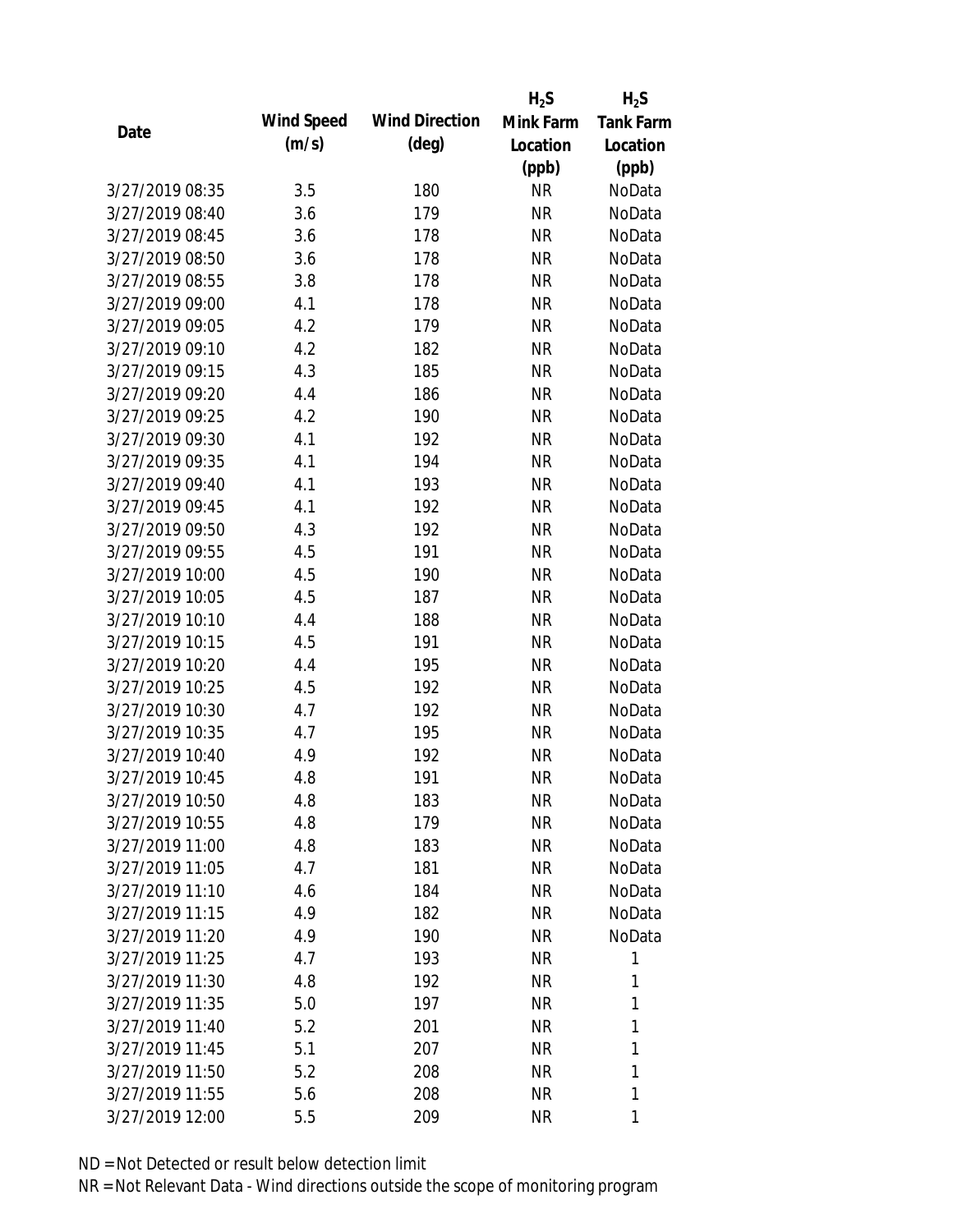|                 |            |                       | $H_2S$    | $H_2S$           |
|-----------------|------------|-----------------------|-----------|------------------|
|                 | Wind Speed | <b>Wind Direction</b> | Mink Farm | <b>Tank Farm</b> |
| Date            | (m/s)      | $(\text{deg})$        | Location  | Location         |
|                 |            |                       | (ppb)     | (ppb)            |
| 3/27/2019 12:05 | 5.4        | 206                   | <b>NR</b> | 1                |
| 3/27/2019 12:10 | 5.4        | 203                   | <b>NR</b> | 1                |
| 3/27/2019 12:15 | 5.4        | 201                   | <b>NR</b> | 1                |
| 3/27/2019 12:20 | 5.3        | 199                   | <b>NR</b> | 1                |
| 3/27/2019 12:25 | 5.0        | 199                   | <b>NR</b> | 1                |
| 3/27/2019 12:30 | 5.0        | 194                   | <b>NR</b> | 1                |
| 3/27/2019 12:35 | 5.1        | 191                   | NoData    | 1                |
| 3/27/2019 12:40 | 5.2        | 189                   | NoData    | 1                |
| 3/27/2019 12:45 | 5.1        | 187                   | NoData    | 1                |
| 3/27/2019 12:50 | 5.1        | 185                   | NoData    | 1                |
| 3/27/2019 12:55 | 5.3        | 186                   | NoData    | 1                |
| 3/27/2019 13:00 | 5.4        | 186                   | NoData    | 1                |
| 3/27/2019 13:05 | 5.3        | 192                   | NoData    | 1                |
| 3/27/2019 13:10 | 5.2        | 196                   | NoData    | 1                |
| 3/27/2019 13:15 | 5.5        | 201                   | NoData    | 1                |
| 3/27/2019 13:20 | 5.6        | 207                   | NoData    | 1                |
| 3/27/2019 13:25 | 5.7        | 208                   | NoData    | 1                |
| 3/27/2019 13:30 | 5.7        | 211                   | NoData    | 1                |
| 3/27/2019 13:35 | 5.5        | 208                   | NoData    | 1                |
| 3/27/2019 13:40 | 5.3        | 207                   | NoData    | 1                |
| 3/27/2019 13:45 | 5.2        | 205                   | NoData    | 1                |
| 3/27/2019 13:50 | 5.1        | 201                   | NoData    | 1                |
| 3/27/2019 13:55 | 5.0        | 198                   | NoData    | 1                |
| 3/27/2019 14:00 | 4.9        | 196                   | NoData    | 1                |
| 3/27/2019 14:05 | 5.2        | 193                   | NoData    | 1                |
| 3/27/2019 14:10 | 5.5        | 187                   | NoData    | 1                |
| 3/27/2019 14:15 | 5.5        | 184                   | NoData    | 1                |
| 3/27/2019 14:20 | 5.6        | 184                   | NoData    | 1                |
| 3/27/2019 14:25 | 5.8        | 184                   | NoData    | 1                |
| 3/27/2019 14:30 | 5.9        | 182                   | NoData    | 1                |
| 3/27/2019 14:35 | 5.7        | 184                   | NoData    | 1                |
| 3/27/2019 14:40 | 5.8        | 191                   | NoData    | 1                |
| 3/27/2019 14:45 | 5.8        | 190                   | NoData    | 1                |
| 3/27/2019 14:50 | 5.8        | 190                   | NoData    | 1                |
| 3/27/2019 14:55 | 5.6        | 195                   | NoData    | 1                |
| 3/27/2019 15:00 | 5.6        | 200                   | NoData    | 1                |
| 3/27/2019 15:05 | 5.6        | 203                   | NoData    | 1                |
| 3/27/2019 15:10 | 5.3        | 198                   | NoData    | 1                |
| 3/27/2019 15:15 | 5.4        | 202                   | NoData    | 1                |
| 3/27/2019 15:20 | 5.5        | 200                   | <b>NR</b> | 1                |
| 3/27/2019 15:25 | 5.5        | 202                   | <b>NR</b> | 1                |
|                 |            |                       | <b>NR</b> |                  |
| 3/27/2019 15:30 | 5.5        | 202                   |           | 1                |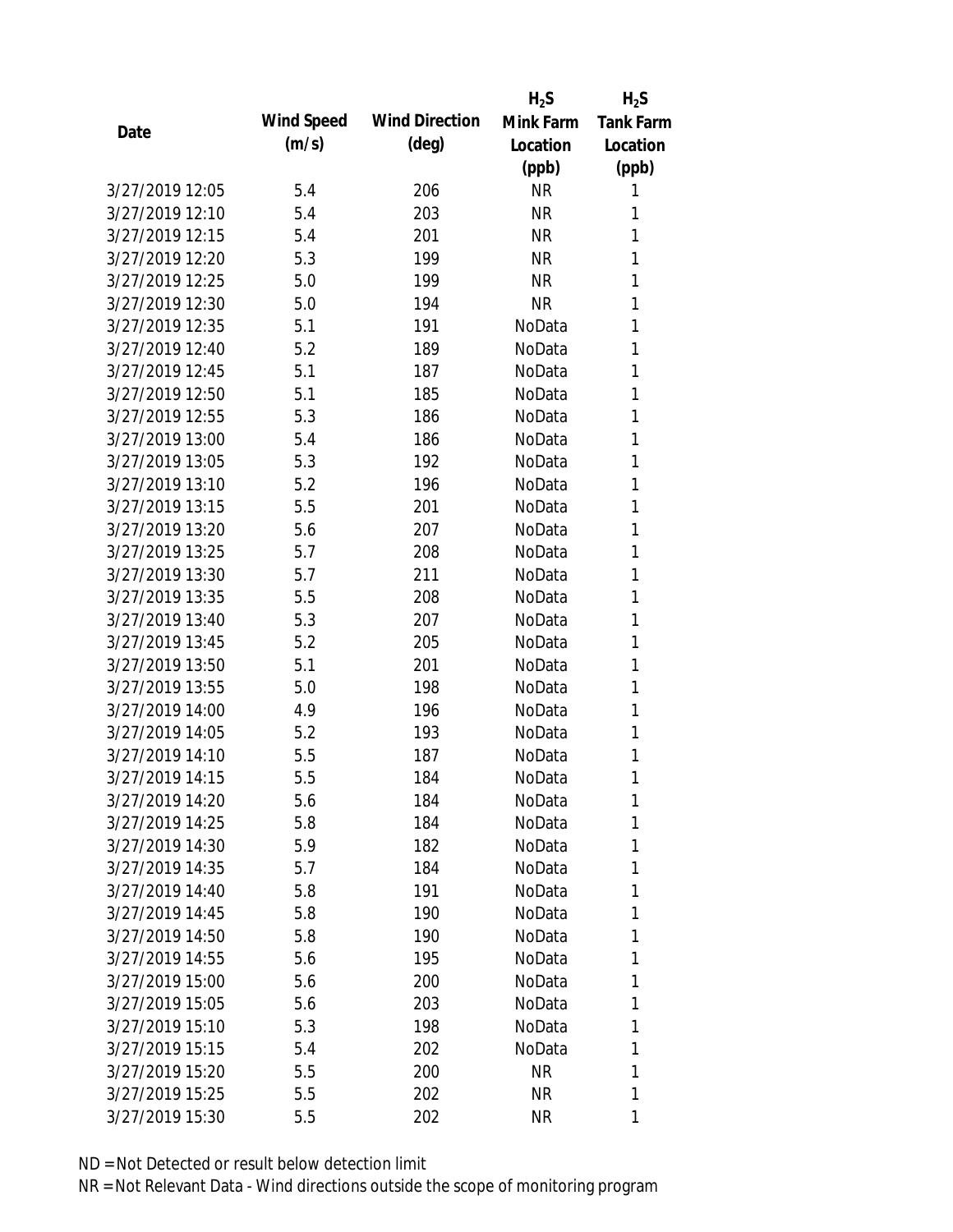|                 |            |                       | $H_2S$    | $H_2S$           |
|-----------------|------------|-----------------------|-----------|------------------|
| Date            | Wind Speed | <b>Wind Direction</b> | Mink Farm | <b>Tank Farm</b> |
|                 | (m/s)      | $(\text{deg})$        | Location  | Location         |
|                 |            |                       | (ppb)     | (ppb)            |
| 3/27/2019 15:35 | 5.5        | 201                   | <b>NR</b> | 1                |
| 3/27/2019 15:40 | 5.7        | 205                   | <b>NR</b> | 1                |
| 3/27/2019 15:45 | 5.7        | 207                   | <b>NR</b> | 1                |
| 3/27/2019 15:50 | 5.5        | 207                   | <b>NR</b> | 1                |
| 3/27/2019 15:55 | 5.5        | 206                   | <b>NR</b> | 1                |
| 3/27/2019 16:00 | 5.5        | 206                   | <b>NR</b> | 1                |
| 3/27/2019 16:05 | 5.5        | 208                   | <b>NR</b> | 1                |
| 3/27/2019 16:10 | 5.5        | 204                   | <b>NR</b> | 1                |
| 3/27/2019 16:15 | 5.4        | 200                   | <b>NR</b> | 1                |
| 3/27/2019 16:20 | 5.5        | 198                   | <b>NR</b> | 1                |
| 3/27/2019 16:25 | 5.5        | 193                   | <b>NR</b> | 1                |
| 3/27/2019 16:30 | 5.6        | 186                   | <b>NR</b> | 1                |
| 3/27/2019 16:35 | 5.6        | 182                   | <b>NR</b> | 1                |
| 3/27/2019 16:40 | 5.9        | 181                   | <b>NR</b> | 1                |
| 3/27/2019 16:45 | 5.8        | 179                   | <b>NR</b> | 1                |
| 3/27/2019 16:50 | 5.6        | 182                   | <b>NR</b> | 1                |
| 3/27/2019 16:55 | 5.4        | 183                   | <b>NR</b> | 1                |
| 3/27/2019 17:00 | 5.6        | 185                   | <b>NR</b> | 1                |
| 3/27/2019 17:05 | 5.8        | 184                   | <b>NR</b> | 1                |
| 3/27/2019 17:10 | 5.8        | 186                   | <b>NR</b> | 1                |
| 3/27/2019 17:15 | 6.1        | 184                   | <b>NR</b> | 1                |
| 3/27/2019 17:20 | 6.3        | 182                   | <b>NR</b> | 1                |
| 3/27/2019 17:25 | 6.6        | 181                   | <b>NR</b> | 1                |
| 3/27/2019 17:30 | 6.3        | 182                   | <b>NR</b> | 1                |
| 3/27/2019 17:35 | 5.9        | 184                   | <b>NR</b> | 1                |
| 3/27/2019 17:40 | 5.6        | 185                   | <b>NR</b> | 1                |
| 3/27/2019 17:45 | 5.4        | 186                   | <b>NR</b> | 1                |
| 3/27/2019 17:50 | 5.5        | 185                   | <b>NR</b> | 1                |
| 3/27/2019 17:55 | 5.2        | 187                   | <b>NR</b> | 1                |
| 3/27/2019 18:00 | 5.1        | 184                   | <b>NR</b> | 1                |
| 3/27/2019 18:05 | 5.2        | 182                   | NR        | 1                |
| 3/27/2019 18:10 | 5.2        | 183                   | <b>NR</b> | 1                |
| 3/27/2019 18:15 | 5.2        | 185                   | NR        | 1                |
| 3/27/2019 18:20 | 5.1        | 187                   | <b>NR</b> | 1                |
| 3/27/2019 18:25 | 5.3        | 186                   | <b>NR</b> | 1                |
| 3/27/2019 18:30 | 5.7        | 186                   | NR        | 1                |
| 3/27/2019 18:35 | 5.9        | 187                   | NR        | 1                |
| 3/27/2019 18:40 | 6.0        | 185                   | NR        | 1                |
| 3/27/2019 18:45 | 6.0        | 183                   | NR        | 1                |
| 3/27/2019 18:50 | 6.0        | 180                   | <b>NR</b> | 1                |
| 3/27/2019 18:55 | 5.8        | 178                   | <b>NR</b> | 1                |
| 3/27/2019 19:00 | 5.6        | 178                   | <b>NR</b> | 1                |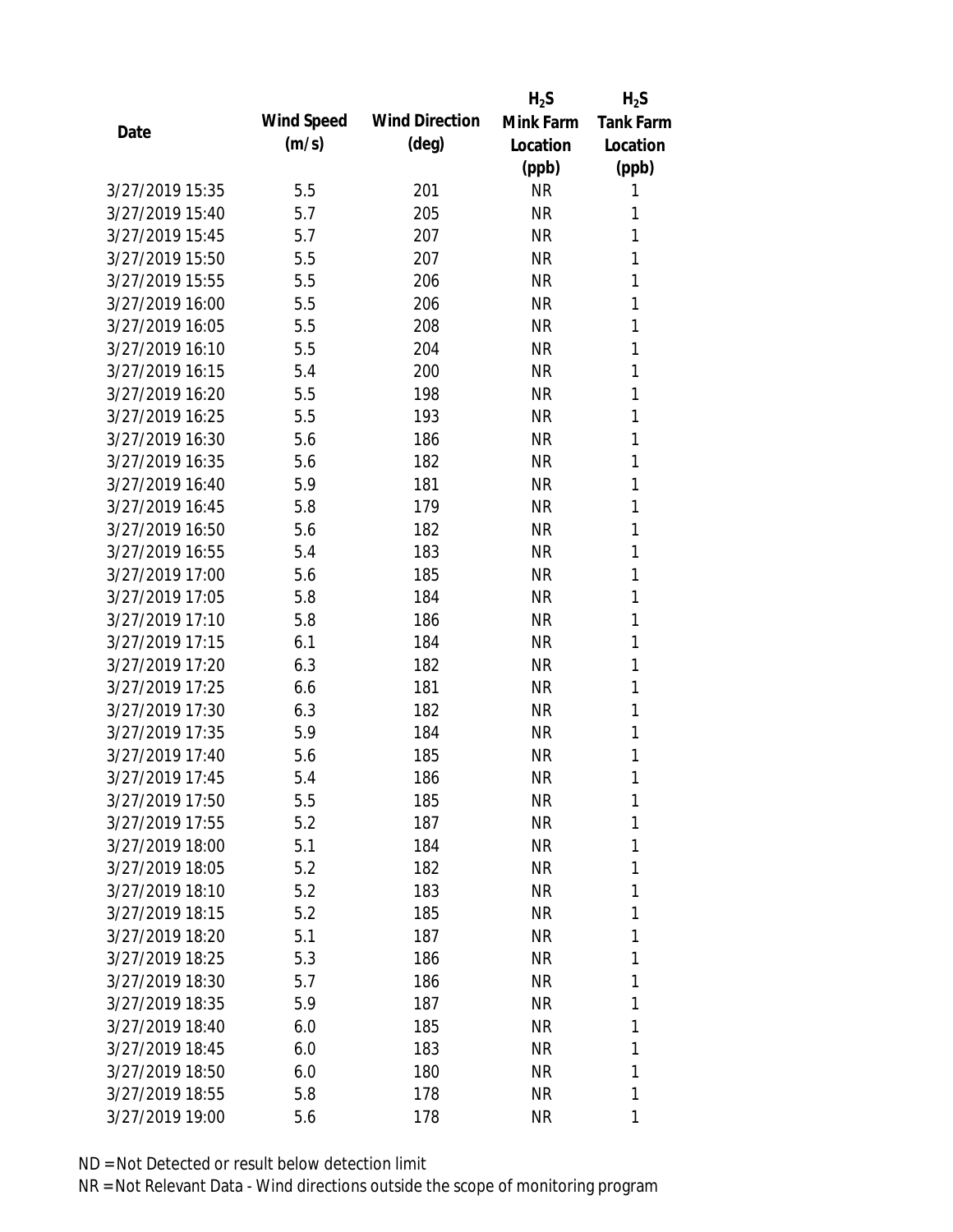|                 |            |                       | $H_2S$    | $H_2S$           |
|-----------------|------------|-----------------------|-----------|------------------|
| Date            | Wind Speed | <b>Wind Direction</b> | Mink Farm | <b>Tank Farm</b> |
|                 | (m/s)      | $(\text{deg})$        | Location  | Location         |
|                 |            |                       | (ppb)     | (ppb)            |
| 3/27/2019 19:05 | 5.5        | 178                   | <b>NR</b> | 1                |
| 3/27/2019 19:10 | 5.3        | 178                   | <b>NR</b> | 1                |
| 3/27/2019 19:15 | 5.2        | 177                   | <b>NR</b> | 1                |
| 3/27/2019 19:20 | 5.3        | 178                   | <b>NR</b> | 1                |
| 3/27/2019 19:25 | 5.3        | 178                   | <b>NR</b> | 1                |
| 3/27/2019 19:30 | 5.2        | 179                   | <b>NR</b> | 1                |
| 3/27/2019 19:35 | 5.2        | 179                   | <b>NR</b> | 1                |
| 3/27/2019 19:40 | 5.4        | 179                   | <b>NR</b> | 1                |
| 3/27/2019 19:45 | 5.5        | 178                   | <b>NR</b> | 1                |
| 3/27/2019 19:50 | 5.6        | 178                   | <b>NR</b> | 1                |
| 3/27/2019 19:55 | 5.8        | 177                   | <b>NR</b> | 1                |
| 3/27/2019 20:00 | 5.9        | 176                   | <b>NR</b> | 1                |
| 3/27/2019 20:05 | 6.1        | 175                   | <b>NR</b> | 1                |
| 3/27/2019 20:10 | 5.9        | 175                   | <b>NR</b> | 1                |
| 3/27/2019 20:15 | 5.8        | 175                   | <b>NR</b> | 1                |
| 3/27/2019 20:20 | 5.8        | 176                   | <b>NR</b> | 1                |
| 3/27/2019 20:25 | 5.7        | 176                   | <b>NR</b> | 1                |
| 3/27/2019 20:30 | 5.7        | 178                   | <b>NR</b> | $\mathbf{1}$     |
| 3/27/2019 20:35 | 5.6        | 179                   | <b>NR</b> | 1                |
| 3/27/2019 20:40 | 5.7        | 180                   | <b>NR</b> | 1                |
| 3/27/2019 20:45 | 5.8        | 180                   | <b>NR</b> | 1                |
| 3/27/2019 20:50 | 5.8        | 182                   | <b>NR</b> | 1                |
| 3/27/2019 20:55 | 5.8        | 183                   | <b>NR</b> | 1                |
| 3/27/2019 21:00 | 5.7        | 184                   | <b>NR</b> | 1                |
| 3/27/2019 21:05 | 5.8        | 185                   | <b>NR</b> | 1                |
| 3/27/2019 21:10 | 5.8        | 186                   | <b>NR</b> | 1                |
| 3/27/2019 21:15 | 5.6        | 186                   | <b>NR</b> | 1                |
| 3/27/2019 21:20 | 5.5        | 188                   | <b>NR</b> | 1                |
| 3/27/2019 21:25 | 5.4        | 191                   | <b>NR</b> | 1                |
| 3/27/2019 21:30 | 5.5        | 191                   | <b>NR</b> | 1                |
| 3/27/2019 21:35 | 5.2        | 192                   | NR        | 1                |
| 3/27/2019 21:40 | 5.2        | 195                   | <b>NR</b> | 1                |
| 3/27/2019 21:45 | 5.3        | 198                   | NR        | 1                |
| 3/27/2019 21:50 | 5.3        | 201                   | <b>NR</b> | 1                |
| 3/27/2019 21:55 | 5.4        | 202                   | <b>NR</b> | 1                |
| 3/27/2019 22:00 | 5.2        | 204                   | NR        | 1                |
| 3/27/2019 22:05 | 5.4        | 205                   | NR        | 1                |
| 3/27/2019 22:10 | 5.3        | 207                   | NR        | 1                |
| 3/27/2019 22:15 | 5.2        | 207                   | NR        | 1                |
| 3/27/2019 22:20 | 4.9        | 207                   | <b>NR</b> | 1                |
| 3/27/2019 22:25 | 5.0        | 208                   | <b>NR</b> | 1                |
| 3/27/2019 22:30 | 4.9        | 211                   | <b>NR</b> | 1                |
|                 |            |                       |           |                  |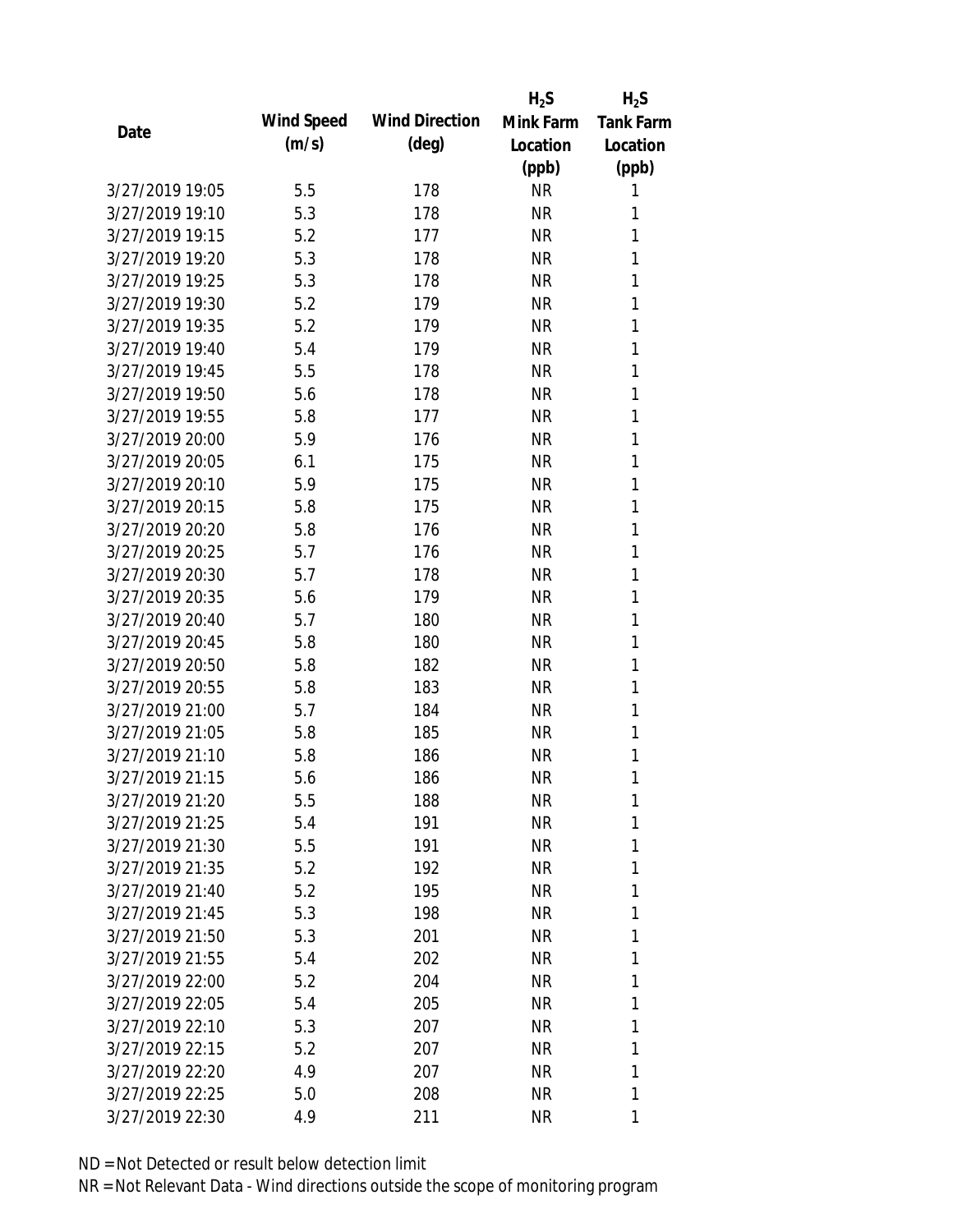|                 |            |                       | $H_2S$    | $H_2S$           |
|-----------------|------------|-----------------------|-----------|------------------|
| Date            | Wind Speed | <b>Wind Direction</b> | Mink Farm | <b>Tank Farm</b> |
|                 | (m/s)      | $(\text{deg})$        | Location  | Location         |
|                 |            |                       | (ppb)     | (ppb)            |
| 3/27/2019 22:35 | 4.6        | 212                   | <b>NR</b> | 1                |
| 3/27/2019 22:40 | 4.4        | 210                   | <b>NR</b> | 1                |
| 3/27/2019 22:45 | 4.2        | 209                   | <b>NR</b> | 1                |
| 3/27/2019 22:50 | 4.1        | 207                   | <b>NR</b> | 1                |
| 3/27/2019 22:55 | 3.9        | 203                   | <b>NR</b> | 1                |
| 3/27/2019 23:00 | 3.8        | 200                   | <b>NR</b> | 1                |
| 3/27/2019 23:05 | 4.0        | 198                   | <b>NR</b> | 1                |
| 3/27/2019 23:10 | 4.2        | 195                   | <b>NR</b> | 1                |
| 3/27/2019 23:15 | 4.5        | 193                   | <b>NR</b> | 1                |
| 3/27/2019 23:20 | 4.7        | 193                   | <b>NR</b> | 1                |
| 3/27/2019 23:25 | 4.7        | 192                   | <b>NR</b> | 1                |
| 3/27/2019 23:30 | 4.7        | 190                   | <b>NR</b> | 1                |
| 3/27/2019 23:35 | 4.7        | 188                   | <b>NR</b> | 1                |
| 3/27/2019 23:40 | 4.7        | 188                   | <b>NR</b> | 1                |
| 3/27/2019 23:45 | 4.8        | 186                   | <b>NR</b> | 1                |
| 3/27/2019 23:50 | 5.0        | 182                   | <b>NR</b> | 1                |
| 3/27/2019 23:55 | 5.3        | 180                   | <b>NR</b> | 1                |
| 3/27/2019 24:00 | 5.6        | 178                   | <b>NR</b> | 1                |
| 3/28/2019 00:05 | 5.8        | 180                   | <b>NR</b> | 1                |
| 3/28/2019 00:10 | 5.8        | 181                   | <b>NR</b> | 1                |
| 3/28/2019 00:15 | 5.8        | 182                   | <b>NR</b> | 1                |
| 3/28/2019 00:20 | 5.7        | 185                   | <b>NR</b> | 1                |
| 3/28/2019 00:25 | 5.6        | 187                   | <b>NR</b> | 1                |
| 3/28/2019 00:30 | 5.4        | 189                   | <b>NR</b> | 1                |
| 3/28/2019 00:35 | 5.4        | 190                   | <b>NR</b> | 1                |
| 3/28/2019 00:40 | 5.5        | 189                   | <b>NR</b> | 1                |
| 3/28/2019 00:45 | 5.7        | 189                   | <b>NR</b> | 1                |
| 3/28/2019 00:50 | 5.8        | 189                   | <b>NR</b> | 1                |
| 3/28/2019 00:55 | 5.9        | 189                   | <b>NR</b> | 1                |
| 3/28/2019 01:00 | 6.1        | 189                   | <b>NR</b> | 1                |
| 3/28/2019 01:05 | 6.0        | 188                   | <b>NR</b> | 1                |
| 3/28/2019 01:10 | 6.0        | 188                   | NR        | 1                |
| 3/28/2019 01:15 | 5.7        | 187                   | <b>NR</b> | 1                |
| 3/28/2019 01:20 | 5.5        | 188                   | <b>NR</b> | 1                |
| 3/28/2019 01:25 | 5.5        | 188                   | <b>NR</b> | 1                |
| 3/28/2019 01:30 | 5.3        | 188                   | <b>NR</b> | 1                |
| 3/28/2019 01:35 | 5.2        | 189                   | <b>NR</b> | 1                |
| 3/28/2019 01:40 | 5.2        | 190                   | NR        | 1                |
| 3/28/2019 01:45 | 5.3        | 191                   | <b>NR</b> | 1                |
| 3/28/2019 01:50 | 5.3        | 189                   | <b>NR</b> | 1                |
| 3/28/2019 01:55 | 5.3        | 188                   | <b>NR</b> | 1                |
| 3/28/2019 02:00 | 5.4        | 187                   | <b>NR</b> | 1                |
|                 |            |                       |           |                  |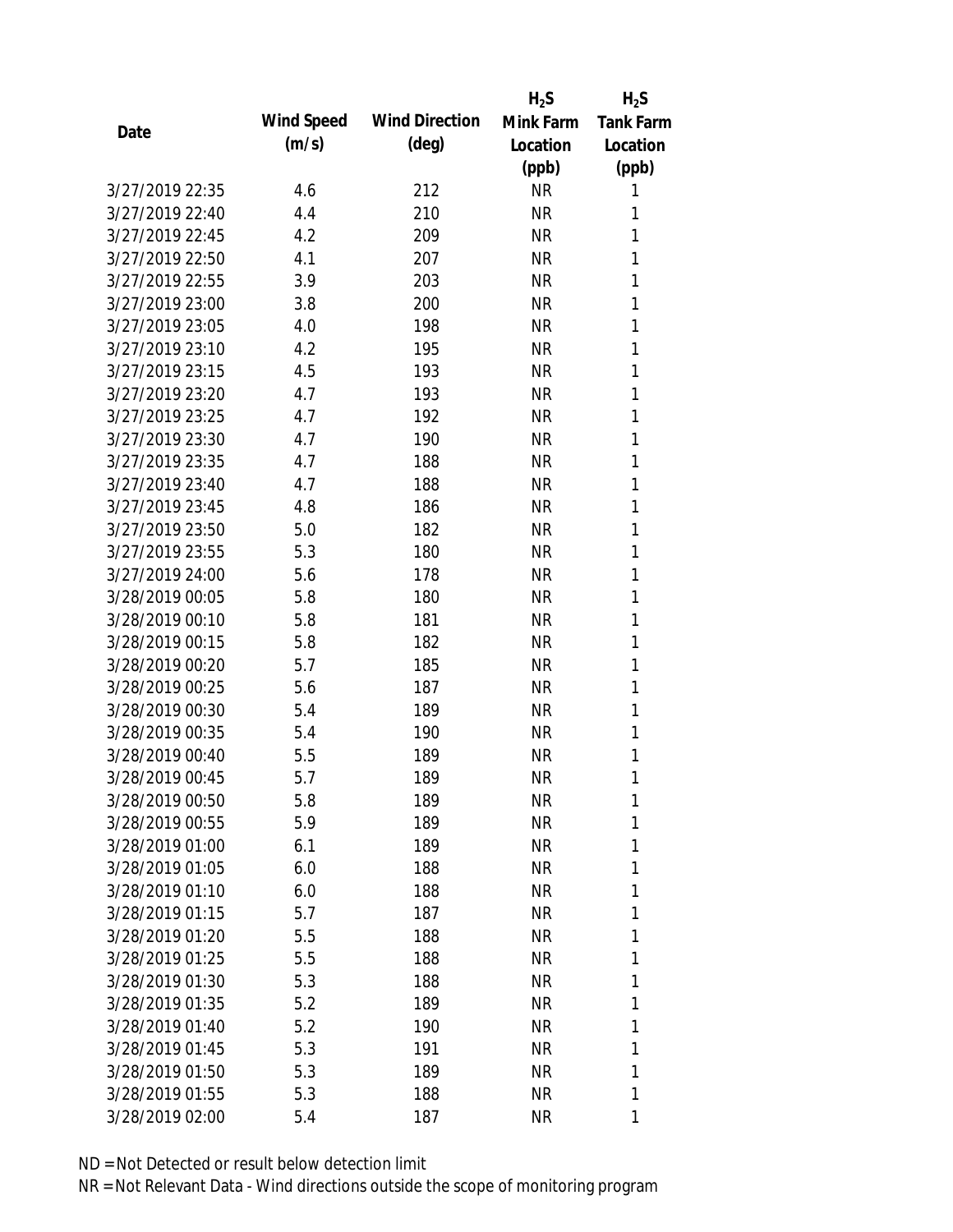|                 |            |                       | $H_2S$    | $H_2S$           |
|-----------------|------------|-----------------------|-----------|------------------|
|                 | Wind Speed | <b>Wind Direction</b> | Mink Farm | <b>Tank Farm</b> |
| Date            | (m/s)      | $(\text{deg})$        | Location  | Location         |
|                 |            |                       | (ppb)     | (ppb)            |
| 3/28/2019 02:05 | 5.5        | 185                   | <b>NR</b> | 1                |
| 3/28/2019 02:10 | 5.5        | 184                   | <b>NR</b> | 1                |
| 3/28/2019 02:15 | 5.5        | 181                   | <b>NR</b> | 1                |
| 3/28/2019 02:20 | 5.4        | 180                   | <b>NR</b> | 1                |
| 3/28/2019 02:25 | 5.3        | 180                   | <b>NR</b> | 1                |
| 3/28/2019 02:30 | 5.3        | 180                   | <b>NR</b> | 1                |
| 3/28/2019 02:35 | 5.3        | 180                   | <b>NR</b> | 1                |
| 3/28/2019 02:40 | 5.4        | 180                   | <b>NR</b> | 1                |
| 3/28/2019 02:45 | 5.4        | 182                   | <b>NR</b> | 1                |
| 3/28/2019 02:50 | 5.6        | 183                   | <b>NR</b> | 1                |
| 3/28/2019 02:55 | 5.6        | 185                   | <b>NR</b> | 1                |
| 3/28/2019 03:00 | 5.6        | 185                   | <b>NR</b> | 1                |
| 3/28/2019 03:05 | 5.3        | 186                   | <b>NR</b> | <b>ND</b>        |
| 3/28/2019 03:10 | 5.1        | 187                   | <b>NR</b> | <b>ND</b>        |
| 3/28/2019 03:15 | 4.9        | 188                   | <b>NR</b> | <b>ND</b>        |
| 3/28/2019 03:20 | 4.9        | 188                   | <b>NR</b> | <b>ND</b>        |
| 3/28/2019 03:25 | 4.8        | 187                   | <b>NR</b> | <b>ND</b>        |
| 3/28/2019 03:30 | 4.8        | 186                   | <b>NR</b> | 1                |
| 3/28/2019 03:35 | 4.9        | 186                   | <b>NR</b> | 1                |
| 3/28/2019 03:40 | 5.0        | 186                   | <b>NR</b> | 1                |
| 3/28/2019 03:45 | 5.0        | 185                   | <b>NR</b> | 1                |
| 3/28/2019 03:50 | 5.0        | 186                   | <b>NR</b> | 1                |
| 3/28/2019 03:55 | 5.0        | 187                   | <b>NR</b> | 1                |
| 3/28/2019 04:00 | 5.0        | 187                   | <b>NR</b> | 1                |
| 3/28/2019 04:05 | 4.8        | 186                   | <b>NR</b> | 1                |
| 3/28/2019 04:10 | 4.8        | 186                   | <b>NR</b> | 1                |
| 3/28/2019 04:15 | 4.8        | 186                   | <b>NR</b> | 1                |
| 3/28/2019 04:20 | 4.7        | 185                   | <b>NR</b> | 1                |
| 3/28/2019 04:25 | 4.6        | 185                   | <b>NR</b> | 1                |
| 3/28/2019 04:30 | 4.5        | 185                   | <b>NR</b> | 1                |
| 3/28/2019 04:35 | 4.6        | 186                   | <b>NR</b> | 1                |
| 3/28/2019 04:40 | 4.6        | 186                   | <b>NR</b> | 1                |
| 3/28/2019 04:45 | 4.6        | 187                   | <b>NR</b> | 1                |
| 3/28/2019 04:50 | 4.7        | 188                   | <b>NR</b> | 1                |
| 3/28/2019 04:55 | 4.7        | 188                   | <b>NR</b> | 1                |
| 3/28/2019 05:00 | 4.6        | 188                   | <b>NR</b> | 1                |
| 3/28/2019 05:05 | 4.5        | 189                   | NR        | 1                |
| 3/28/2019 05:10 | 4.3        | 190                   | <b>NR</b> | 1                |
| 3/28/2019 05:15 | 4.2        | 191                   | <b>NR</b> | 1                |
| 3/28/2019 05:20 | 4.0        | 193                   | <b>NR</b> | 1                |
| 3/28/2019 05:25 | 4.0        | 194                   | <b>NR</b> | 1                |
| 3/28/2019 05:30 | 3.9        | 195                   | <b>NR</b> | 1                |
|                 |            |                       |           |                  |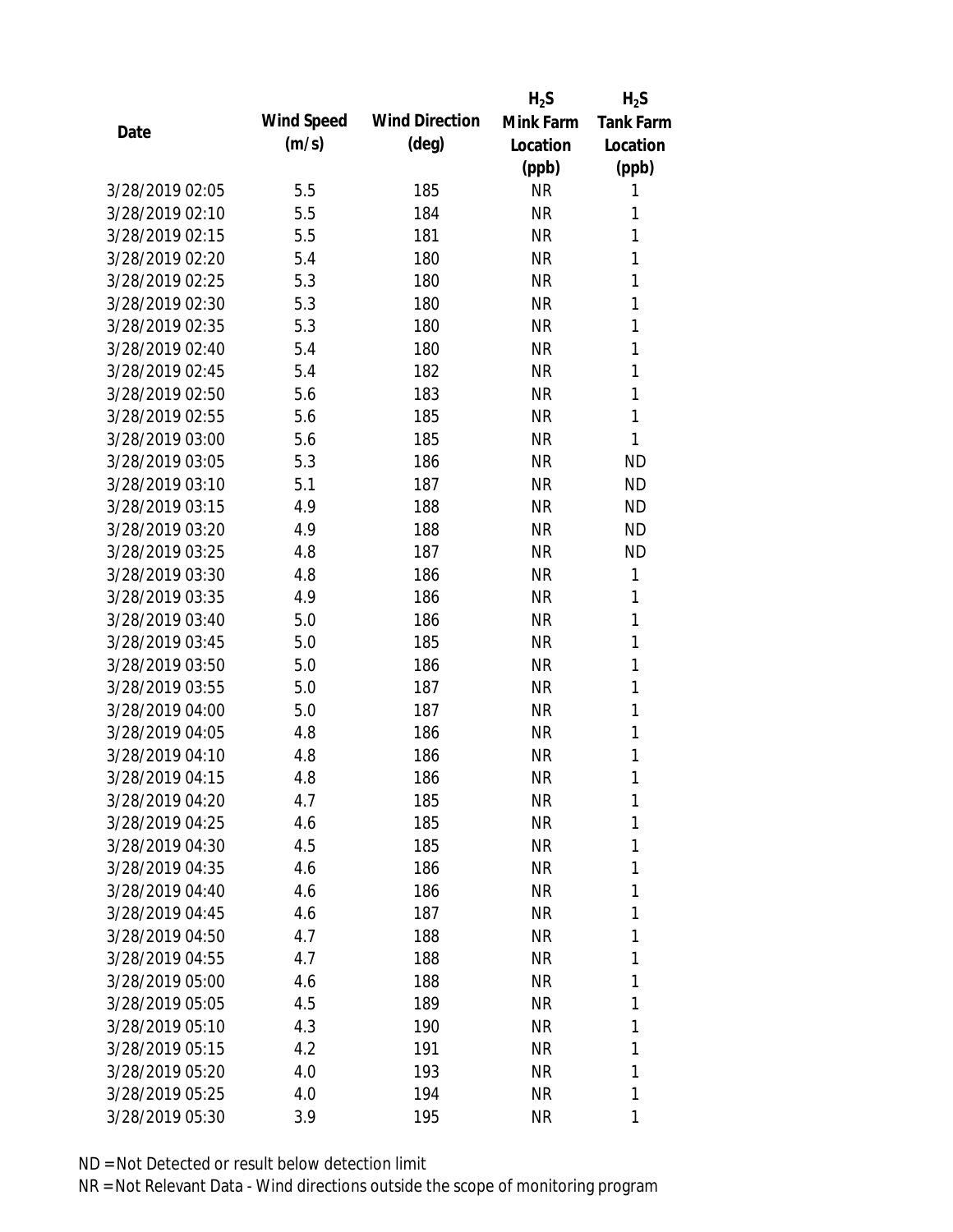|                 |            |                       | $H_2S$    | $H_2S$           |
|-----------------|------------|-----------------------|-----------|------------------|
| Date            | Wind Speed | <b>Wind Direction</b> | Mink Farm | <b>Tank Farm</b> |
|                 | (m/s)      | $(\text{deg})$        | Location  | Location         |
|                 |            |                       | (ppb)     | (ppb)            |
| 3/28/2019 05:35 | 4.0        | 196                   | <b>NR</b> | 1                |
| 3/28/2019 05:40 | 4.0        | 196                   | <b>NR</b> | 1                |
| 3/28/2019 05:45 | 4.1        | 196                   | <b>NR</b> | $\overline{2}$   |
| 3/28/2019 05:50 | 4.1        | 196                   | <b>NR</b> | $\overline{2}$   |
| 3/28/2019 05:55 | 4.1        | 196                   | <b>NR</b> | $\overline{2}$   |
| 3/28/2019 06:00 | 4.2        | 197                   | <b>NR</b> | $\overline{2}$   |
| 3/28/2019 06:05 | 4.2        | 198                   | <b>NR</b> | $\mathbf{1}$     |
| 3/28/2019 06:10 | 4.3        | 200                   | <b>NR</b> | $\overline{2}$   |
| 3/28/2019 06:15 | 4.2        | 202                   | <b>NR</b> | $\overline{2}$   |
| 3/28/2019 06:20 | 4.3        | 202                   | <b>NR</b> | $\mathbf{1}$     |
| 3/28/2019 06:25 | 4.3        | 202                   | <b>NR</b> | 1                |
| 3/28/2019 06:30 | 4.3        | 202                   | <b>NR</b> | $\overline{2}$   |
| 3/28/2019 06:35 | 4.3        | 202                   | <b>NR</b> | $\overline{2}$   |
| 3/28/2019 06:40 | 4.4        | 202                   | <b>NR</b> | 1                |
| 3/28/2019 06:45 | 4.4        | 201                   | <b>NR</b> | 1                |
| 3/28/2019 06:50 | 4.3        | 201                   | <b>NR</b> | 1                |
| 3/28/2019 06:55 | 4.4        | 202                   | <b>NR</b> | 1                |
| 3/28/2019 07:00 | 4.3        | 202                   | <b>NR</b> | 1                |
| 3/28/2019 07:05 | 4.2        | 202                   | <b>NR</b> | 1                |
| 3/28/2019 07:10 | 4.2        | 203                   | <b>NR</b> | 1                |
| 3/28/2019 07:15 | 4.2        | 203                   | <b>NR</b> | 1                |
| 3/28/2019 07:20 | 4.1        | 203                   | <b>NR</b> | 1                |
| 3/28/2019 07:25 | 3.9        | 203                   | <b>NR</b> | 1                |
| 3/28/2019 07:30 | 3.9        | 204                   | <b>NR</b> | 1                |
| 3/28/2019 07:35 | 3.8        | 205                   | <b>NR</b> | 1                |
| 3/28/2019 07:40 | 3.8        | 204                   | <b>NR</b> | 1                |
| 3/28/2019 07:45 | 3.8        | 205                   | <b>NR</b> | 1                |
| 3/28/2019 07:50 | 3.9        | 206                   | <b>NR</b> | 1                |
| 3/28/2019 07:55 | 4.0        | 206                   | NR        | 1                |
| 3/28/2019 08:00 | 4.1        | 207                   | NR        | 1                |
| 3/28/2019 08:05 | 4.1        | 207                   | NR        | 1                |
| 3/28/2019 08:10 | 4.3        | 209                   | NR        | 1                |
| 3/28/2019 08:15 | 4.5        | 210                   | NR        | 1                |
| 3/28/2019 08:20 | 4.4        | 210                   | <b>NR</b> | 1                |
| 3/28/2019 08:25 | 4.5        | 211                   | NR        | 1                |
| 3/28/2019 08:30 | 4.5        | 212                   | <b>NR</b> | 1                |
| 3/28/2019 08:35 | 4.7        | 212                   | NR        | 1                |
| 3/28/2019 08:40 | 4.9        | 213                   | NR        | 1                |
| 3/28/2019 08:45 | 4.9        | 215                   | NR        | 1                |
| 3/28/2019 08:50 | 5.1        | 215                   | <b>NR</b> | 1                |
| 3/28/2019 08:55 | 5.5        | 217                   | <b>NR</b> | 1                |
| 3/28/2019 09:00 | 5.8        | 220                   | <b>NR</b> | 1                |
|                 |            |                       |           |                  |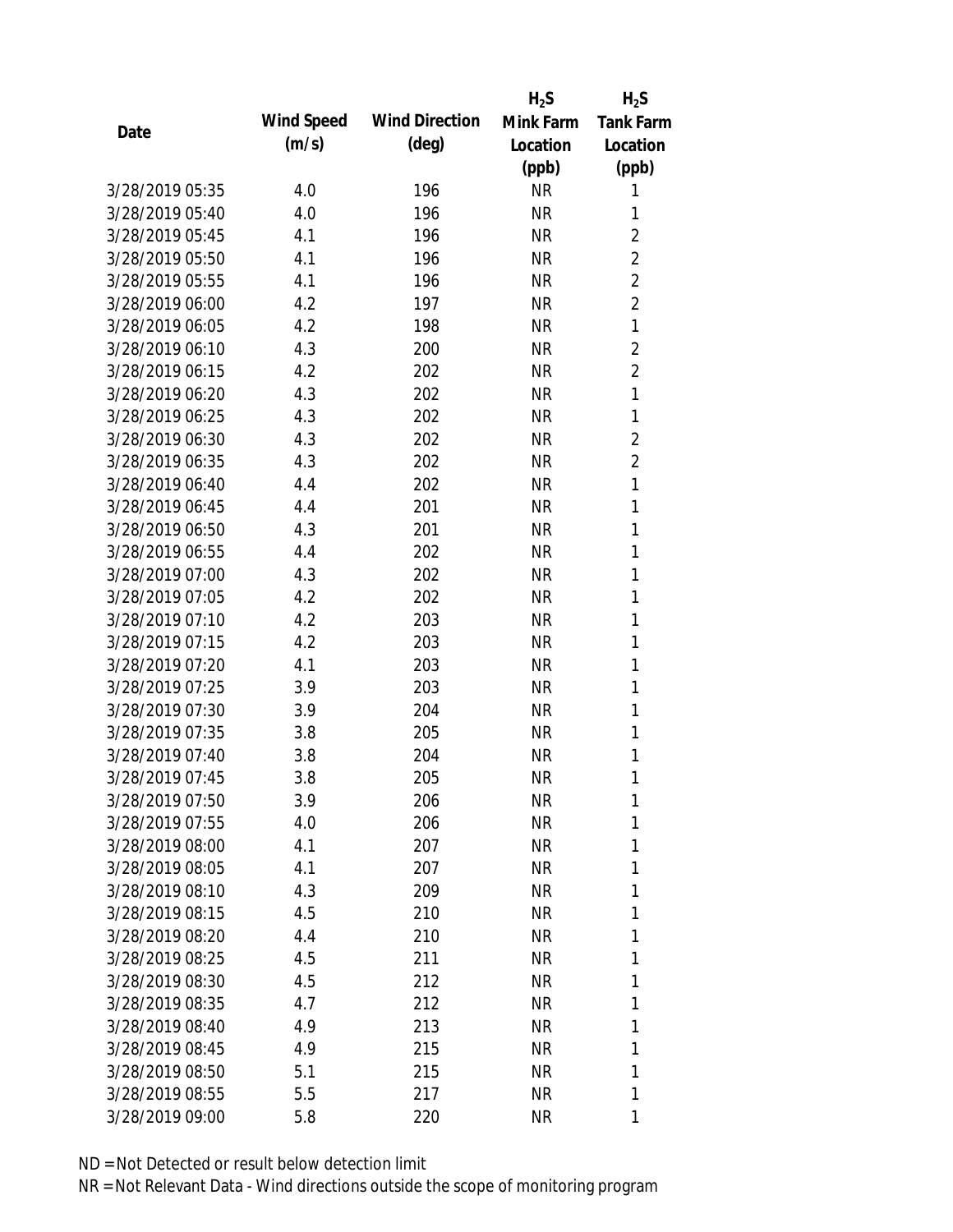|                 |            |                       | $H_2S$         | $H_2S$           |
|-----------------|------------|-----------------------|----------------|------------------|
| Date            | Wind Speed | <b>Wind Direction</b> | Mink Farm      | <b>Tank Farm</b> |
|                 | (m/s)      | $(\text{deg})$        | Location       | Location         |
|                 |            |                       | (ppb)          | (ppb)            |
| 3/28/2019 09:05 | 5.7        | 220                   | <b>NR</b>      | 1                |
| 3/28/2019 09:10 | 5.7        | 220                   | <b>NR</b>      | 1                |
| 3/28/2019 09:15 | 5.8        | 219                   | <b>NR</b>      | 1                |
| 3/28/2019 09:20 | 5.5        | 219                   | <b>NR</b>      | 1                |
| 3/28/2019 09:25 | 5.4        | 219                   | <b>NR</b>      | 1                |
| 3/28/2019 09:30 | 5.3        | 219                   | <b>NR</b>      | 1                |
| 3/28/2019 09:35 | 5.3        | 219                   | <b>NR</b>      | 1                |
| 3/28/2019 09:40 | 5.4        | 219                   | <b>NR</b>      | 1                |
| 3/28/2019 09:45 | 5.4        | 218                   | <b>NR</b>      | 1                |
| 3/28/2019 09:50 | 5.6        | 219                   | <b>NR</b>      | 1                |
| 3/28/2019 09:55 | 5.4        | 218                   | <b>NR</b>      | 1                |
| 3/28/2019 10:00 | 5.2        | 215                   | <b>NR</b>      | 1                |
| 3/28/2019 10:05 | 5.1        | 214                   | <b>NR</b>      | 1                |
| 3/28/2019 10:10 | 4.9        | 213                   | <b>NR</b>      | 1                |
| 3/28/2019 10:15 | 4.8        | 213                   | <b>NR</b>      | 1                |
| 3/28/2019 10:20 | 4.7        | 213                   | <b>NR</b>      | 1                |
| 3/28/2019 10:25 | 5.0        | 215                   | <b>NR</b>      | 1                |
| 3/28/2019 10:30 | 5.3        | 221                   | <b>NR</b>      | 1                |
| 3/28/2019 10:35 | 5.4        | 227                   | <b>NR</b>      | 1                |
| 3/28/2019 10:40 | 5.3        | 232                   | 1              | 1                |
| 3/28/2019 10:45 | 5.3        | 238                   | $\overline{2}$ | 1                |
| 3/28/2019 10:50 | 5.4        | 238                   | 1              | 1                |
| 3/28/2019 10:55 | 5.5        | 239                   | 1              | $\overline{2}$   |
| 3/28/2019 11:00 | 5.4        | 237                   | 1              | $\overline{2}$   |
| 3/28/2019 11:05 | 5.5        | 236                   | 1              | $\overline{2}$   |
| 3/28/2019 11:10 | 5.8        | 239                   | 1              | $\overline{2}$   |
| 3/28/2019 11:15 | 5.7        | 241                   | 1              | $\overline{2}$   |
| 3/28/2019 11:20 | 5.5        | 246                   | 1              | 1                |
| 3/28/2019 11:25 | 5.0        | 250                   | 1              | 1                |
| 3/28/2019 11:30 | 4.8        | 254                   | 1              | 1                |
| 3/28/2019 11:35 | 4.5        | 257                   | 1              | 1                |
| 3/28/2019 11:40 | 4.1        | 258                   | 1              | 1                |
| 3/28/2019 11:45 | 4.1        | 257                   | 1              | 1                |
| 3/28/2019 11:50 | 4.1        | 257                   | 1              | 1                |
| 3/28/2019 11:55 | 4.2        | 260                   | 1              | 1                |
| 3/28/2019 12:00 | 4.1        | 259                   | 1              | 1                |
| 3/28/2019 12:05 | 4.2        | 258                   | 1              | 1                |
| 3/28/2019 12:10 | 4.3        | 257                   | 1              | 1                |
| 3/28/2019 12:15 | 4.3        | 257                   | 1              | 1                |
| 3/28/2019 12:20 | 4.0        | 257                   | 1              | 1                |
| 3/28/2019 12:25 | 3.7        | 257                   | 1              | 1                |
| 3/28/2019 12:30 | 3.7        | 263                   | 1              | 1                |
|                 |            |                       |                |                  |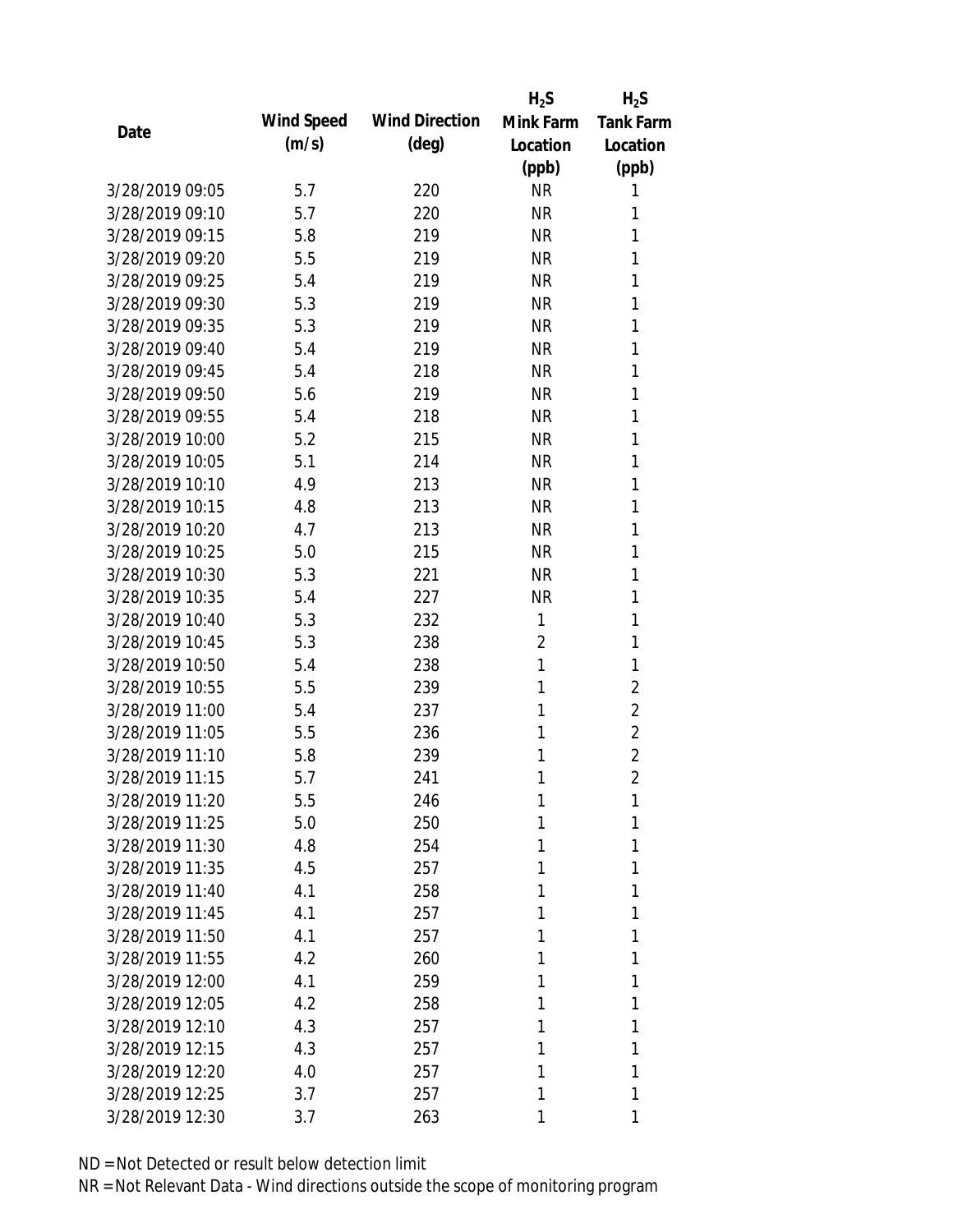|                 |            |                       | $H_2S$         | $H_2S$           |
|-----------------|------------|-----------------------|----------------|------------------|
| Date            | Wind Speed | <b>Wind Direction</b> | Mink Farm      | <b>Tank Farm</b> |
|                 | (m/s)      | $(\text{deg})$        | Location       | Location         |
|                 |            |                       | (ppb)          | (ppb)            |
| 3/28/2019 12:35 | 3.5        | 263                   | 1              | 1                |
| 3/28/2019 12:40 | 3.4        | 266                   | 1              | 1                |
| 3/28/2019 12:45 | 3.3        | 270                   | 1              | 1                |
| 3/28/2019 12:50 | 3.4        | 273                   | 1              | 1                |
| 3/28/2019 12:55 | 3.5        | 273                   | 1              | 1                |
| 3/28/2019 13:00 | 3.4        | 266                   | 1              | 1                |
| 3/28/2019 13:05 | 3.5        | 273                   | 1              | 1                |
| 3/28/2019 13:10 | 3.4        | 276                   | 1              | <b>NR</b>        |
| 3/28/2019 13:15 | 3.3        | 273                   | 1              | 1                |
| 3/28/2019 13:20 | 3.3        | 274                   | 1              | 1                |
| 3/28/2019 13:25 | 3.2        | 273                   | 1              | 1                |
| 3/28/2019 13:30 | 3.1        | 278                   | 1              | <b>NR</b>        |
| 3/28/2019 13:35 | 2.9        | 275                   | 1              | 1                |
| 3/28/2019 13:40 | 2.9        | 276                   | 1              | <b>NR</b>        |
| 3/28/2019 13:45 | 2.9        | 282                   | 1              | <b>NR</b>        |
| 3/28/2019 13:50 | 3.0        | 283                   | 1              | <b>NR</b>        |
| 3/28/2019 13:55 | 3.0        | 283                   | 1              | <b>NR</b>        |
| 3/28/2019 14:00 | 3.1        | 282                   | 1              | <b>NR</b>        |
| 3/28/2019 14:05 | 3.1        | 282                   | 1              | <b>NR</b>        |
| 3/28/2019 14:10 | 2.9        | 281                   | 1              | <b>NR</b>        |
| 3/28/2019 14:15 | 2.9        | 279                   | 1              | <b>NR</b>        |
| 3/28/2019 14:20 | 2.8        | 275                   | 1              | 1                |
| 3/28/2019 14:25 | 2.8        | 278                   | $\overline{2}$ | <b>NR</b>        |
| 3/28/2019 14:30 | 2.7        | 283                   | $\overline{2}$ | <b>NR</b>        |
| 3/28/2019 14:35 | 2.6        | 282                   | $\overline{2}$ | <b>NR</b>        |
| 3/28/2019 14:40 | 2.6        | 278                   | 1              | <b>NR</b>        |
| 3/28/2019 14:45 | 2.5        | 273                   | $\overline{2}$ | 1                |
| 3/28/2019 14:50 | 2.3        | 269                   | $\overline{2}$ | 1                |
| 3/28/2019 14:55 | 2.3        | 262                   | $\overline{2}$ | 1                |
| 3/28/2019 15:00 | $2.2\,$    | 250                   | 1              | 1                |
| 3/28/2019 15:05 | 2.2        | 249                   | $\overline{2}$ | 2                |
| 3/28/2019 15:10 | 2.4        | 246                   | $\overline{2}$ | $\overline{2}$   |
| 3/28/2019 15:15 | 2.4        | 244                   | 1              | $\overline{2}$   |
| 3/28/2019 15:20 | 2.6        | 240                   | 1              | 1                |
| 3/28/2019 15:25 | 2.6        | 239                   | 1              | 1                |
| 3/28/2019 15:30 | 2.8        | 239                   | 1              | 1                |
| 3/28/2019 15:35 | 2.9        | 229                   | NR             | 1                |
| 3/28/2019 15:40 | 3.1        | 226                   | <b>NR</b>      | 1                |
| 3/28/2019 15:45 | 3.1        | 222                   | <b>NR</b>      | 1                |
| 3/28/2019 15:50 | 3.2        | 224                   | <b>NR</b>      | 1                |
| 3/28/2019 15:55 | 3.1        | 224                   | <b>NR</b>      | 1                |
| 3/28/2019 16:00 |            |                       | <b>NR</b>      | 1                |
|                 | 3.0        | 227                   |                |                  |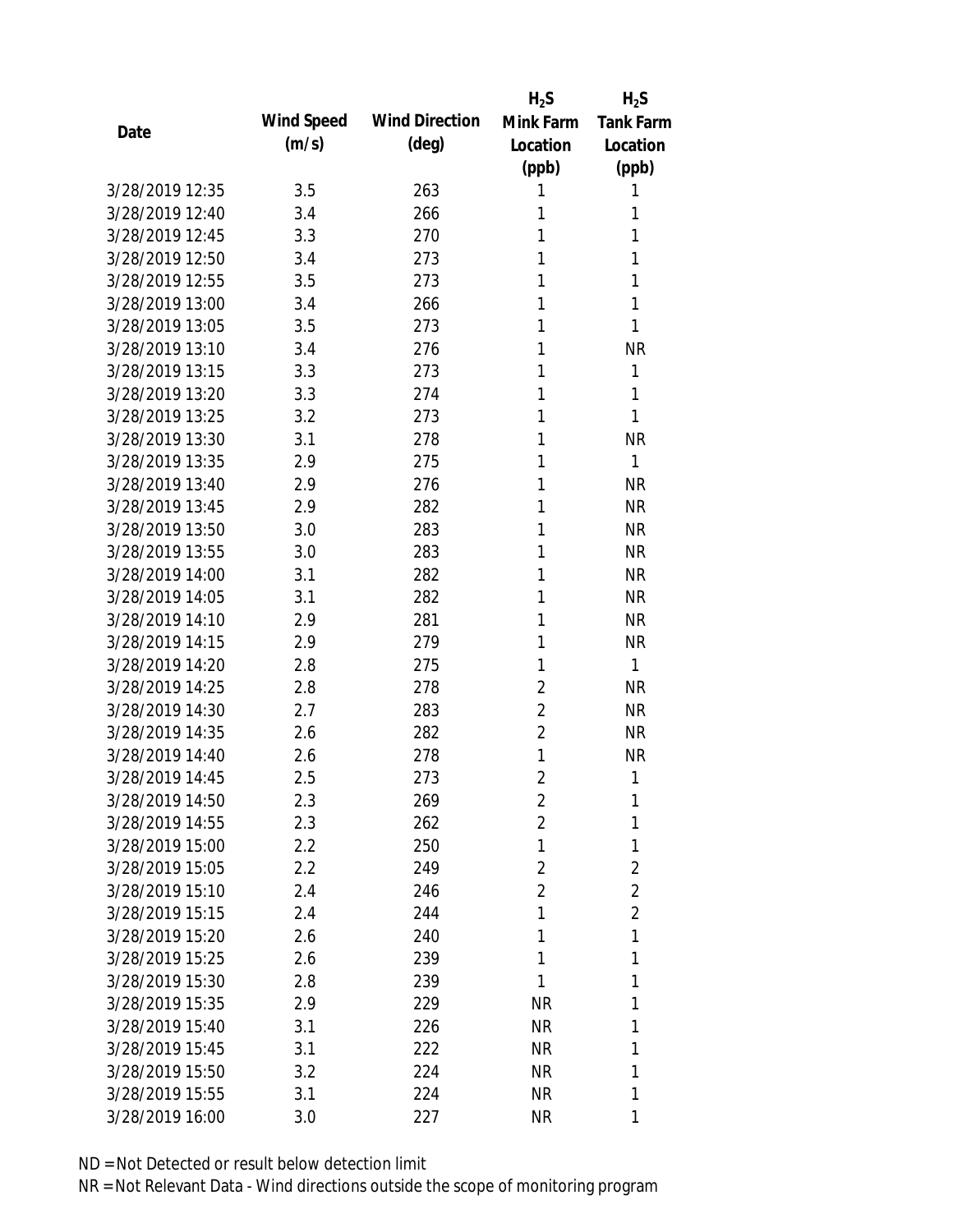|                 |            |                       | $H_2S$         | $H_2S$           |
|-----------------|------------|-----------------------|----------------|------------------|
| Date            | Wind Speed | <b>Wind Direction</b> | Mink Farm      | <b>Tank Farm</b> |
|                 | (m/s)      | $(\text{deg})$        | Location       | Location         |
|                 |            |                       | (ppb)          | (ppb)            |
| 3/28/2019 16:05 | 2.9        | 234                   | 1              | 1                |
| 3/28/2019 16:10 | 2.7        | 236                   | 1              | 1                |
| 3/28/2019 16:15 | 2.6        | 239                   | 1              | 1                |
| 3/28/2019 16:20 | 2.7        | 242                   | 1              | 1                |
| 3/28/2019 16:25 | 3.0        | 248                   | 1              | 1                |
| 3/28/2019 16:30 | 3.1        | 250                   | 1              | 1                |
| 3/28/2019 16:35 | 3.2        | 250                   | 2              | 1                |
| 3/28/2019 16:40 | 3.0        | 256                   | $\overline{2}$ | 1                |
| 3/28/2019 16:45 | 3.0        | 261                   | 1              | 1                |
| 3/28/2019 16:50 | 3.0        | 261                   | $\overline{2}$ | 1                |
| 3/28/2019 16:55 | 2.9        | 256                   | $\overline{2}$ | $\overline{2}$   |
| 3/28/2019 17:00 | 2.7        | 259                   | 1              | $\overline{2}$   |
| 3/28/2019 17:05 | 2.6        | 263                   | 1              | 1                |
| 3/28/2019 17:10 | 2.6        | 264                   | 1              | 1                |
| 3/28/2019 17:15 | 2.4        | 263                   | 1              | 1                |
| 3/28/2019 17:20 | 1.8        | 265                   | 1              | 1                |
| 3/28/2019 17:25 | 1.3        | 273                   | 1              | 1                |
| 3/28/2019 17:30 | 0.9        | 273                   | 1              | 1                |
| 3/28/2019 17:35 | 0.7        | 259                   | 1              | 1                |
| 3/28/2019 17:40 | 0.7        | 251                   | 1              | 1                |
| 3/28/2019 17:45 | 0.9        | 245                   | 1              | 1                |
| 3/28/2019 17:50 | 1.2        | 241                   | 1              | 1                |
| 3/28/2019 17:55 | 1.5        | 237                   | 1              | $\overline{2}$   |
| 3/28/2019 18:00 | 1.8        | 236                   | $\overline{2}$ | 1                |
| 3/28/2019 18:05 | 1.8        | 228                   | <b>NR</b>      | 1                |
| 3/28/2019 18:10 | 1.8        | 225                   | <b>NR</b>      | <b>NR</b>        |
| 3/28/2019 18:15 | 2.3        | 220                   | <b>NR</b>      | <b>NR</b>        |
| 3/28/2019 18:20 | 2.8        | 119                   | <b>NR</b>      | <b>NR</b>        |
| 3/28/2019 18:25 | 3.1        | 48                    | <b>NR</b>      | <b>NR</b>        |
| 3/28/2019 18:30 | 3.5        | 47                    | NR             | <b>NR</b>        |
| 3/28/2019 18:35 | 4.1        | 41                    | <b>NR</b>      | <b>NR</b>        |
| 3/28/2019 18:40 | 4.4        | 42                    | <b>NR</b>      | <b>NR</b>        |
| 3/28/2019 18:45 | 4.2        | 43                    | <b>NR</b>      | <b>NR</b>        |
| 3/28/2019 18:50 | 4.0        | 45                    | <b>NR</b>      | <b>NR</b>        |
| 3/28/2019 18:55 | 3.9        | 48                    | <b>NR</b>      | <b>NR</b>        |
| 3/28/2019 19:00 | 3.8        | 49                    | <b>NR</b>      | <b>NR</b>        |
| 3/28/2019 19:05 | 3.5        | 52                    | <b>NR</b>      | <b>NR</b>        |
| 3/28/2019 19:10 | 3.5        | 53                    | <b>NR</b>      | <b>NR</b>        |
| 3/28/2019 19:15 | 3.6        | 53                    | <b>NR</b>      | <b>NR</b>        |
| 3/28/2019 19:20 | 3.8        | 51                    | <b>NR</b>      | <b>NR</b>        |
| 3/28/2019 19:25 | 3.9        | 48                    | <b>NR</b>      | <b>NR</b>        |
| 3/28/2019 19:30 | 4.0        | 47                    | <b>NR</b>      | <b>NR</b>        |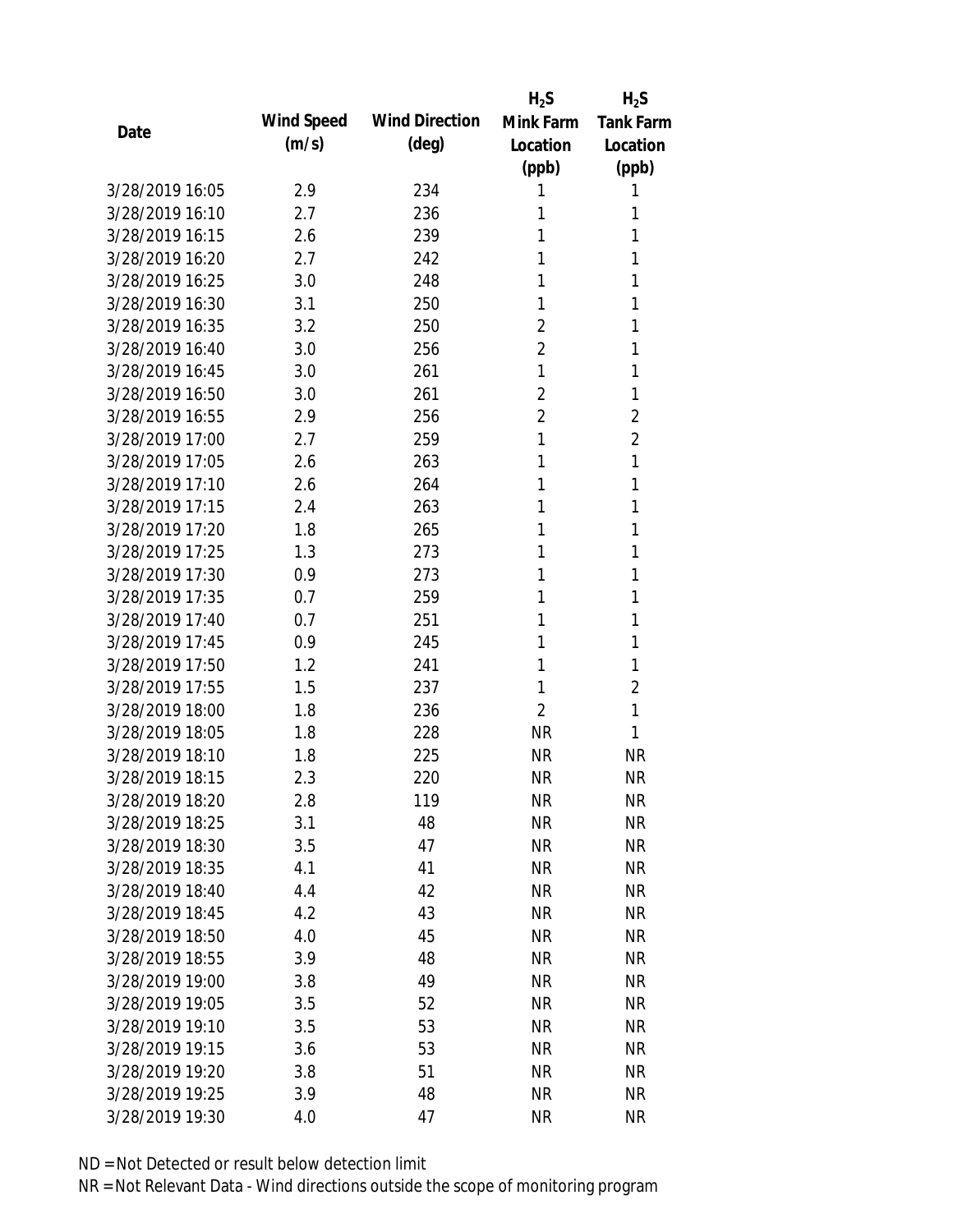|                 |            |                       | $H_2S$    | $H_2S$           |
|-----------------|------------|-----------------------|-----------|------------------|
|                 | Wind Speed | <b>Wind Direction</b> | Mink Farm | <b>Tank Farm</b> |
| Date            | (m/s)      | $(\text{deg})$        | Location  | Location         |
|                 |            |                       | (ppb)     | (ppb)            |
| 3/28/2019 19:35 | 3.9        | 46                    | <b>NR</b> | <b>NR</b>        |
| 3/28/2019 19:40 | 3.8        | 48                    | <b>NR</b> | <b>NR</b>        |
| 3/28/2019 19:45 | 3.7        | 50                    | <b>NR</b> | <b>NR</b>        |
| 3/28/2019 19:50 | 3.6        | 53                    | <b>NR</b> | <b>NR</b>        |
| 3/28/2019 19:55 | 3.6        | 53                    | <b>NR</b> | <b>NR</b>        |
| 3/28/2019 20:00 | 3.7        | 54                    | <b>NR</b> | <b>NR</b>        |
| 3/28/2019 20:05 | 3.8        | 54                    | <b>NR</b> | <b>NR</b>        |
| 3/28/2019 20:10 | 4.1        | 52                    | <b>NR</b> | <b>NR</b>        |
| 3/28/2019 20:15 | 4.2        | 50                    | <b>NR</b> | <b>NR</b>        |
| 3/28/2019 20:20 | 4.2        | 49                    | <b>NR</b> | <b>NR</b>        |
| 3/28/2019 20:25 | 4.0        | 51                    | <b>NR</b> | <b>NR</b>        |
| 3/28/2019 20:30 | 3.9        | 54                    | <b>NR</b> | <b>NR</b>        |
| 3/28/2019 20:35 | 3.8        | 55                    | <b>NR</b> | <b>NR</b>        |
| 3/28/2019 20:40 | 3.7        | 57                    | <b>NR</b> | <b>NR</b>        |
| 3/28/2019 20:45 | 3.8        | 58                    | <b>NR</b> | <b>NR</b>        |
| 3/28/2019 20:50 | 4.0        | 57                    | <b>NR</b> | <b>NR</b>        |
| 3/28/2019 20:55 | 4.0        | 55                    | <b>NR</b> | <b>NR</b>        |
| 3/28/2019 21:00 | 4.3        | 52                    | <b>NR</b> | <b>NR</b>        |
| 3/28/2019 21:05 | 4.2        | 49                    | <b>NR</b> | <b>NR</b>        |
| 3/28/2019 21:10 | 4.1        | 51                    | <b>NR</b> | <b>NR</b>        |
| 3/28/2019 21:15 | 3.7        | 57                    | <b>NR</b> | <b>NR</b>        |
| 3/28/2019 21:20 | 3.5        | 64                    | <b>NR</b> | <b>NR</b>        |
| 3/28/2019 21:25 | 3.3        | 68                    | <b>NR</b> | <b>NR</b>        |
| 3/28/2019 21:30 | 3.0        | 75                    | <b>NR</b> | <b>NR</b>        |
| 3/28/2019 21:35 | 2.9        | 82                    | <b>NR</b> | <b>NR</b>        |
| 3/28/2019 21:40 | 2.9        | 82                    | <b>NR</b> | <b>NR</b>        |
| 3/28/2019 21:45 | 2.8        | 80                    | <b>NR</b> | <b>NR</b>        |
| 3/28/2019 21:50 | 2.5        | 77                    | <b>NR</b> | <b>NR</b>        |
| 3/28/2019 21:55 | 2.6        | 78                    | <b>NR</b> | <b>NR</b>        |
| 3/28/2019 22:00 | 2.6        | 74                    | <b>NR</b> | <b>NR</b>        |
| 3/28/2019 22:05 | 2.6        | 70                    | <b>NR</b> | <b>NR</b>        |
| 3/28/2019 22:10 | 2.7        | 67                    | <b>NR</b> | NR               |
| 3/28/2019 22:15 | 2.8        | 67                    | <b>NR</b> | NR               |
| 3/28/2019 22:20 | 2.9        | 64                    | <b>NR</b> | <b>NR</b>        |
| 3/28/2019 22:25 | 3.0        | 60                    | <b>NR</b> | <b>NR</b>        |
| 3/28/2019 22:30 | 3.2        | 59                    | <b>NR</b> | NR               |
| 3/28/2019 22:35 | 3.3        | 56                    | <b>NR</b> | <b>NR</b>        |
| 3/28/2019 22:40 | 3.3        | 54                    | <b>NR</b> | <b>NR</b>        |
| 3/28/2019 22:45 | 3.6        | 47                    | <b>NR</b> | NR               |
| 3/28/2019 22:50 | 3.6        | 48                    | <b>NR</b> | NR               |
| 3/28/2019 22:55 | 3.6        | 50                    | <b>NR</b> | <b>NR</b>        |
| 3/28/2019 23:00 | 3.5        | 52                    | <b>NR</b> | <b>NR</b>        |
|                 |            |                       |           |                  |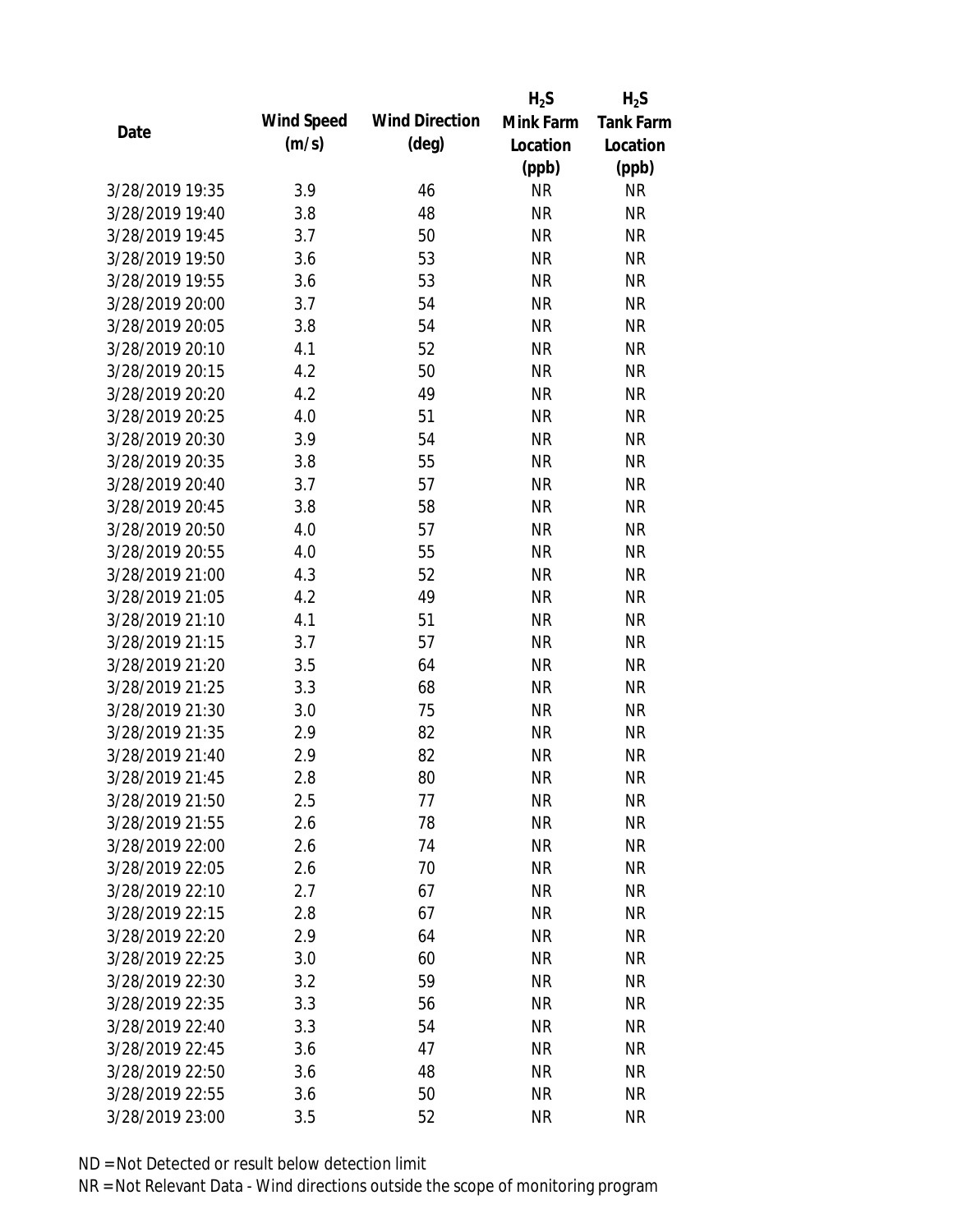|                 |            |                       | $H_2S$       | $H_2S$           |
|-----------------|------------|-----------------------|--------------|------------------|
|                 | Wind Speed | <b>Wind Direction</b> | Mink Farm    | <b>Tank Farm</b> |
| Date            | (m/s)      | $(\text{deg})$        | Location     | Location         |
|                 |            |                       | (ppb)        | (ppb)            |
| 3/28/2019 23:05 | 3.3        | 54                    | <b>NR</b>    | <b>NR</b>        |
| 3/28/2019 23:10 | 3.2        | 58                    | <b>NR</b>    | <b>NR</b>        |
| 3/28/2019 23:15 | 3.0        | 61                    | <b>NR</b>    | <b>NR</b>        |
| 3/28/2019 23:20 | 3.3        | 59                    | <b>NR</b>    | <b>NR</b>        |
| 3/28/2019 23:25 | 3.2        | 57                    | <b>NR</b>    | <b>NR</b>        |
| 3/28/2019 23:30 | 3.2        | 58                    | <b>NR</b>    | <b>NR</b>        |
| 3/28/2019 23:35 | 3.2        | 59                    | <b>NR</b>    | <b>NR</b>        |
| 3/28/2019 23:40 | 3.1        | 60                    | <b>NR</b>    | <b>NR</b>        |
| 3/28/2019 23:45 | 3.1        | 59                    | <b>NR</b>    | <b>NR</b>        |
| 3/28/2019 23:50 | 2.9        | 62                    | <b>NR</b>    | <b>NR</b>        |
| 3/28/2019 23:55 | 2.8        | 65                    | <b>NR</b>    | <b>NR</b>        |
| 3/28/2019 24:00 | 2.5        | 65                    | <b>NR</b>    | <b>NR</b>        |
| 3/29/2019 00:05 | 2.5        | 70                    | <b>NR</b>    | <b>NR</b>        |
| 3/29/2019 00:10 | 2.6        | 75                    | <b>NR</b>    | <b>NR</b>        |
| 3/29/2019 00:15 | 2.4        | 82                    | <b>NR</b>    | <b>NR</b>        |
| 3/29/2019 00:20 | 2.3        | 86                    | <b>NR</b>    | <b>NR</b>        |
| 3/29/2019 00:25 | 2.4        | 87                    | <b>NR</b>    | <b>NR</b>        |
| 3/29/2019 00:30 | 2.4        | 91                    | <b>NR</b>    | <b>NR</b>        |
| 3/29/2019 00:35 | 2.5        | 87                    | <b>NR</b>    | <b>NR</b>        |
| 3/29/2019 00:40 | 2.6        | 87                    | <b>NR</b>    | <b>NR</b>        |
| 3/29/2019 00:45 | 2.5        | 87                    | <b>NR</b>    | <b>NR</b>        |
| 3/29/2019 00:50 | 2.5        | 85                    | <b>NR</b>    | <b>NR</b>        |
| 3/29/2019 00:55 | 2.5        | 84                    | <b>NR</b>    | <b>NR</b>        |
| 3/29/2019 01:00 | 2.5        | 80                    | <b>NR</b>    | <b>NR</b>        |
| 3/29/2019 01:05 | 2.5        | 82                    | <b>NR</b>    | <b>NR</b>        |
| 3/29/2019 01:10 | 2.3        | 78                    | <b>NR</b>    | <b>NR</b>        |
| 3/29/2019 01:15 | 2.4        | 71                    | <b>NR</b>    | <b>NR</b>        |
| 3/29/2019 01:20 | 2.4        | 66                    | <b>NR</b>    | <b>NR</b>        |
| 3/29/2019 01:25 | 2.3        | 62                    | <b>NR</b>    | <b>NR</b>        |
| 3/29/2019 01:30 | 2.3        | 59                    | <b>NR</b>    | <b>NR</b>        |
| 3/29/2019 01:35 | 2.3        | 55                    | <b>NR</b>    | <b>NR</b>        |
| 3/29/2019 01:40 | 2.5        | 57                    | <b>NR</b>    | <b>NR</b>        |
| 3/29/2019 01:45 | 2.5        | 62                    | <b>NR</b>    | <b>NR</b>        |
| 3/29/2019 01:50 | 2.5        | 62                    | <b>NR</b>    | <b>NR</b>        |
| 3/29/2019 01:55 | 2.7        | 58                    | <b>NR</b>    | <b>NR</b>        |
| 3/29/2019 02:00 | 2.8        | 53                    | <b>NR</b>    | <b>NR</b>        |
| 3/29/2019 02:05 | 2.9        | 48                    | <b>NR</b>    | <b>NR</b>        |
| 3/29/2019 02:10 | 2.8        | 40                    | 1            | <b>NR</b>        |
| 3/29/2019 02:15 | 2.8        | 34                    | 1            | <b>NR</b>        |
| 3/29/2019 02:20 | 2.7        | 32                    | 1            | <b>NR</b>        |
| 3/29/2019 02:25 | 2.5        | 34                    | 1            | <b>NR</b>        |
| 3/29/2019 02:30 | 2.4        | 37                    | $\mathbf{1}$ | <b>NR</b>        |
|                 |            |                       |              |                  |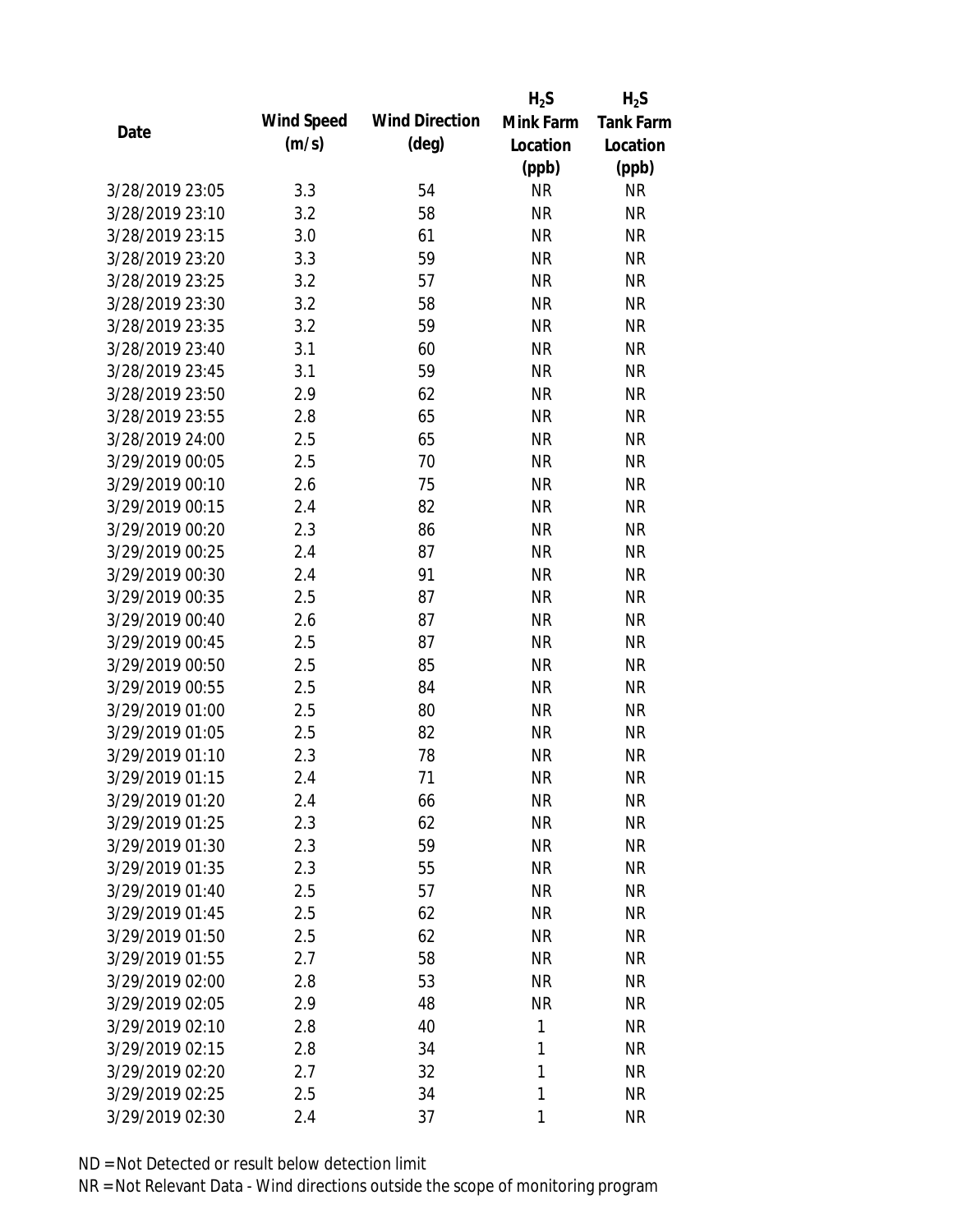|                 |            |                       | $H_2S$         | $H_2S$           |
|-----------------|------------|-----------------------|----------------|------------------|
| Date            | Wind Speed | <b>Wind Direction</b> | Mink Farm      | <b>Tank Farm</b> |
|                 | (m/s)      | $(\text{deg})$        | Location       | Location         |
|                 |            |                       | (ppb)          | (ppb)            |
| 3/29/2019 02:35 | 2.3        | 38                    | 1              | <b>NR</b>        |
| 3/29/2019 02:40 | 2.3        | 39                    | 1              | <b>NR</b>        |
| 3/29/2019 02:45 | 2.1        | 44                    | <b>NR</b>      | <b>NR</b>        |
| 3/29/2019 02:50 | 2.2        | 49                    | <b>NR</b>      | <b>NR</b>        |
| 3/29/2019 02:55 | 2.3        | 51                    | <b>NR</b>      | <b>NR</b>        |
| 3/29/2019 03:00 | 2.4        | 51                    | <b>NR</b>      | <b>NR</b>        |
| 3/29/2019 03:05 | 2.3        | 52                    | <b>NR</b>      | <b>NR</b>        |
| 3/29/2019 03:10 | 2.3        | 51                    | <b>NR</b>      | <b>NR</b>        |
| 3/29/2019 03:15 | 2.5        | 48                    | <b>NR</b>      | <b>NR</b>        |
| 3/29/2019 03:20 | 2.5        | 41                    | <b>NR</b>      | <b>NR</b>        |
| 3/29/2019 03:25 | 2.5        | 39                    | $\overline{2}$ | <b>NR</b>        |
| 3/29/2019 03:30 | 2.4        | 37                    | $\overline{2}$ | <b>NR</b>        |
| 3/29/2019 03:35 | 2.4        | 36                    | $\overline{2}$ | <b>NR</b>        |
| 3/29/2019 03:40 | 2.4        | 36                    | $\overline{2}$ | <b>NR</b>        |
| 3/29/2019 03:45 | 2.6        | 36                    | $\overline{2}$ | <b>NR</b>        |
| 3/29/2019 03:50 | 2.6        | 36                    | $\overline{2}$ | <b>NR</b>        |
| 3/29/2019 03:55 | 2.7        | 35                    | $\mathbf{1}$   | <b>NR</b>        |
| 3/29/2019 04:00 | 2.9        | 34                    | 1              | <b>NR</b>        |
| 3/29/2019 04:05 | 3.1        | 33                    | 1              | <b>NR</b>        |
| 3/29/2019 04:10 | 3.4        | 31                    | 1              | <b>NR</b>        |
| 3/29/2019 04:15 | 3.4        | 28                    | 2              | <b>NR</b>        |
| 3/29/2019 04:20 | 3.6        | 27                    | $\overline{2}$ | <b>NR</b>        |
| 3/29/2019 04:25 | 3.7        | 26                    | $\overline{2}$ | <b>NR</b>        |
| 3/29/2019 04:30 | 3.7        | 24                    | $\overline{2}$ | <b>NR</b>        |
| 3/29/2019 04:35 | 3.9        | 24                    | $\overline{2}$ | <b>NR</b>        |
| 3/29/2019 04:40 | 4.1        | 23                    | $\overline{2}$ | <b>NR</b>        |
| 3/29/2019 04:45 | 4.2        | 23                    | $\overline{2}$ | <b>NR</b>        |
| 3/29/2019 04:50 | 4.2        | 23                    | $\overline{2}$ | <b>NR</b>        |
| 3/29/2019 04:55 | 4.2        | 24                    | $\overline{2}$ | <b>NR</b>        |
| 3/29/2019 05:00 | 4.2        | 27                    | $\overline{2}$ | <b>NR</b>        |
| 3/29/2019 05:05 | 3.9        | 28                    | $\overline{2}$ | <b>NR</b>        |
| 3/29/2019 05:10 | 3.5        | 30                    | $\overline{2}$ | <b>NR</b>        |
| 3/29/2019 05:15 | 3.3        | 30                    | 1              | <b>NR</b>        |
| 3/29/2019 05:20 | 3.0        | 32                    | 1              | <b>NR</b>        |
| 3/29/2019 05:25 | 2.8        | 33                    | 1              | <b>NR</b>        |
| 3/29/2019 05:30 | 2.7        | 32                    | 1              | <b>NR</b>        |
| 3/29/2019 05:35 | 2.7        | 33                    | 1              | <b>NR</b>        |
| 3/29/2019 05:40 | 2.7        | 33                    | 1              | <b>NR</b>        |
| 3/29/2019 05:45 | 2.8        | 35                    | 1              | <b>NR</b>        |
| 3/29/2019 05:50 | 2.9        | 34                    | $\overline{2}$ | <b>NR</b>        |
| 3/29/2019 05:55 | 2.8        | 33                    | $\overline{2}$ | <b>NR</b>        |
| 3/29/2019 06:00 | 2.7        | 33                    | $\overline{2}$ | <b>NR</b>        |
|                 |            |                       |                |                  |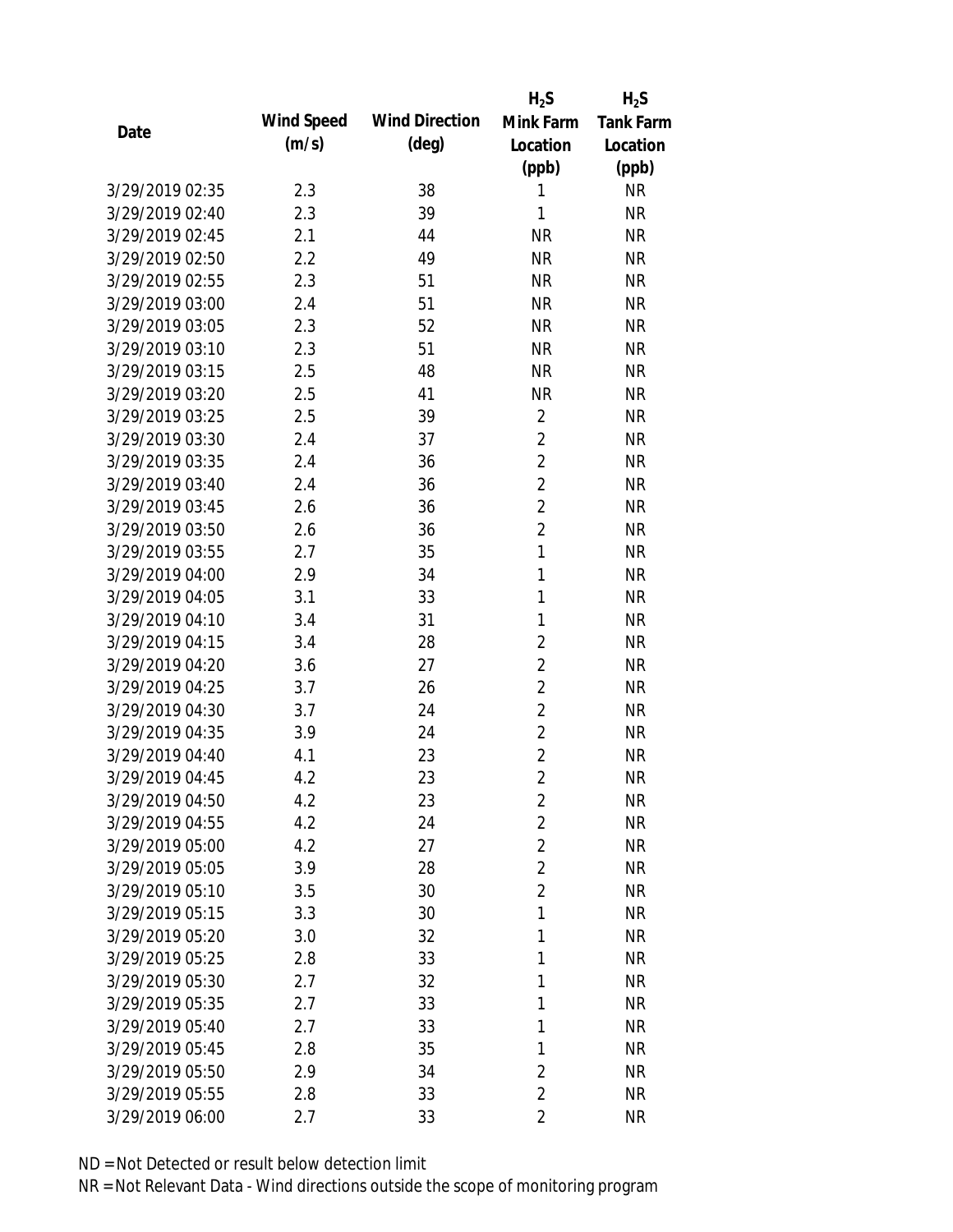|                 |            |                       | $H_2S$         | $H_2S$           |
|-----------------|------------|-----------------------|----------------|------------------|
| Date            | Wind Speed | <b>Wind Direction</b> | Mink Farm      | <b>Tank Farm</b> |
|                 | (m/s)      | $(\text{deg})$        | Location       | Location         |
|                 |            |                       | (ppb)          | (ppb)            |
| 3/29/2019 06:05 | 2.6        | 33                    | $\overline{2}$ | <b>NR</b>        |
| 3/29/2019 06:10 | 2.6        | 33                    | $\overline{2}$ | <b>NR</b>        |
| 3/29/2019 06:15 | 2.5        | 33                    | $\mathbf{1}$   | <b>NR</b>        |
| 3/29/2019 06:20 | 2.6        | 34                    | 1              | <b>NR</b>        |
| 3/29/2019 06:25 | 2.7        | 36                    | 1              | <b>NR</b>        |
| 3/29/2019 06:30 | 2.7        | 36                    | 1              | <b>NR</b>        |
| 3/29/2019 06:35 | 2.7        | 36                    | 1              | <b>NR</b>        |
| 3/29/2019 06:40 | 2.8        | 36                    | 1              | <b>NR</b>        |
| 3/29/2019 06:45 | 2.9        | 37                    | 1              | <b>NR</b>        |
| 3/29/2019 06:50 | 2.9        | 36                    | $\overline{2}$ | <b>NR</b>        |
| 3/29/2019 06:55 | 3.0        | 36                    | $\overline{2}$ | <b>NR</b>        |
| 3/29/2019 07:00 | 3.1        | 36                    | $\overline{2}$ | <b>NR</b>        |
| 3/29/2019 07:05 | 3.1        | 37                    | $\overline{2}$ | <b>NR</b>        |
| 3/29/2019 07:10 | 3.1        | 38                    | $\overline{2}$ | <b>NR</b>        |
| 3/29/2019 07:15 | 3.0        | 39                    | $\overline{2}$ | <b>NR</b>        |
| 3/29/2019 07:20 | 3.1        | 40                    | 1              | <b>NR</b>        |
| 3/29/2019 07:25 | 3.1        | 41                    | <b>NR</b>      | <b>NR</b>        |
| 3/29/2019 07:30 | 3.1        | 42                    | <b>NR</b>      | <b>NR</b>        |
| 3/29/2019 07:35 | 3.2        | 42                    | <b>NR</b>      | <b>NR</b>        |
| 3/29/2019 07:40 | 3.2        | 41                    | <b>NR</b>      | <b>NR</b>        |
| 3/29/2019 07:45 | 3.3        | 41                    | <b>NR</b>      | <b>NR</b>        |
| 3/29/2019 07:50 | 3.3        | 38                    | 1              | <b>NR</b>        |
| 3/29/2019 07:55 | 3.3        | 36                    | $\overline{2}$ | <b>NR</b>        |
| 3/29/2019 08:00 | 3.2        | 35                    | $\overline{2}$ | <b>NR</b>        |
| 3/29/2019 08:05 | 3.3        | 33                    | $\overline{2}$ | <b>NR</b>        |
| 3/29/2019 08:10 | 3.2        | 31                    | $\overline{2}$ | <b>NR</b>        |
| 3/29/2019 08:15 | 3.3        | 29                    | $\overline{2}$ | <b>NR</b>        |
| 3/29/2019 08:20 | 3.3        | 29                    | $\overline{2}$ | <b>NR</b>        |
| 3/29/2019 08:25 | 3.2        | 29                    | $\overline{2}$ | <b>NR</b>        |
| 3/29/2019 08:30 | 3.2        | 28                    | $\overline{2}$ | <b>NR</b>        |
| 3/29/2019 08:35 | 3.1        | 29                    | $\overline{2}$ | <b>NR</b>        |
| 3/29/2019 08:40 | 3.1        | 30                    | $\overline{2}$ | <b>NR</b>        |
| 3/29/2019 08:45 | 3.1        | 30                    | $\overline{2}$ | <b>NR</b>        |
| 3/29/2019 08:50 | 3.1        | 29                    | 1              | <b>NR</b>        |
| 3/29/2019 08:55 | 3.2        | 31                    | $\mathbf{1}$   | <b>NR</b>        |
| 3/29/2019 09:00 | 3.3        | 32                    | 1              | <b>NR</b>        |
| 3/29/2019 09:05 | 3.4        | 33                    | 1              | <b>NR</b>        |
| 3/29/2019 09:10 | 3.5        | 33                    | 1              | <b>NR</b>        |
| 3/29/2019 09:15 | 3.7        | 32                    | 1              | <b>NR</b>        |
| 3/29/2019 09:20 | 3.8        | 32                    | 1              | <b>NR</b>        |
| 3/29/2019 09:25 | 3.8        | 33                    | 1              | <b>NR</b>        |
| 3/29/2019 09:30 | 3.8        | 34                    | 2              | <b>NR</b>        |
|                 |            |                       |                |                  |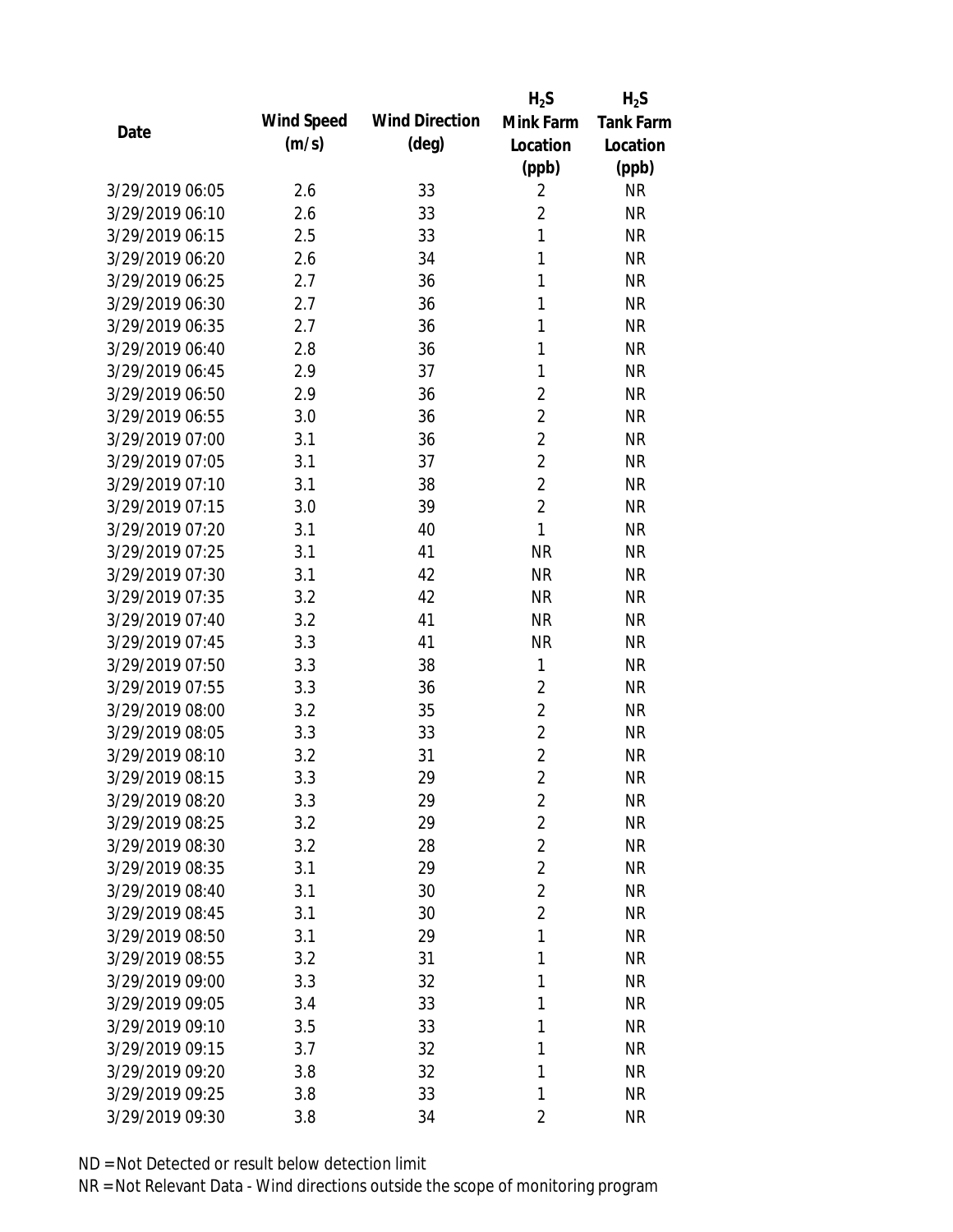|                 |            |                       | $H_2S$         | $H_2S$           |
|-----------------|------------|-----------------------|----------------|------------------|
| Date            | Wind Speed | <b>Wind Direction</b> | Mink Farm      | <b>Tank Farm</b> |
|                 | (m/s)      | $(\text{deg})$        | Location       | Location         |
|                 |            |                       | (ppb)          | (ppb)            |
| 3/29/2019 09:35 | 3.7        | 35                    | $\overline{2}$ | <b>NR</b>        |
| 3/29/2019 09:40 | 3.5        | 36                    | 1              | <b>NR</b>        |
| 3/29/2019 09:45 | 3.5        | 38                    | 1              | <b>NR</b>        |
| 3/29/2019 09:50 | 3.3        | 42                    | <b>NR</b>      | <b>NR</b>        |
| 3/29/2019 09:55 | 3.4        | 41                    | <b>NR</b>      | <b>NR</b>        |
| 3/29/2019 10:00 | 3.5        | 40                    | $\mathbf{1}$   | <b>NR</b>        |
| 3/29/2019 10:05 | 3.4        | 38                    | 1              | <b>NR</b>        |
| 3/29/2019 10:10 | 3.4        | 42                    | <b>NR</b>      | <b>NR</b>        |
| 3/29/2019 10:15 | 3.1        | 43                    | <b>NR</b>      | <b>NR</b>        |
| 3/29/2019 10:20 | 3.1        | 42                    | <b>NR</b>      | <b>NR</b>        |
| 3/29/2019 10:25 | 2.9        | 51                    | <b>NR</b>      | <b>NR</b>        |
| 3/29/2019 10:30 | 2.9        | 60                    | <b>NR</b>      | <b>NR</b>        |
| 3/29/2019 10:35 | 2.9        | 62                    | <b>NR</b>      | <b>NR</b>        |
| 3/29/2019 10:40 | 2.9        | 56                    | <b>NR</b>      | <b>NR</b>        |
| 3/29/2019 10:45 | 2.9        | 52                    | <b>NR</b>      | <b>NR</b>        |
| 3/29/2019 10:50 | 3.1        | 47                    | <b>NR</b>      | <b>NR</b>        |
| 3/29/2019 10:55 | 3.2        | 39                    | $\mathbf{1}$   | <b>NR</b>        |
| 3/29/2019 11:00 | 3.2        | 38                    | $\mathbf{1}$   | <b>NR</b>        |
| 3/29/2019 11:05 | 3.2        | 38                    | $\overline{2}$ | <b>NR</b>        |
| 3/29/2019 11:10 | 3.3        | 44                    | <b>NR</b>      | <b>NR</b>        |
| 3/29/2019 11:15 | 3.3        | 51                    | <b>NR</b>      | <b>NR</b>        |
| 3/29/2019 11:20 | 3.0        | 60                    | <b>NR</b>      | <b>NR</b>        |
| 3/29/2019 11:25 | 2.9        | 71                    | <b>NR</b>      | <b>NR</b>        |
| 3/29/2019 11:30 | 2.8        | 67                    | <b>NR</b>      | <b>NR</b>        |
| 3/29/2019 11:35 | 2.6        | 68                    | <b>NR</b>      | <b>NR</b>        |
| 3/29/2019 11:40 | 2.3        | 65                    | <b>NR</b>      | <b>NR</b>        |
| 3/29/2019 11:45 | 2.3        | 62                    | <b>NR</b>      | <b>NR</b>        |
| 3/29/2019 11:50 | 2.3        | 58                    | <b>NR</b>      | <b>NR</b>        |
| 3/29/2019 11:55 | 2.2        | 48                    | <b>NR</b>      | <b>NR</b>        |
| 3/29/2019 12:00 | 2.4        | 44                    | NR             | <b>NR</b>        |
| 3/29/2019 12:05 | 2.5        | 46                    | <b>NR</b>      | <b>NR</b>        |
| 3/29/2019 12:10 | 2.5        | 53                    | <b>NR</b>      | <b>NR</b>        |
| 3/29/2019 12:15 | 2.4        | 52                    | <b>NR</b>      | <b>NR</b>        |
| 3/29/2019 12:20 | 2.4        | 53                    | <b>NR</b>      | <b>NR</b>        |
| 3/29/2019 12:25 | 2.4        | 52                    | <b>NR</b>      | <b>NR</b>        |
| 3/29/2019 12:30 | 2.3        | 52                    | <b>NR</b>      | <b>NR</b>        |
| 3/29/2019 12:35 | 2.4        | 51                    | <b>NR</b>      | <b>NR</b>        |
| 3/29/2019 12:40 | 2.5        | 42                    | NR             | <b>NR</b>        |
| 3/29/2019 12:45 | 2.6        | 44                    | <b>NR</b>      | <b>NR</b>        |
| 3/29/2019 12:50 | 2.6        | 45                    | <b>NR</b>      | <b>NR</b>        |
| 3/29/2019 12:55 | 2.8        | 54                    | <b>NR</b>      | <b>NR</b>        |
| 3/29/2019 13:00 | 2.9        | 63                    | <b>NR</b>      | <b>NR</b>        |
|                 |            |                       |                |                  |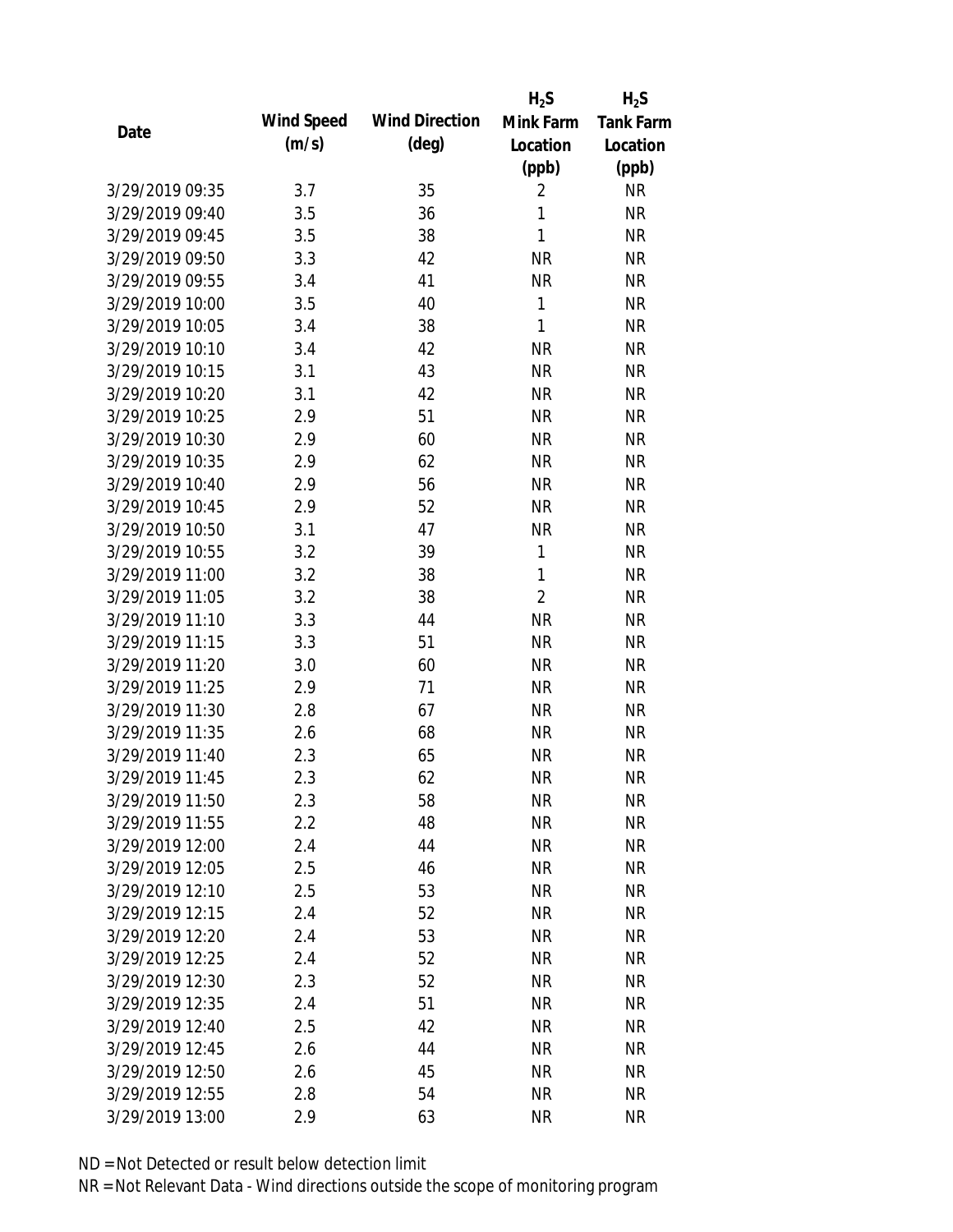|                 |            |                       | $H_2S$    | $H_2S$           |
|-----------------|------------|-----------------------|-----------|------------------|
| Date            | Wind Speed | <b>Wind Direction</b> | Mink Farm | <b>Tank Farm</b> |
|                 | (m/s)      | $(\text{deg})$        | Location  | Location         |
|                 |            |                       | (ppb)     | (ppb)            |
| 3/29/2019 13:05 | 2.8        | 65                    | <b>NR</b> | <b>NR</b>        |
| 3/29/2019 13:10 | 2.7        | 72                    | <b>NR</b> | <b>NR</b>        |
| 3/29/2019 13:15 | 2.8        | 75                    | <b>NR</b> | <b>NR</b>        |
| 3/29/2019 13:20 | 2.7        | 75                    | <b>NR</b> | <b>NR</b>        |
| 3/29/2019 13:25 | 2.7        | 69                    | <b>NR</b> | <b>NR</b>        |
| 3/29/2019 13:30 | 2.7        | 66                    | <b>NR</b> | <b>NR</b>        |
| 3/29/2019 13:35 | 2.6        | 67                    | <b>NR</b> | <b>NR</b>        |
| 3/29/2019 13:40 | 2.6        | 68                    | <b>NR</b> | <b>NR</b>        |
| 3/29/2019 13:45 | 2.5        | 73                    | <b>NR</b> | <b>NR</b>        |
| 3/29/2019 13:50 | 2.6        | 78                    | <b>NR</b> | <b>NR</b>        |
| 3/29/2019 13:55 | 2.4        | 81                    | <b>NR</b> | <b>NR</b>        |
| 3/29/2019 14:00 | 2.2        | 87                    | <b>NR</b> | <b>NR</b>        |
| 3/29/2019 14:05 | 2.3        | 96                    | <b>NR</b> | <b>NR</b>        |
| 3/29/2019 14:10 | 2.3        | 98                    | <b>NR</b> | <b>NR</b>        |
| 3/29/2019 14:15 | 2.3        | 101                   | <b>NR</b> | <b>NR</b>        |
| 3/29/2019 14:20 | 2.3        | 104                   | <b>NR</b> | <b>NR</b>        |
| 3/29/2019 14:25 | 2.1        | 109                   | <b>NR</b> | <b>NR</b>        |
| 3/29/2019 14:30 | 2.1        | 111                   | <b>NR</b> | <b>NR</b>        |
| 3/29/2019 14:35 | 2.1        | 110                   | <b>NR</b> | <b>NR</b>        |
| 3/29/2019 14:40 | 2.1        | 107                   | <b>NR</b> | <b>NR</b>        |
| 3/29/2019 14:45 | 2.0        | 99                    | <b>NR</b> | <b>NR</b>        |
| 3/29/2019 14:50 | 2.0        | 99                    | <b>NR</b> | <b>NR</b>        |
| 3/29/2019 14:55 | 2.4        | 102                   | <b>NR</b> | <b>NR</b>        |
| 3/29/2019 15:00 | 2.6        | 102                   | <b>NR</b> | <b>NR</b>        |
| 3/29/2019 15:05 | 2.8        | 101                   | <b>NR</b> | <b>NR</b>        |
| 3/29/2019 15:10 | 3.0        | 104                   | <b>NR</b> | <b>NR</b>        |
| 3/29/2019 15:15 | 3.3        | 111                   | <b>NR</b> | <b>NR</b>        |
| 3/29/2019 15:20 | 3.6        | 113                   | <b>NR</b> | <b>NR</b>        |
| 3/29/2019 15:25 | 3.5        | 107                   | <b>NR</b> | <b>NR</b>        |
| 3/29/2019 15:30 | 3.4        | 102                   | <b>NR</b> | <b>NR</b>        |
| 3/29/2019 15:35 | 3.3        | 99                    | <b>NR</b> | <b>NR</b>        |
| 3/29/2019 15:40 | 3.2        | 101                   | <b>NR</b> | <b>NR</b>        |
| 3/29/2019 15:45 | 3.0        | 99                    | <b>NR</b> | <b>NR</b>        |
| 3/29/2019 15:50 | 2.8        | 97                    | <b>NR</b> | <b>NR</b>        |
| 3/29/2019 15:55 | 2.7        | 102                   | <b>NR</b> | <b>NR</b>        |
| 3/29/2019 16:00 | 2.7        | 110                   | <b>NR</b> | <b>NR</b>        |
| 3/29/2019 16:05 | 2.6        | 113                   | <b>NR</b> | <b>NR</b>        |
| 3/29/2019 16:10 | 2.4        | 107                   | NR        | <b>NR</b>        |
| 3/29/2019 16:15 | 2.4        | 103                   | <b>NR</b> | <b>NR</b>        |
| 3/29/2019 16:20 | 2.5        | 101                   | <b>NR</b> | NR               |
| 3/29/2019 16:25 | 2.5        | 95                    | <b>NR</b> | <b>NR</b>        |
|                 |            |                       |           |                  |
| 3/29/2019 16:30 | 2.5        | 89                    | <b>NR</b> | <b>NR</b>        |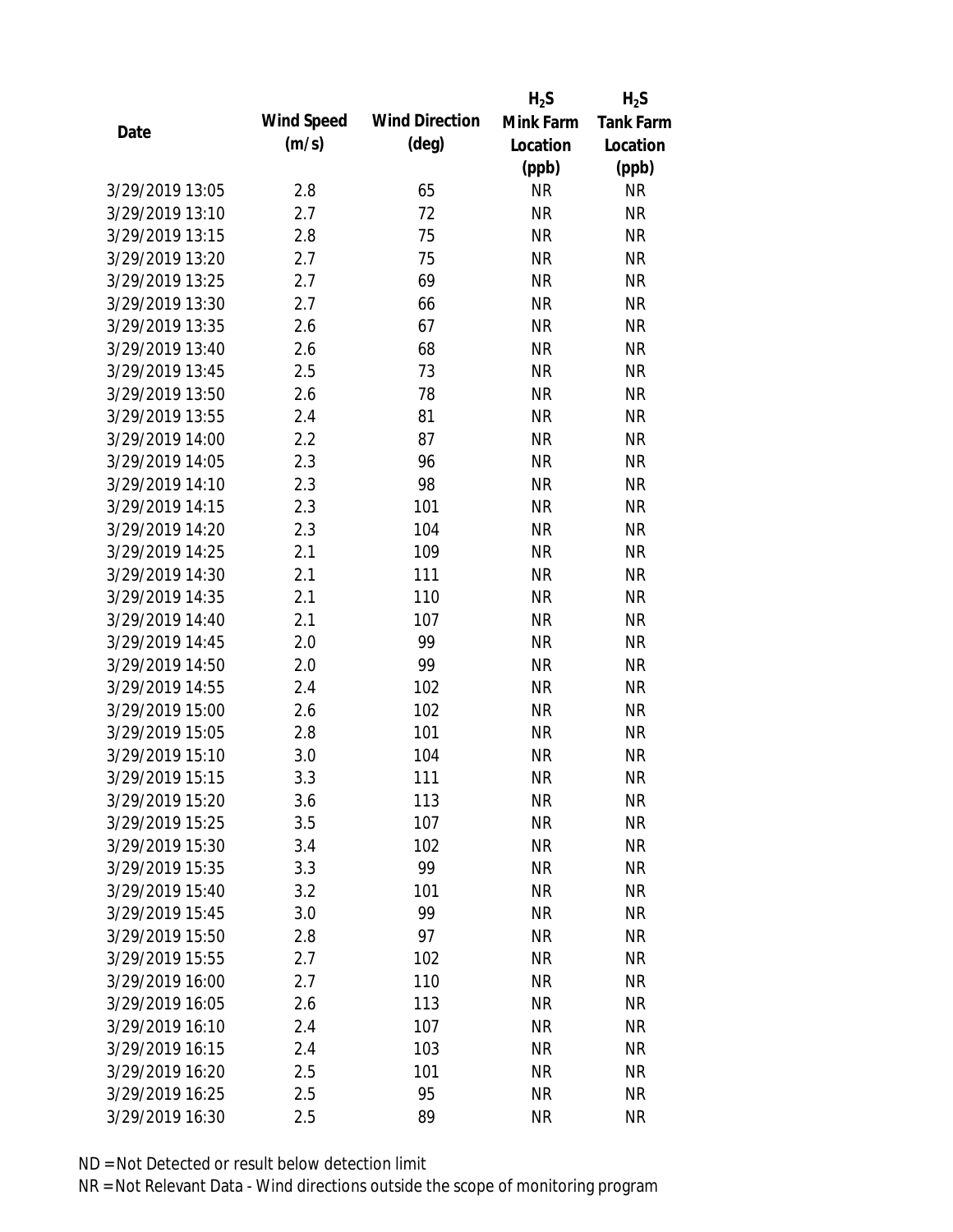|                 |            |                       | $H_2S$    | $H_2S$           |
|-----------------|------------|-----------------------|-----------|------------------|
| Date            | Wind Speed | <b>Wind Direction</b> | Mink Farm | <b>Tank Farm</b> |
|                 | (m/s)      | $(\text{deg})$        | Location  | Location         |
|                 |            |                       | (ppb)     | (ppb)            |
| 3/29/2019 16:35 | 2.6        | 85                    | <b>NR</b> | <b>NR</b>        |
| 3/29/2019 16:40 | 2.7        | 87                    | <b>NR</b> | <b>NR</b>        |
| 3/29/2019 16:45 | 3.0        | 90                    | <b>NR</b> | <b>NR</b>        |
| 3/29/2019 16:50 | 3.0        | 88                    | <b>NR</b> | <b>NR</b>        |
| 3/29/2019 16:55 | 3.0        | 89                    | <b>NR</b> | <b>NR</b>        |
| 3/29/2019 17:00 | 3.1        | 87                    | NR        | <b>NR</b>        |
| 3/29/2019 17:05 | 2.9        | 84                    | <b>NR</b> | <b>NR</b>        |
| 3/29/2019 17:10 | 2.9        | 79                    | <b>NR</b> | <b>NR</b>        |
| 3/29/2019 17:15 | 2.7        | 72                    | <b>NR</b> | <b>NR</b>        |
| 3/29/2019 17:20 | 2.8        | 68                    | <b>NR</b> | <b>NR</b>        |
| 3/29/2019 17:25 | 2.8        | 67                    | <b>NR</b> | <b>NR</b>        |
| 3/29/2019 17:30 | 2.7        | 66                    | <b>NR</b> | <b>NR</b>        |
| 3/29/2019 17:35 | 2.7        | 63                    | <b>NR</b> | <b>NR</b>        |
| 3/29/2019 17:40 | 2.6        | 64                    | <b>NR</b> | <b>NR</b>        |
| 3/29/2019 17:45 | 2.6        | 70                    | <b>NR</b> | <b>NR</b>        |
| 3/29/2019 17:50 | 2.5        | 75                    | <b>NR</b> | <b>NR</b>        |
| 3/29/2019 17:55 | 2.5        | 74                    | <b>NR</b> | <b>NR</b>        |
| 3/29/2019 18:00 | 2.7        | 71                    | <b>NR</b> | <b>NR</b>        |
| 3/29/2019 18:05 | 2.9        | 71                    | <b>NR</b> | <b>NR</b>        |
| 3/29/2019 18:10 | 3.0        | 67                    | <b>NR</b> | <b>NR</b>        |
| 3/29/2019 18:15 | 3.1        | 60                    | <b>NR</b> | <b>NR</b>        |
| 3/29/2019 18:20 | 3.1        | 57                    | <b>NR</b> | <b>NR</b>        |
| 3/29/2019 18:25 | 3.1        | 55                    | <b>NR</b> | <b>NR</b>        |
| 3/29/2019 18:30 | 3.0        | 55                    | <b>NR</b> | <b>NR</b>        |
| 3/29/2019 18:35 | 3.1        | 58                    | <b>NR</b> | <b>NR</b>        |
| 3/29/2019 18:40 | 3.1        | 61                    | <b>NR</b> | <b>NR</b>        |
| 3/29/2019 18:45 | 3.1        | 65                    | <b>NR</b> | <b>NR</b>        |
| 3/29/2019 18:50 | 3.1        | 65                    | <b>NR</b> | <b>NR</b>        |
| 3/29/2019 18:55 | 3.2        | 68                    | <b>NR</b> | <b>NR</b>        |
| 3/29/2019 19:00 | 3.3        | 70                    | <b>NR</b> | <b>NR</b>        |
| 3/29/2019 19:05 | 3.4        | 74                    | <b>NR</b> | <b>NR</b>        |
| 3/29/2019 19:10 | 3.5        | 79                    | <b>NR</b> | <b>NR</b>        |
| 3/29/2019 19:15 | 3.6        | 82                    | <b>NR</b> | <b>NR</b>        |
| 3/29/2019 19:20 | 3.9        | 86                    | <b>NR</b> | <b>NR</b>        |
| 3/29/2019 19:25 | 4.0        | 90                    | <b>NR</b> | NR               |
| 3/29/2019 19:30 | 4.0        | 93                    | <b>NR</b> | <b>NR</b>        |
| 3/29/2019 19:35 | 4.1        | 94                    | <b>NR</b> | <b>NR</b>        |
| 3/29/2019 19:40 | 4.3        | 94                    | <b>NR</b> | <b>NR</b>        |
| 3/29/2019 19:45 | 4.4        | 94                    | <b>NR</b> | NR               |
| 3/29/2019 19:50 | 4.4        | 94                    | <b>NR</b> | NR               |
| 3/29/2019 19:55 | 4.4        | 93                    | <b>NR</b> | <b>NR</b>        |
| 3/29/2019 20:00 | 4.7        | 91                    | <b>NR</b> | <b>NR</b>        |
|                 |            |                       |           |                  |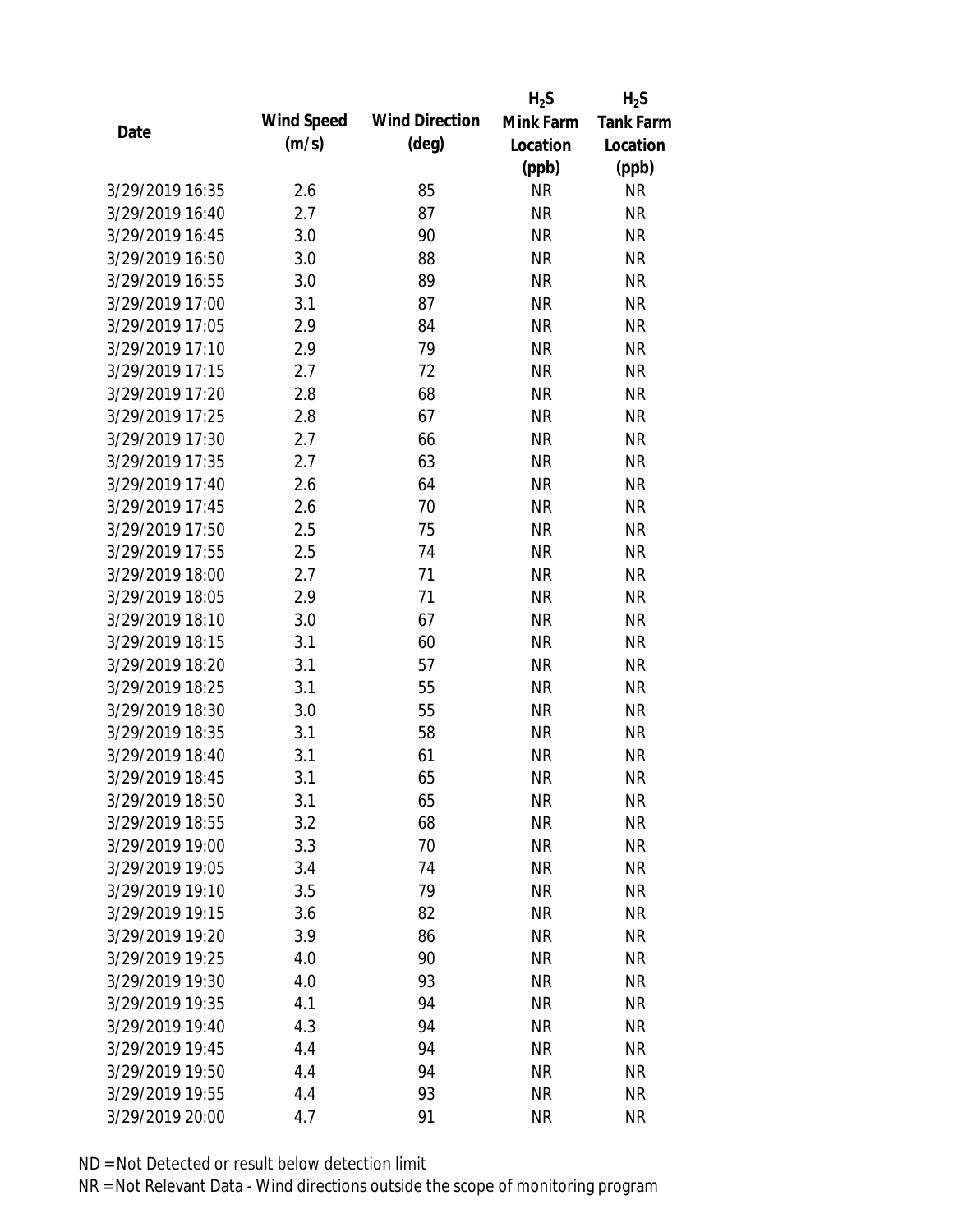|                 |            |                       | $H_2S$       | $H_2S$           |
|-----------------|------------|-----------------------|--------------|------------------|
| Date            | Wind Speed | <b>Wind Direction</b> | Mink Farm    | <b>Tank Farm</b> |
|                 | (m/s)      | $(\text{deg})$        | Location     | Location         |
|                 |            |                       | (ppb)        | (ppb)            |
| 3/29/2019 20:05 | 4.7        | 90                    | <b>NR</b>    | <b>NR</b>        |
| 3/29/2019 20:10 | 4.7        | 90                    | <b>NR</b>    | <b>NR</b>        |
| 3/29/2019 20:15 | 4.5        | 88                    | <b>NR</b>    | <b>NR</b>        |
| 3/29/2019 20:20 | 4.4        | 83                    | <b>NR</b>    | <b>NR</b>        |
| 3/29/2019 20:25 | 4.1        | 75                    | <b>NR</b>    | <b>NR</b>        |
| 3/29/2019 20:30 | 3.8        | 67                    | <b>NR</b>    | <b>NR</b>        |
| 3/29/2019 20:35 | 3.5        | 57                    | <b>NR</b>    | <b>NR</b>        |
| 3/29/2019 20:40 | 3.2        | 47                    | <b>NR</b>    | <b>NR</b>        |
| 3/29/2019 20:45 | 3.3        | 38                    | 1            | <b>NR</b>        |
| 3/29/2019 20:50 | 3.3        | 34                    | 1            | <b>NR</b>        |
| 3/29/2019 20:55 | 3.3        | 33                    | 1            | <b>NR</b>        |
| 3/29/2019 21:00 | 3.2        | 35                    | $\mathbf{1}$ | <b>NR</b>        |
| 3/29/2019 21:05 | 3.2        | 37                    | $\mathbf{1}$ | <b>NR</b>        |
| 3/29/2019 21:10 | 3.1        | 40                    | 1            | <b>NR</b>        |
| 3/29/2019 21:15 | 3.0        | 41                    | <b>NR</b>    | <b>NR</b>        |
| 3/29/2019 21:20 | 3.1        | 40                    | 1            | <b>NR</b>        |
| 3/29/2019 21:25 | 3.3        | 41                    | <b>NR</b>    | <b>NR</b>        |
| 3/29/2019 21:30 | 3.5        | 41                    | <b>NR</b>    | <b>NR</b>        |
| 3/29/2019 21:35 | 3.6        | 41                    | <b>NR</b>    | <b>NR</b>        |
| 3/29/2019 21:40 | 3.7        | 42                    | <b>NR</b>    | <b>NR</b>        |
| 3/29/2019 21:45 | 3.9        | 44                    | <b>NR</b>    | <b>NR</b>        |
| 3/29/2019 21:50 | 3.8        | 48                    | <b>NR</b>    | <b>NR</b>        |
| 3/29/2019 21:55 | 3.9        | 51                    | <b>NR</b>    | <b>NR</b>        |
| 3/29/2019 22:00 | 3.8        | 54                    | <b>NR</b>    | <b>NR</b>        |
| 3/29/2019 22:05 | 3.7        | 56                    | <b>NR</b>    | <b>NR</b>        |
| 3/29/2019 22:10 | 3.6        | 57                    | <b>NR</b>    | <b>NR</b>        |
| 3/29/2019 22:15 | 3.6        | 55                    | <b>NR</b>    | <b>NR</b>        |
| 3/29/2019 22:20 | 3.7        | 53                    | <b>NR</b>    | <b>NR</b>        |
| 3/29/2019 22:25 | 3.5        | 51                    | <b>NR</b>    | <b>NR</b>        |
| 3/29/2019 22:30 | 3.6        | 48                    | <b>NR</b>    | <b>NR</b>        |
| 3/29/2019 22:35 | 3.7        | 46                    | <b>NR</b>    | <b>NR</b>        |
| 3/29/2019 22:40 | 3.9        | 45                    | <b>NR</b>    | <b>NR</b>        |
| 3/29/2019 22:45 | 4.0        | 45                    | <b>NR</b>    | <b>NR</b>        |
| 3/29/2019 22:50 | 3.8        | 45                    | <b>NR</b>    | <b>NR</b>        |
| 3/29/2019 22:55 | 3.9        | 46                    | <b>NR</b>    | <b>NR</b>        |
| 3/29/2019 23:00 | 3.8        | 45                    | <b>NR</b>    | <b>NR</b>        |
| 3/29/2019 23:05 | 3.9        | 45                    | <b>NR</b>    | <b>NR</b>        |
| 3/29/2019 23:10 | 3.8        | 45                    | <b>NR</b>    | <b>NR</b>        |
| 3/29/2019 23:15 | 3.8        | 44                    | <b>NR</b>    | <b>NR</b>        |
| 3/29/2019 23:20 | 3.8        | 42                    | <b>NR</b>    | NR               |
| 3/29/2019 23:25 | 3.8        | 40                    | 1            | <b>NR</b>        |
| 3/29/2019 23:30 | 3.7        | 39                    | 1            | <b>NR</b>        |
|                 |            |                       |              |                  |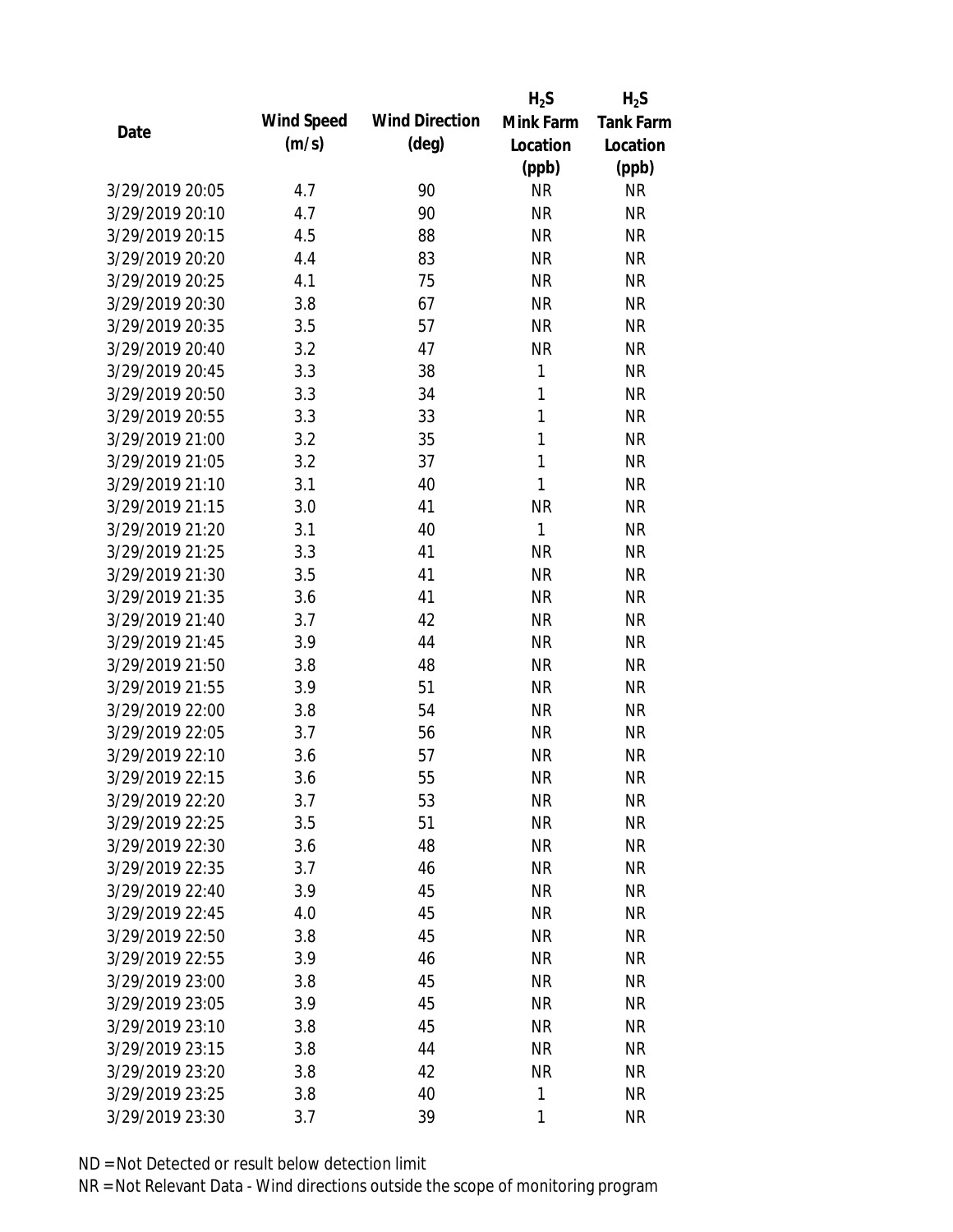|                 |            |                       | $H_2S$         | $H_2S$           |
|-----------------|------------|-----------------------|----------------|------------------|
| Date            | Wind Speed | <b>Wind Direction</b> | Mink Farm      | <b>Tank Farm</b> |
|                 | (m/s)      | $(\text{deg})$        | Location       | Location         |
|                 |            |                       | (ppb)          | (ppb)            |
| 3/29/2019 23:35 | 3.5        | 38                    | 1              | <b>NR</b>        |
| 3/29/2019 23:40 | 3.6        | 36                    | 1              | <b>NR</b>        |
| 3/29/2019 23:45 | 3.7        | 34                    | 1              | <b>NR</b>        |
| 3/29/2019 23:50 | 3.7        | 33                    | 1              | <b>NR</b>        |
| 3/29/2019 23:55 | 3.9        | 32                    | 1              | <b>NR</b>        |
| 3/29/2019 24:00 | 4.0        | 32                    | 1              | <b>NR</b>        |
| 3/30/2019 00:05 | 4.1        | 33                    | 1              | <b>NR</b>        |
| 3/30/2019 00:10 | 4.2        | 35                    | 1              | <b>NR</b>        |
| 3/30/2019 00:15 | 4.2        | 37                    | 1              | <b>NR</b>        |
| 3/30/2019 00:20 | 4.2        | 39                    | 1              | <b>NR</b>        |
| 3/30/2019 00:25 | 4.0        | 42                    | <b>NR</b>      | <b>NR</b>        |
| 3/30/2019 00:30 | 4.1        | 44                    | <b>NR</b>      | <b>NR</b>        |
| 3/30/2019 00:35 | 4.0        | 44                    | <b>NR</b>      | <b>NR</b>        |
| 3/30/2019 00:40 | 3.9        | 45                    | <b>NR</b>      | <b>NR</b>        |
| 3/30/2019 00:45 | 3.8        | 46                    | <b>NR</b>      | <b>NR</b>        |
| 3/30/2019 00:50 | 3.9        | 46                    | <b>NR</b>      | <b>NR</b>        |
| 3/30/2019 00:55 | 4.1        | 43                    | <b>NR</b>      | <b>NR</b>        |
| 3/30/2019 01:00 | 4.4        | 37                    | $\overline{2}$ | <b>NR</b>        |
| 3/30/2019 01:05 | 4.6        | 33                    | $\overline{2}$ | <b>NR</b>        |
| 3/30/2019 01:10 | 4.9        | 29                    | $\overline{2}$ | <b>NR</b>        |
| 3/30/2019 01:15 | 4.9        | 22                    | $\overline{2}$ | <b>NR</b>        |
| 3/30/2019 01:20 | 4.9        | 16                    | $\overline{2}$ | <b>NR</b>        |
| 3/30/2019 01:25 | 4.9        | 17                    | $\mathbf{1}$   | <b>NR</b>        |
| 3/30/2019 01:30 | 4.7        | 18                    | 1              | <b>NR</b>        |
| 3/30/2019 01:35 | 4.8        | 19                    | 1              | <b>NR</b>        |
| 3/30/2019 01:40 | 4.6        | 17                    | 1              | <b>NR</b>        |
| 3/30/2019 01:45 | 4.5        | 17                    | 1              | <b>NR</b>        |
| 3/30/2019 01:50 | 4.6        | 22                    | 1              | <b>NR</b>        |
| 3/30/2019 01:55 | 4.6        | 23                    | $\overline{2}$ | <b>NR</b>        |
| 3/30/2019 02:00 | 4.7        | 25                    | 1              | <b>NR</b>        |
| 3/30/2019 02:05 | 4.6        | 27                    | $\overline{2}$ | <b>NR</b>        |
| 3/30/2019 02:10 | 4.8        | 31                    | 1              | <b>NR</b>        |
| 3/30/2019 02:15 | 4.9        | 34                    | 1              | <b>NR</b>        |
| 3/30/2019 02:20 | 4.8        | 32                    | 1              | <b>NR</b>        |
| 3/30/2019 02:25 | 4.7        | 29                    | 1              | <b>NR</b>        |
| 3/30/2019 02:30 | 4.6        | 26                    | 1              | <b>NR</b>        |
| 3/30/2019 02:35 | 4.5        | 23                    | 1              | <b>NR</b>        |
| 3/30/2019 02:40 | 4.3        | 22                    | 1              | <b>NR</b>        |
| 3/30/2019 02:45 | 4.4        | 23                    | 1              | <b>NR</b>        |
| 3/30/2019 02:50 | 4.4        | 25                    | 1              | <b>NR</b>        |
| 3/30/2019 02:55 | 4.4        | 26                    | 1              | <b>NR</b>        |
| 3/30/2019 03:00 | 4.3        | 27                    | 1              | <b>NR</b>        |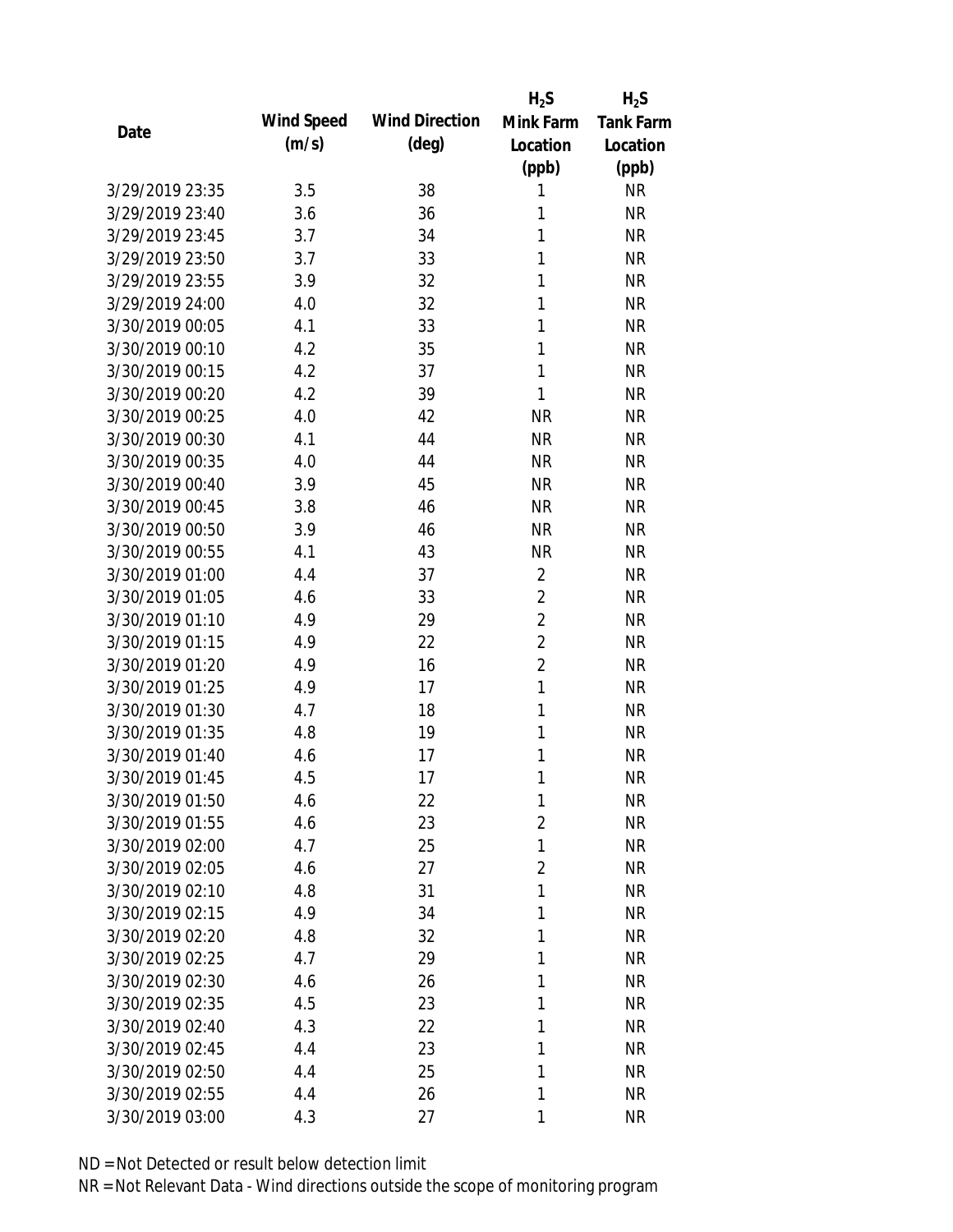|                 |            |                       | $H_2S$         | $H_2S$           |
|-----------------|------------|-----------------------|----------------|------------------|
| Date            | Wind Speed | <b>Wind Direction</b> | Mink Farm      | <b>Tank Farm</b> |
|                 | (m/s)      | $(\text{deg})$        | Location       | Location         |
|                 |            |                       | (ppb)          | (ppb)            |
| 3/30/2019 03:05 | 4.4        | 28                    | 1              | <b>NR</b>        |
| 3/30/2019 03:10 | 4.4        | 28                    | 1              | <b>NR</b>        |
| 3/30/2019 03:15 | 4.2        | 26                    | 1              | <b>NR</b>        |
| 3/30/2019 03:20 | 4.1        | 23                    | 1              | <b>NR</b>        |
| 3/30/2019 03:25 | 4.0        | 22                    | 1              | <b>NR</b>        |
| 3/30/2019 03:30 | 3.9        | 21                    | 1              | <b>NR</b>        |
| 3/30/2019 03:35 | 4.0        | 20                    | 1              | <b>NR</b>        |
| 3/30/2019 03:40 | 3.9        | 20                    | 1              | <b>NR</b>        |
| 3/30/2019 03:45 | 4.0        | 19                    | 1              | <b>NR</b>        |
| 3/30/2019 03:50 | 4.0        | 19                    | 1              | <b>NR</b>        |
| 3/30/2019 03:55 | 4.0        | 19                    | 1              | <b>NR</b>        |
| 3/30/2019 04:00 | 3.9        | 20                    | 1              | <b>NR</b>        |
| 3/30/2019 04:05 | 3.7        | 21                    | 1              | <b>NR</b>        |
| 3/30/2019 04:10 | 3.7        | 23                    | 1              | <b>NR</b>        |
| 3/30/2019 04:15 | 3.6        | 24                    | 1              | <b>NR</b>        |
| 3/30/2019 04:20 | 3.5        | 26                    | $\overline{2}$ | <b>NR</b>        |
| 3/30/2019 04:25 | 3.5        | 27                    | 1              | <b>NR</b>        |
| 3/30/2019 04:30 | 3.3        | 27                    | 1              | <b>NR</b>        |
| 3/30/2019 04:35 | 3.3        | 26                    | 1              | <b>NR</b>        |
| 3/30/2019 04:40 | 3.3        | 25                    | 1              | <b>NR</b>        |
| 3/30/2019 04:45 | 3.1        | 24                    | 1              | <b>NR</b>        |
| 3/30/2019 04:50 | 2.9        | 22                    | 1              | <b>NR</b>        |
| 3/30/2019 04:55 | 2.8        | 20                    | 1              | <b>NR</b>        |
| 3/30/2019 05:00 | 2.7        | 17                    | 1              | <b>NR</b>        |
| 3/30/2019 05:05 | 2.6        | 13                    | 1              | <b>NR</b>        |
| 3/30/2019 05:10 | 2.5        | 10                    | 1              | <b>NR</b>        |
| 3/30/2019 05:15 | 2.4        | 6                     | 1              | <b>NR</b>        |
| 3/30/2019 05:20 | 2.5        | 4                     | 1              | <b>NR</b>        |
| 3/30/2019 05:25 | 2.5        | 3                     | 1              | <b>NR</b>        |
| 3/30/2019 05:30 | 2.5        | 2                     | 1              | <b>NR</b>        |
| 3/30/2019 05:35 | 2.6        | 3                     | 1              | <b>NR</b>        |
| 3/30/2019 05:40 | 2.6        | 4                     | $\overline{2}$ | <b>NR</b>        |
| 3/30/2019 05:45 | 2.6        | 3                     | 1              | <b>NR</b>        |
| 3/30/2019 05:50 | 2.8        | 5                     | 1              | <b>NR</b>        |
| 3/30/2019 05:55 | 3.0        | 8                     | 1              | <b>NR</b>        |
| 3/30/2019 06:00 | 3.1        | 10                    | 1              | <b>NR</b>        |
| 3/30/2019 06:05 | 3.3        | 11                    | 1              | <b>NR</b>        |
| 3/30/2019 06:10 | 3.4        | 13                    | 1              | <b>NR</b>        |
| 3/30/2019 06:15 | 3.5        | 14                    | 1              | <b>NR</b>        |
| 3/30/2019 06:20 | 3.3        | 12                    | 1              | <b>NR</b>        |
| 3/30/2019 06:25 | 3.0        | 7                     | 1              | <b>NR</b>        |
| 3/30/2019 06:30 | 3.0        | 1                     | 1              | <b>NR</b>        |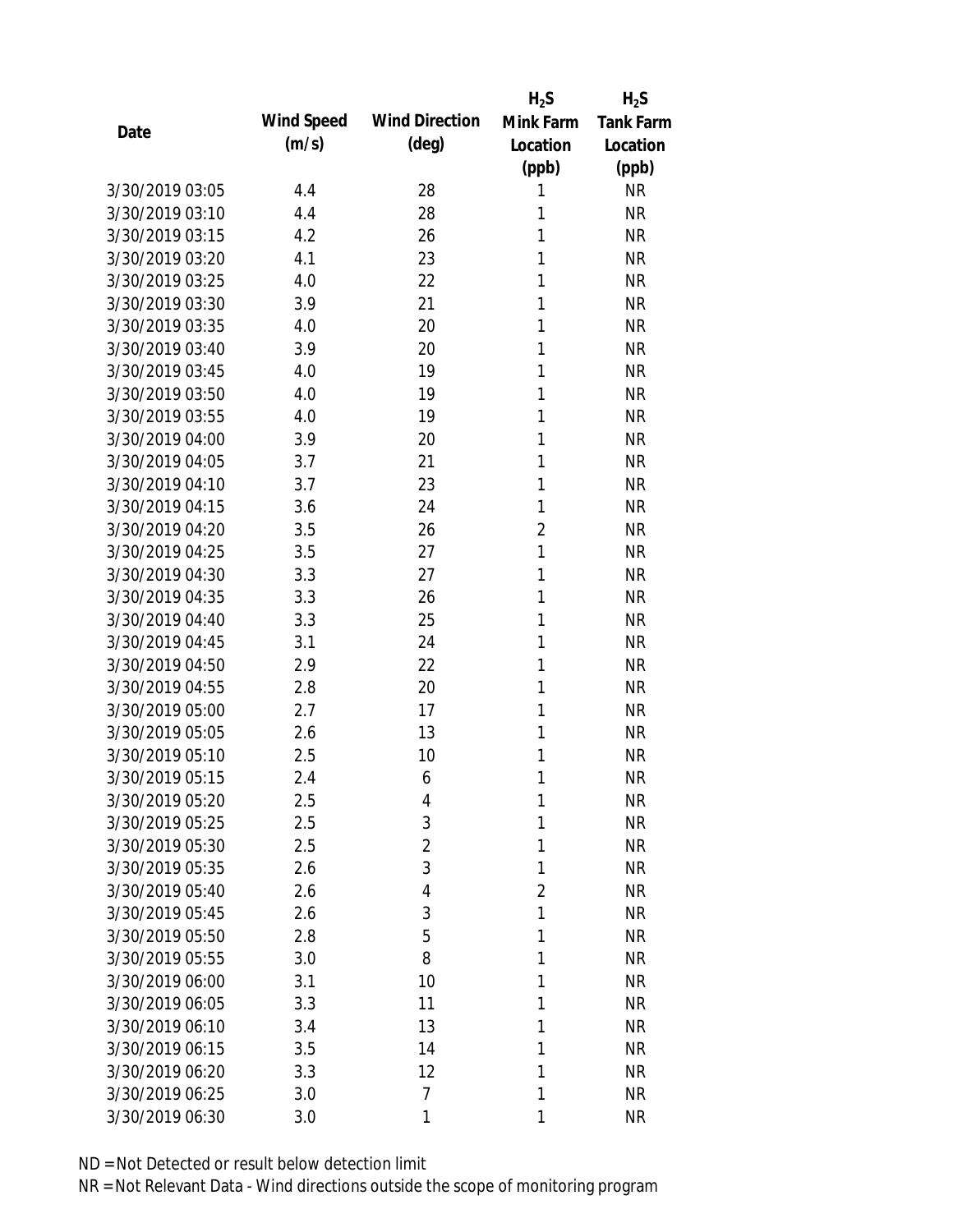|                 |            |                       | $H_2S$         | $H_2S$           |
|-----------------|------------|-----------------------|----------------|------------------|
| Date            | Wind Speed | <b>Wind Direction</b> | Mink Farm      | <b>Tank Farm</b> |
|                 | (m/s)      | $(\text{deg})$        | Location       | Location         |
|                 |            |                       | (ppb)          | (ppb)            |
| 3/30/2019 06:35 | 2.8        | 355                   | 1              | <b>NR</b>        |
| 3/30/2019 06:40 | 2.6        | 350                   | 1              | <b>NR</b>        |
| 3/30/2019 06:45 | 2.5        | 346                   | 1              | <b>NR</b>        |
| 3/30/2019 06:50 | 2.6        | 347                   | $\overline{2}$ | <b>NR</b>        |
| 3/30/2019 06:55 | 2.6        | 349                   | $\overline{2}$ | <b>NR</b>        |
| 3/30/2019 07:00 | 2.7        | 354                   | $\overline{2}$ | <b>NR</b>        |
| 3/30/2019 07:05 | 2.9        | 360                   | $\overline{2}$ | <b>NR</b>        |
| 3/30/2019 07:10 | 3.3        | 8                     | $\overline{2}$ | <b>NR</b>        |
| 3/30/2019 07:15 | 3.8        | 13                    | $\overline{2}$ | <b>NR</b>        |
| 3/30/2019 07:20 | 3.8        | 12                    | $\mathbf{1}$   | <b>NR</b>        |
| 3/30/2019 07:25 | 4.0        | 12                    | 1              | <b>NR</b>        |
| 3/30/2019 07:30 | 3.9        | 10                    | 1              | <b>NR</b>        |
| 3/30/2019 07:35 | 3.8        | 5                     | 1              | <b>NR</b>        |
| 3/30/2019 07:40 | 3.6        | 359                   | 1              | <b>NR</b>        |
| 3/30/2019 07:45 | 3.2        | 354                   | $\overline{2}$ | <b>NR</b>        |
| 3/30/2019 07:50 | 3.2        | 354                   | $\overline{2}$ | <b>NR</b>        |
| 3/30/2019 07:55 | 3.1        | 354                   | $\overline{2}$ | <b>NR</b>        |
| 3/30/2019 08:00 | 3.0        | 354                   | 1              | <b>NR</b>        |
| 3/30/2019 08:05 | 2.9        | 353                   | $\mathbf{1}$   | <b>NR</b>        |
| 3/30/2019 08:10 | 2.9        | 353                   | 1              | <b>NR</b>        |
| 3/30/2019 08:15 | 2.8        | 354                   | 1              | <b>NR</b>        |
| 3/30/2019 08:20 | 2.7        | 352                   | 1              | <b>NR</b>        |
| 3/30/2019 08:25 | 2.5        | 351                   | 1              | <b>NR</b>        |
| 3/30/2019 08:30 | 2.6        | 351                   | 1              | <b>NR</b>        |
| 3/30/2019 08:35 | 2.5        | 349                   | $\overline{2}$ | <b>NR</b>        |
| 3/30/2019 08:40 | 2.5        | 347                   | $\overline{2}$ | <b>NR</b>        |
| 3/30/2019 08:45 | 2.4        | 348                   | 1              | <b>NR</b>        |
| 3/30/2019 08:50 | 2.4        | 350                   | 1              | <b>NR</b>        |
| 3/30/2019 08:55 | 2.6        | 350                   | 1              | <b>NR</b>        |
| 3/30/2019 09:00 | 2.5        | 349                   | 1              | <b>NR</b>        |
| 3/30/2019 09:05 | 2.6        | 349                   | 1              | <b>NR</b>        |
| 3/30/2019 09:10 | 2.6        | 349                   | 1              | <b>NR</b>        |
| 3/30/2019 09:15 | 2.7        | 349                   | 1              | <b>NR</b>        |
| 3/30/2019 09:20 | 2.9        | 347                   | 1              | <b>NR</b>        |
| 3/30/2019 09:25 | 3.0        | 345                   | 1              | <b>NR</b>        |
| 3/30/2019 09:30 | 3.1        | 347                   | 1              | <b>NR</b>        |
| 3/30/2019 09:35 | 3.2        | 349                   | 1              | <b>NR</b>        |
| 3/30/2019 09:40 | 3.2        | 349                   | 1              | <b>NR</b>        |
| 3/30/2019 09:45 | 3.3        | 350                   | 1              | <b>NR</b>        |
| 3/30/2019 09:50 | 3.3        | 351                   | 1              | <b>NR</b>        |
| 3/30/2019 09:55 | 3.3        | 350                   | 1              | <b>NR</b>        |
| 3/30/2019 10:00 | 3.5        | 349                   | 1              | <b>NR</b>        |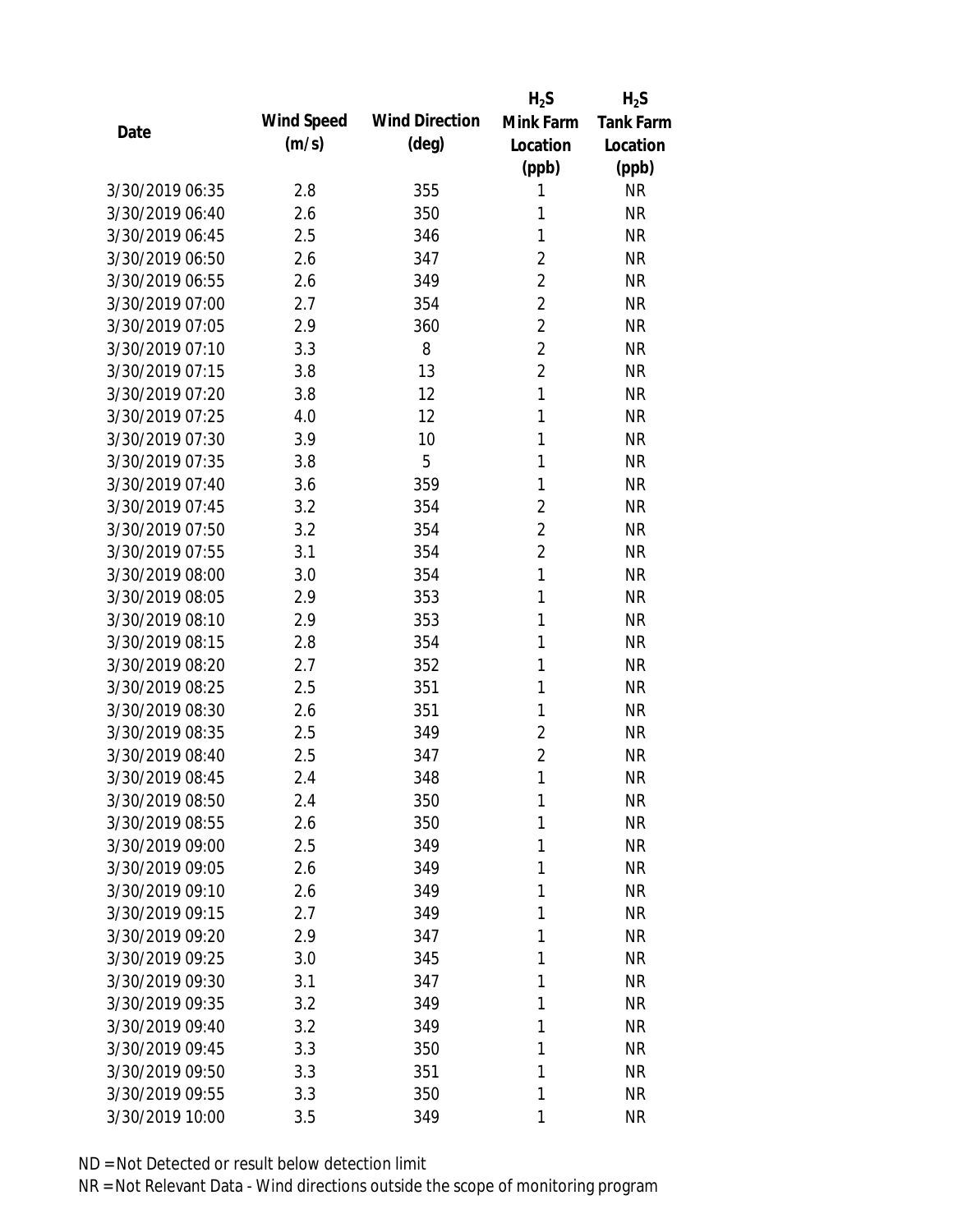|                 |            |                       | $H_2S$         | $H_2S$           |
|-----------------|------------|-----------------------|----------------|------------------|
| Date            | Wind Speed | <b>Wind Direction</b> | Mink Farm      | <b>Tank Farm</b> |
|                 | (m/s)      | $(\text{deg})$        | Location       | Location         |
|                 |            |                       | (ppb)          | (ppb)            |
| 3/30/2019 10:05 | 3.7        | 348                   | 1              | <b>NR</b>        |
| 3/30/2019 10:10 | 3.7        | 348                   | 1              | <b>NR</b>        |
| 3/30/2019 10:15 | 3.9        | 348                   | 1              | <b>NR</b>        |
| 3/30/2019 10:20 | 3.9        | 350                   | 1              | <b>NR</b>        |
| 3/30/2019 10:25 | 3.9        | 352                   | 1              | <b>NR</b>        |
| 3/30/2019 10:30 | 3.7        | 353                   | 1              | <b>NR</b>        |
| 3/30/2019 10:35 | 3.5        | 354                   | $\overline{2}$ | <b>NR</b>        |
| 3/30/2019 10:40 | 3.4        | 354                   | $\overline{2}$ | <b>NR</b>        |
| 3/30/2019 10:45 | 3.2        | 353                   | $\overline{2}$ | <b>NR</b>        |
| 3/30/2019 10:50 | 3.1        | 349                   | $\overline{2}$ | <b>NR</b>        |
| 3/30/2019 10:55 | 2.9        | 347                   | $\overline{2}$ | <b>NR</b>        |
| 3/30/2019 11:00 | 2.7        | 346                   | $\overline{2}$ | <b>NR</b>        |
| 3/30/2019 11:05 | 2.8        | 344                   | 1              | <b>NR</b>        |
| 3/30/2019 11:10 | 3.0        | 343                   | 1              | <b>NR</b>        |
| 3/30/2019 11:15 | 3.1        | 342                   | 1              | <b>NR</b>        |
| 3/30/2019 11:20 | 3.1        | 343                   | 1              | <b>NR</b>        |
| 3/30/2019 11:25 | 3.3        | 343                   | $\overline{2}$ | <b>NR</b>        |
| 3/30/2019 11:30 | 3.4        | 343                   | $\overline{2}$ | <b>NR</b>        |
| 3/30/2019 11:35 | 3.4        | 343                   | $\mathbf{1}$   | <b>NR</b>        |
| 3/30/2019 11:40 | 3.3        | 345                   | 1              | <b>NR</b>        |
| 3/30/2019 11:45 | 3.2        | 345                   | $\overline{2}$ | <b>NR</b>        |
| 3/30/2019 11:50 | 3.2        | 345                   | 1              | <b>NR</b>        |
| 3/30/2019 11:55 | 3.2        | 346                   | 1              | <b>NR</b>        |
| 3/30/2019 12:00 | 3.2        | 345                   | 1              | <b>NR</b>        |
| 3/30/2019 12:05 | 3.4        | 346                   | 1              | <b>NR</b>        |
| 3/30/2019 12:10 | 3.5        | 346                   | 1              | <b>NR</b>        |
| 3/30/2019 12:15 | 3.7        | 348                   | 1              | <b>NR</b>        |
| 3/30/2019 12:20 | 3.8        | 349                   | $\mathbf{1}$   | <b>NR</b>        |
| 3/30/2019 12:25 | 3.8        | 348                   | 1              | <b>NR</b>        |
| 3/30/2019 12:30 | 3.8        | 348                   | 1              | <b>NR</b>        |
| 3/30/2019 12:35 | 3.7        | 348                   | 1              | <b>NR</b>        |
| 3/30/2019 12:40 | 3.4        | 347                   | 1              | <b>NR</b>        |
| 3/30/2019 12:45 | 3.4        | 345                   | 1              | <b>NR</b>        |
| 3/30/2019 12:50 | 3.3        | 344                   | 1              | <b>NR</b>        |
| 3/30/2019 12:55 | 3.2        | 345                   | 1              | <b>NR</b>        |
| 3/30/2019 13:00 | 3.3        | 345                   | 1              | <b>NR</b>        |
| 3/30/2019 13:05 | 3.2        | 345                   | 1              | <b>NR</b>        |
| 3/30/2019 13:10 | 3.4        | 345                   | 1              | <b>NR</b>        |
| 3/30/2019 13:15 | 3.4        | 345                   | 1              | <b>NR</b>        |
| 3/30/2019 13:20 | 3.6        | 347                   | 1              | <b>NR</b>        |
| 3/30/2019 13:25 | 3.6        | 347                   | 1              | <b>NR</b>        |
| 3/30/2019 13:30 | 3.7        | 348                   | 1              | <b>NR</b>        |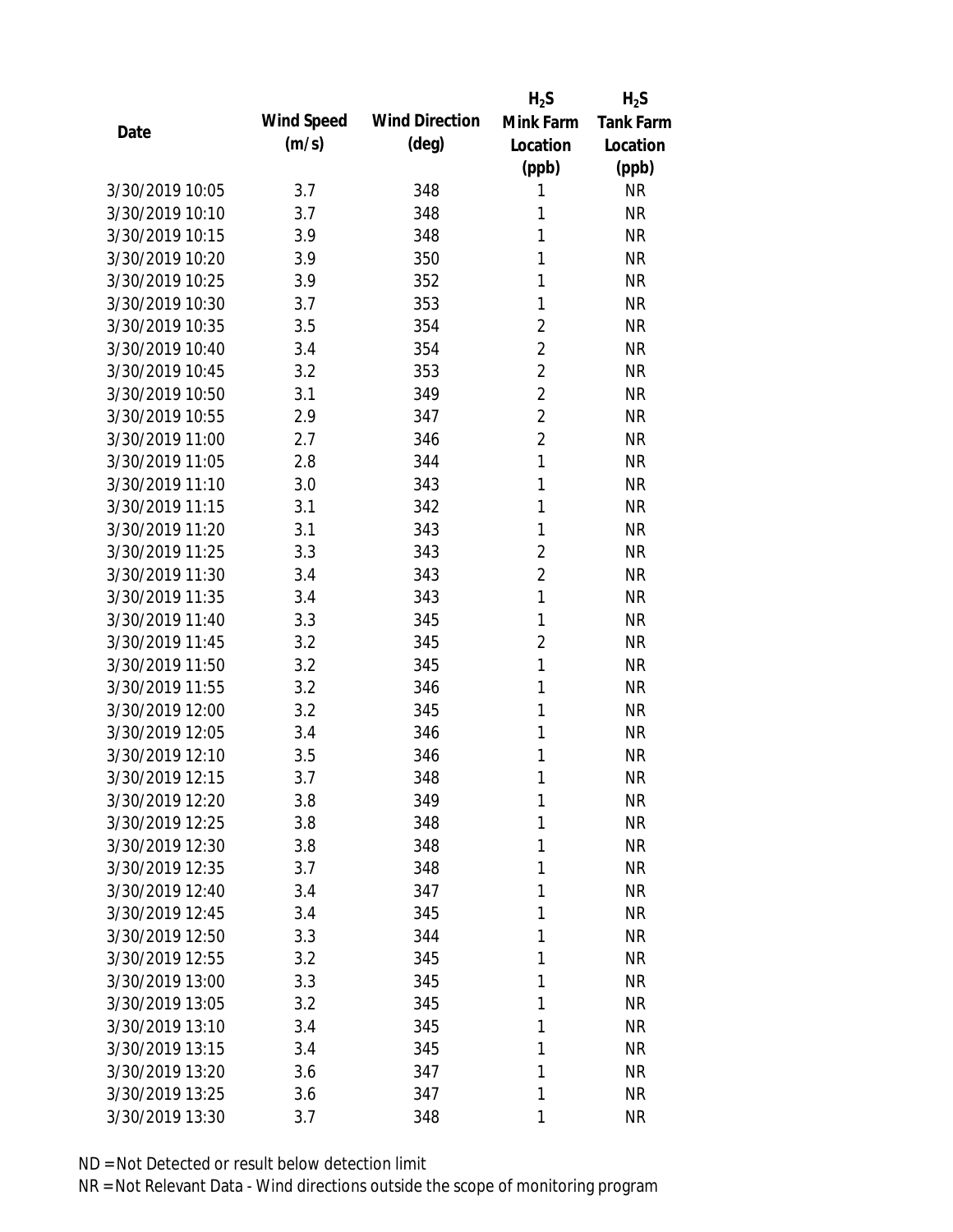|                 |            |                       | $H_2S$         | $H_2S$           |
|-----------------|------------|-----------------------|----------------|------------------|
| Date            | Wind Speed | <b>Wind Direction</b> | Mink Farm      | <b>Tank Farm</b> |
|                 | (m/s)      | $(\text{deg})$        | Location       | Location         |
|                 |            |                       | (ppb)          | (ppb)            |
| 3/30/2019 13:35 | 3.9        | 349                   | 1              | <b>NR</b>        |
| 3/30/2019 13:40 | 4.2        | 355                   | 1              | <b>NR</b>        |
| 3/30/2019 13:45 | 4.3        | 360                   | 1              | <b>NR</b>        |
| 3/30/2019 13:50 | 4.2        | 359                   | 1              | <b>NR</b>        |
| 3/30/2019 13:55 | 4.2        | 1                     | 1              | <b>NR</b>        |
| 3/30/2019 14:00 | 4.1        | $\overline{2}$        | 1              | <b>NR</b>        |
| 3/30/2019 14:05 | 4.0        | $\overline{2}$        | 1              | <b>NR</b>        |
| 3/30/2019 14:10 | 3.8        | 360                   | 1              | <b>NR</b>        |
| 3/30/2019 14:15 | 3.8        | 360                   | 1              | <b>NR</b>        |
| 3/30/2019 14:20 | 4.1        | 3                     | 1              | <b>NR</b>        |
| 3/30/2019 14:25 | 4.3        | 5                     | 1              | <b>NR</b>        |
| 3/30/2019 14:30 | 4.5        | $\overline{7}$        | 1              | <b>NR</b>        |
| 3/30/2019 14:35 | 4.6        | 8                     | 1              | <b>NR</b>        |
| 3/30/2019 14:40 | 4.4        | 6                     | 1              | <b>NR</b>        |
| 3/30/2019 14:45 | 4.3        | 3                     | 1              | <b>NR</b>        |
| 3/30/2019 14:50 | 4.1        | 360                   | 1              | <b>NR</b>        |
| 3/30/2019 14:55 | 4.0        | 357                   | 1              | <b>NR</b>        |
| 3/30/2019 15:00 | 3.8        | 353                   | 1              | <b>NR</b>        |
| 3/30/2019 15:05 | 3.9        | 350                   | 1              | <b>NR</b>        |
| 3/30/2019 15:10 | 4.0        | 350                   | 1              | <b>NR</b>        |
| 3/30/2019 15:15 | 4.0        | 350                   | 1              | <b>NR</b>        |
| 3/30/2019 15:20 | 4.2        | 351                   | 1              | <b>NR</b>        |
| 3/30/2019 15:25 | 4.3        | 351                   | 1              | <b>NR</b>        |
| 3/30/2019 15:30 | 4.3        | 352                   | 1              | <b>NR</b>        |
| 3/30/2019 15:35 | 4.2        | 353                   | $\overline{2}$ | <b>NR</b>        |
| 3/30/2019 15:40 | 4.2        | 353                   | $\overline{2}$ | <b>NR</b>        |
| 3/30/2019 15:45 | 4.3        | 354                   | $\overline{2}$ | <b>NR</b>        |
| 3/30/2019 15:50 | 4.3        | 353                   | 1              | <b>NR</b>        |
| 3/30/2019 15:55 | 4.2        | 351                   | 1              | <b>NR</b>        |
| 3/30/2019 16:00 | 4.3        | 357                   | 1              | <b>NR</b>        |
| 3/30/2019 16:05 | 4.4        | 5                     | 1              | <b>NR</b>        |
| 3/30/2019 16:10 | 4.8        | 14                    | 1              | <b>NR</b>        |
| 3/30/2019 16:15 | 5.1        | 21                    | 1              | <b>NR</b>        |
| 3/30/2019 16:20 | 5.4        | 27                    | 1              | <b>NR</b>        |
| 3/30/2019 16:25 | 5.9        | 33                    | 1              | <b>NR</b>        |
| 3/30/2019 16:30 | 6.5        | 32                    | 1              | <b>NR</b>        |
| 3/30/2019 16:35 | 6.8        | 29                    | 1              | <b>NR</b>        |
| 3/30/2019 16:40 | 6.8        | 25                    | 1              | <b>NR</b>        |
| 3/30/2019 16:45 | 6.8        | 23                    | 1              | <b>NR</b>        |
| 3/30/2019 16:50 | 6.8        | 22                    | 1              | <b>NR</b>        |
| 3/30/2019 16:55 | 6.6        | 21                    | $\overline{2}$ | <b>NR</b>        |
| 3/30/2019 17:00 | 6.5        | 22                    | $\overline{2}$ | <b>NR</b>        |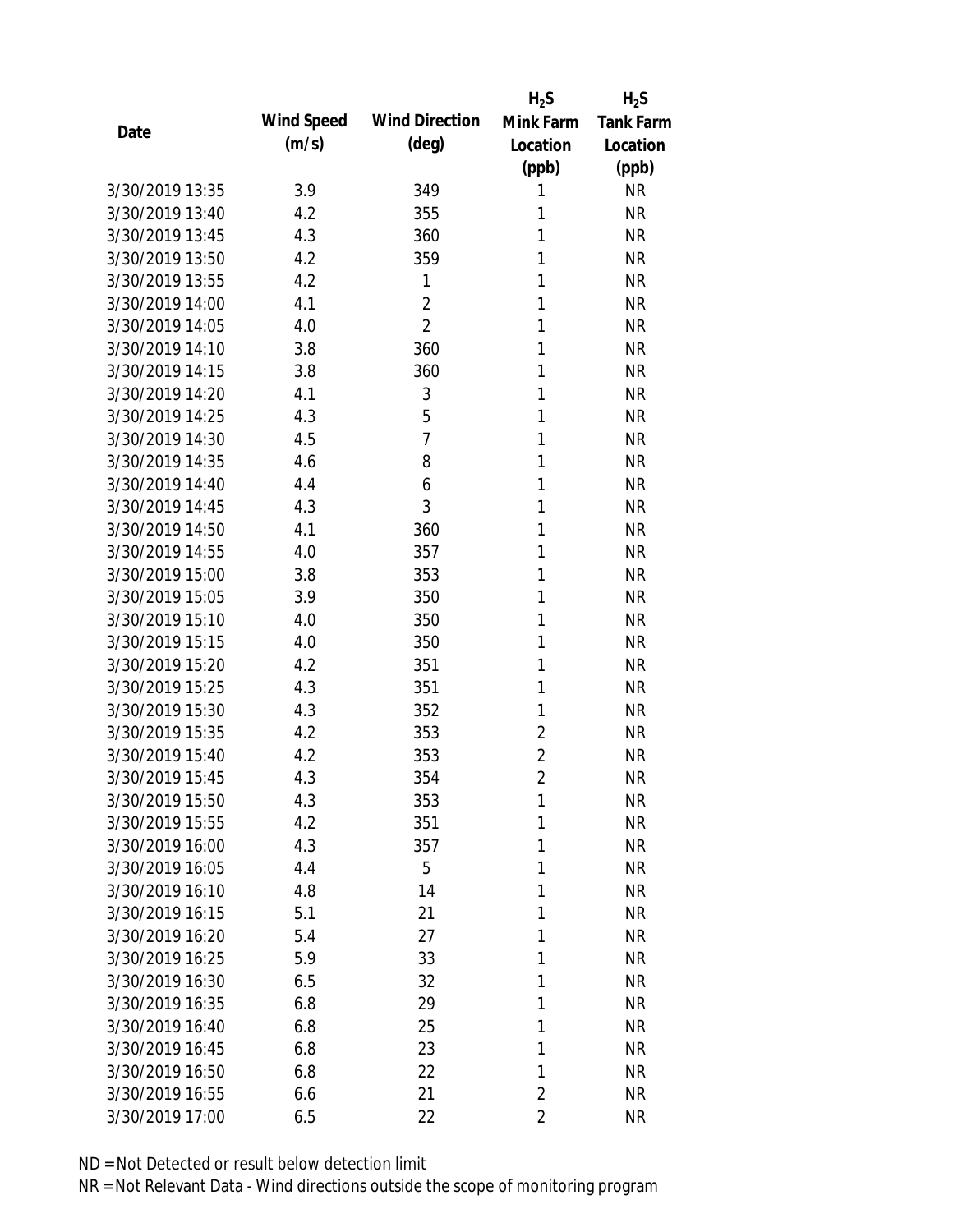|                 |            |                       | $H_2S$         | $H_2S$           |
|-----------------|------------|-----------------------|----------------|------------------|
| Date            | Wind Speed | <b>Wind Direction</b> | Mink Farm      | <b>Tank Farm</b> |
|                 | (m/s)      | $(\text{deg})$        | Location       | Location         |
|                 |            |                       | (ppb)          | (ppb)            |
| 3/30/2019 17:05 | 6.6        | 23                    | $\overline{2}$ | <b>NR</b>        |
| 3/30/2019 17:10 | 6.6        | 23                    | $\overline{2}$ | <b>NR</b>        |
| 3/30/2019 17:15 | 6.4        | 24                    | $\overline{2}$ | <b>NR</b>        |
| 3/30/2019 17:20 | 6.3        | 25                    | $\overline{2}$ | <b>NR</b>        |
| 3/30/2019 17:25 | 6.2        | 24                    | $\mathbf{1}$   | <b>NR</b>        |
| 3/30/2019 17:30 | 5.9        | 23                    | 1              | <b>NR</b>        |
| 3/30/2019 17:35 | 5.5        | 22                    | 1              | <b>NR</b>        |
| 3/30/2019 17:40 | 5.4        | 22                    | 1              | <b>NR</b>        |
| 3/30/2019 17:45 | 5.5        | 21                    | 1              | <b>NR</b>        |
| 3/30/2019 17:50 | 5.6        | 19                    | 1              | <b>NR</b>        |
| 3/30/2019 17:55 | 5.3        | 18                    | 1              | <b>NR</b>        |
| 3/30/2019 18:00 | 5.2        | 17                    | 1              | <b>NR</b>        |
| 3/30/2019 18:05 | 5.1        | 17                    | 1              | <b>NR</b>        |
| 3/30/2019 18:10 | 5.0        | 17                    | 1              | <b>NR</b>        |
| 3/30/2019 18:15 | 4.9        | 18                    | 1              | <b>NR</b>        |
| 3/30/2019 18:20 | 4.6        | 23                    | 1              | <b>NR</b>        |
| 3/30/2019 18:25 | 4.7        | 25                    | 1              | <b>NR</b>        |
| 3/30/2019 18:30 | 4.7        | 29                    | 1              | <b>NR</b>        |
| 3/30/2019 18:35 | 4.8        | 31                    | 1              | <b>NR</b>        |
| 3/30/2019 18:40 | 4.8        | 32                    | $\overline{2}$ | <b>NR</b>        |
| 3/30/2019 18:45 | 4.6        | 32                    | $\overline{2}$ | <b>NR</b>        |
| 3/30/2019 18:50 | 4.6        | 31                    | $\overline{2}$ | <b>NR</b>        |
| 3/30/2019 18:55 | 4.4        | 34                    | $\overline{2}$ | <b>NR</b>        |
| 3/30/2019 19:00 | 4.5        | 33                    | $\overline{2}$ | <b>NR</b>        |
| 3/30/2019 19:05 | 4.2        | 34                    | $\overline{2}$ | <b>NR</b>        |
| 3/30/2019 19:10 | 4.1        | 35                    | $\overline{2}$ | <b>NR</b>        |
| 3/30/2019 19:15 | 4.1        | 35                    | $\overline{2}$ | <b>NR</b>        |
| 3/30/2019 19:20 | 4.0        | 34                    | $\overline{2}$ | <b>NR</b>        |
| 3/30/2019 19:25 | 4.0        | 31                    | $\overline{2}$ | <b>NR</b>        |
| 3/30/2019 19:30 | 3.7        | 30                    | 1              | <b>NR</b>        |
| 3/30/2019 19:35 | 3.7        | 30                    | 1              | <b>NR</b>        |
| 3/30/2019 19:40 | 3.6        | 29                    | 1              | <b>NR</b>        |
| 3/30/2019 19:45 | 3.5        | 29                    | 1              | <b>NR</b>        |
| 3/30/2019 19:50 | 3.4        | 29                    | 1              | <b>NR</b>        |
| 3/30/2019 19:55 | 3.5        | 30                    | 1              | <b>NR</b>        |
| 3/30/2019 20:00 | 3.6        | 30                    | 1              | <b>NR</b>        |
| 3/30/2019 20:05 | 3.6        | 30                    | 1              | <b>NR</b>        |
| 3/30/2019 20:10 | 3.6        | 30                    | 1              | <b>NR</b>        |
| 3/30/2019 20:15 | 3.5        | 31                    | $\overline{2}$ | <b>NR</b>        |
| 3/30/2019 20:20 | 3.6        | 31                    | $\overline{2}$ | <b>NR</b>        |
| 3/30/2019 20:25 | 3.8        | 30                    | $\overline{2}$ | <b>NR</b>        |
| 3/30/2019 20:30 | 4.0        | 29                    | $\overline{2}$ | <b>NR</b>        |
|                 |            |                       |                |                  |